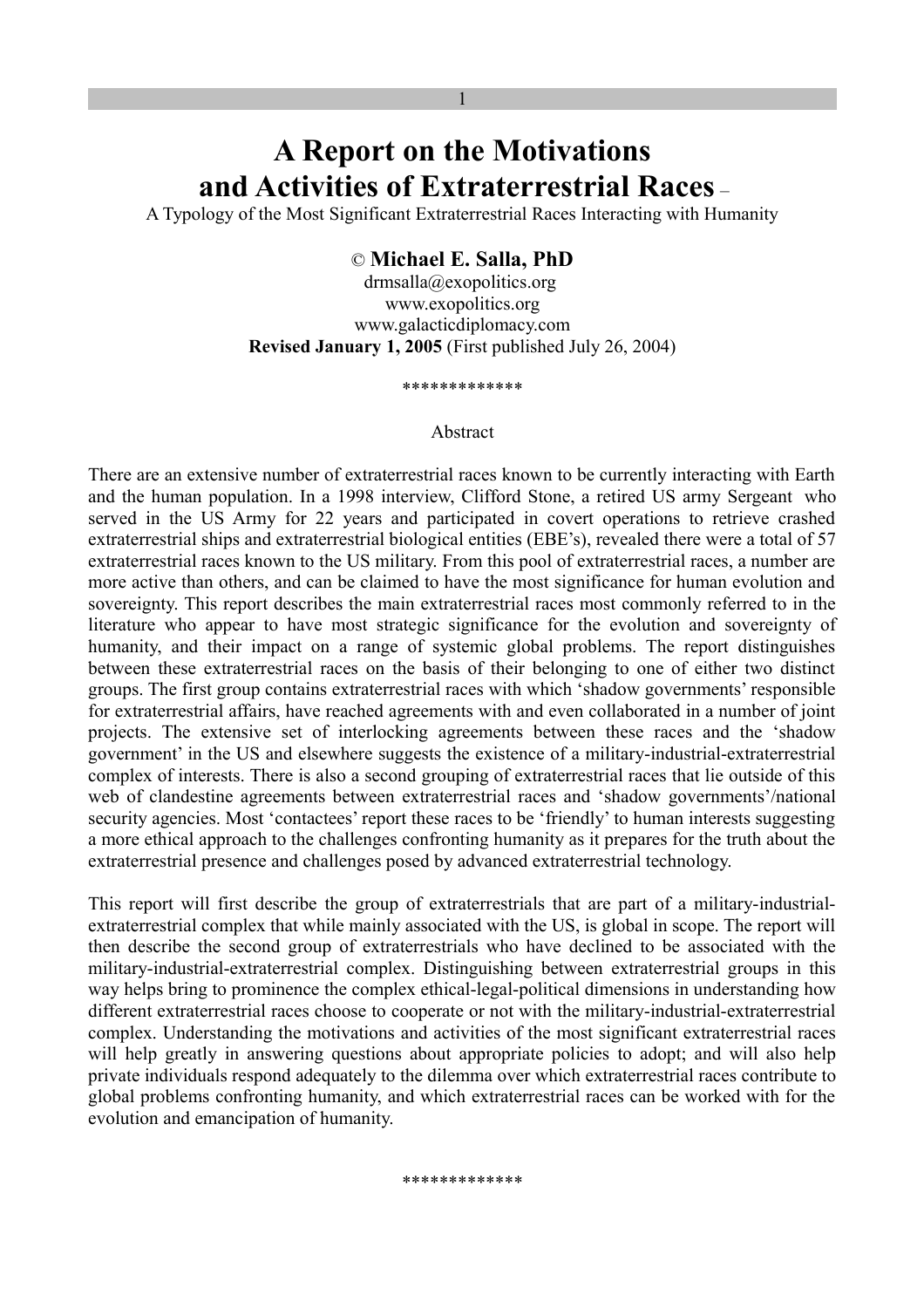## **1. Introduction [\[1\]](file:///C:/Users/Willfort/Downloads/Report-ET Motivations.htm#_edn1)**

There are an extensive number of extraterrestrial races known to be currently interacting with Earth and the human population. In a 1998 interview, Clifford Stone, a retired U.S. army Sergeant who served in the U.S. Army for 22 years and participated in covert operations to retrieve crashed extraterrestrial ships and extraterrestrial biological entities (EBE's), revealed there were a total of 57 extraterrestrial races known to the U.S. military. [\[2\]](file:///C:/Users/Willfort/Downloads/Report-ET Motivations.htm#_edn2) From this pool of extraterrestrial races, a number are more active than others in interacting with humanity, and can be claimed to have the most significance for human evolution and sovereignty. The extensive number of reports and testimonies concerning different extraterrestrial races indicates that the motivations and activities of extraterrestrial races vary greatly, and an idea of these motivations can be distilled from close examination of these reports and testimonies.

The most compelling testimonies on the different extraterrestrial races comes from 'whistleblowers' such as Sergeant Stone who served for long periods in the military and/or corporations participating in 'black projects'; and also 'contactees' who have had direct physical contact with extraterrestrials and communicated with them. This includes both 'contactees' in the classic sense of those who have voluntarily interacted with extraterrestrial races, and 'abductees' who have been involuntarily incorporated into extraterrestrial programs. [\[3\]](file:///C:/Users/Willfort/Downloads/Report-ET Motivations.htm#_edn3) I will first refer to some of the main sources of information for different extraterrestrial races generally operating on Earth, then attempt to make specific descriptions about the motivations and activities of these races using available sources

While there may be considerable debate over the accuracy of the information provided by the whistleblowers and contactees presented in this report, I have argued elsewhere that 'whistleblowers' and 'contactees' provide the strongest evidentiary sources for the extraterrestrial phenomenon. [\[4\]](file:///C:/Users/Willfort/Downloads/Report-ET Motivations.htm#_edn4) What further helps in supporting the reliability of the information provided by these 'whistleblowers' and 'contactees' is the consistency and coherence of the testimonies and evidence provided by them, and ultimately the credibility of the individuals involved. Consequently, this report will focus primarily on the testimony on a select number of 'whistleblowers' and 'contactees' whose consistency, coherence and credibility suggest they are providing reliable information on the motivations and activities of different extraterrestrial races.

Master Sergeant Bob Dean had a twenty seven year military career and at one time during his service worked in military intelligence at the Supreme Headquarters of the Allied Powers in Europe (SHAPE) from 1963. His distinguished service record gives him great credibility in claiming to have witnessed classified information during his military service. During his SHAPE assignment he claimed he was instructed to read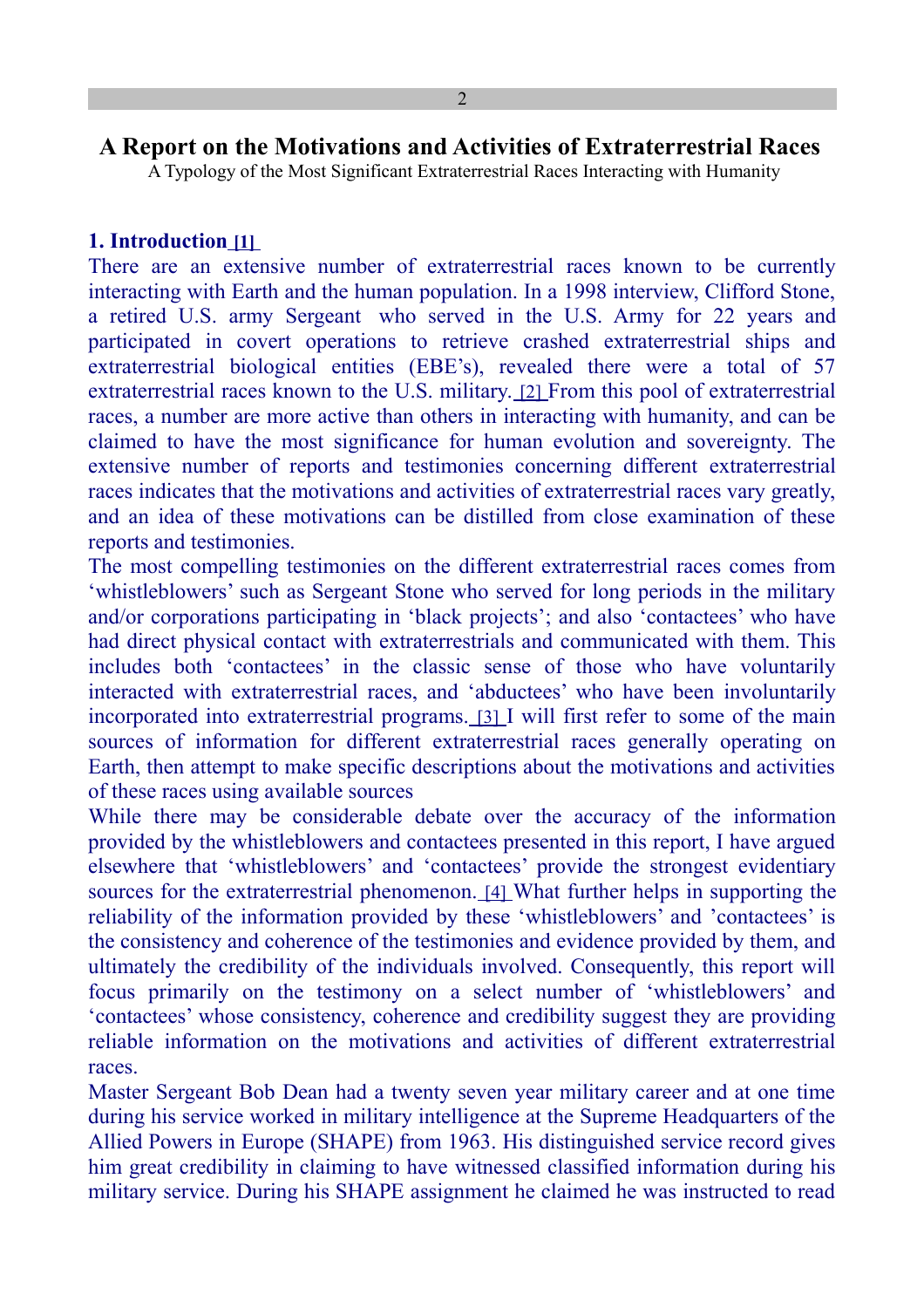a detailed study of the activities of UFOs/ETs and how they might impact on Soviet-NATO relations which was published in 1964 with the title: "An Assessment: An Evaluation of a Possible Military Threat to Allied Forces in Europe." [\[5\]](file:///C:/Users/Willfort/Downloads/Report-ET Motivations.htm#_edn5) In an interview, Dean described four extraterrestrial races described in 'The Assessment' as follows:

The group at the time, there were just four that they knew of for certain and the Greys were one of those groups. There was a group that looked exactly like we do. There was a human group that looked so much like us that that really drove the admirals and the generals crazy because they determined that these people, and they had seen them repeatedly, they had had contact with them, there had been abductions, there had been contacts. These people looked so much like us they could sit next to you on a plane or in a restaurant and you'd never know the difference. And being military and being primarily paranoid, that bothered the generals and the admirals a little bit. That the fact that these intelligent entities could be involved with us, walking up and down the corridors of SHAPE, walking down the corridors of the Pentagon. My God, it even dawned on a couple of them that these guys could even be in the White House! Of course, as I said, being paranoid in those years it really shook things up a little bit.

Two other groups, there was a very large group, I say large, they were 6-8 maybe sometimes 9 feet tall and they were humanoid, but they were very pale, very white, didn't have any hair on their bodies at all. And then there was another group that had sort of a reptilian quality to them. We had encountered them, military people and police officers all over the world have run into these guys. They had vertical pupils in their eyes and their skin seemed to have a quality very much like what you find on the stomach of a lizard. So those were the four they knew of in 1964. But I've been told by friends that are still active in military service that it's well over a dozen by now. [\[6\]](file:///C:/Users/Willfort/Downloads/Report-ET Motivations.htm#_edn6)

Another 'whistleblower' source that refers to different extraterrestrial races is Dr Michael Wolf who claims to have worked for over two decades in a variety of positions in clandestine positions dealing with the extraterrestrial presence. Despite some continuing controversy over Wolf's whistleblower testimony and credentials, a number of UFO investigators who personally interviewed him found him to be coherent, consistent and credible. [\[7\]](file:///C:/Users/Willfort/Downloads/Report-ET Motivations.htm#_edn7) In an interview, it was claimed that:

According to Dr. Wolf, several confederations of extraterrestrial civilizations are visiting us in loosely-coordinated fashion. These are: the Alliance (of human-looking ETs from the Altair Aquila system), the Corporate (of Greys from the Zeta Reticuli system), the Federation of Worlds (of unspecified races from many star systems), and the United Races of Orion (cultures from those star systems). Further, the Alliance is in affiliation with the Corporate and with the Federation of Worlds. The United Races of Orion are in affiliation with the Corporate, and, through them, with the Alliance and the Federation of Worlds. [\[8\]](file:///C:/Users/Willfort/Downloads/Report-ET Motivations.htm#_edn8)

While Wolf claimed most extraterrestrial races are friendly, he said that a small number are hostile and behave as interplanetary renegades. [\[9\]](file:///C:/Users/Willfort/Downloads/Report-ET Motivations.htm#_edn9) An individual 'contactee' who claims to have physically met with extraterrestrials, and spent time on extraterrestrial ships is Alex Collier. [\[10\]](file:///C:/Users/Willfort/Downloads/Report-ET Motivations.htm#_edn10) Collier has been interviewed by the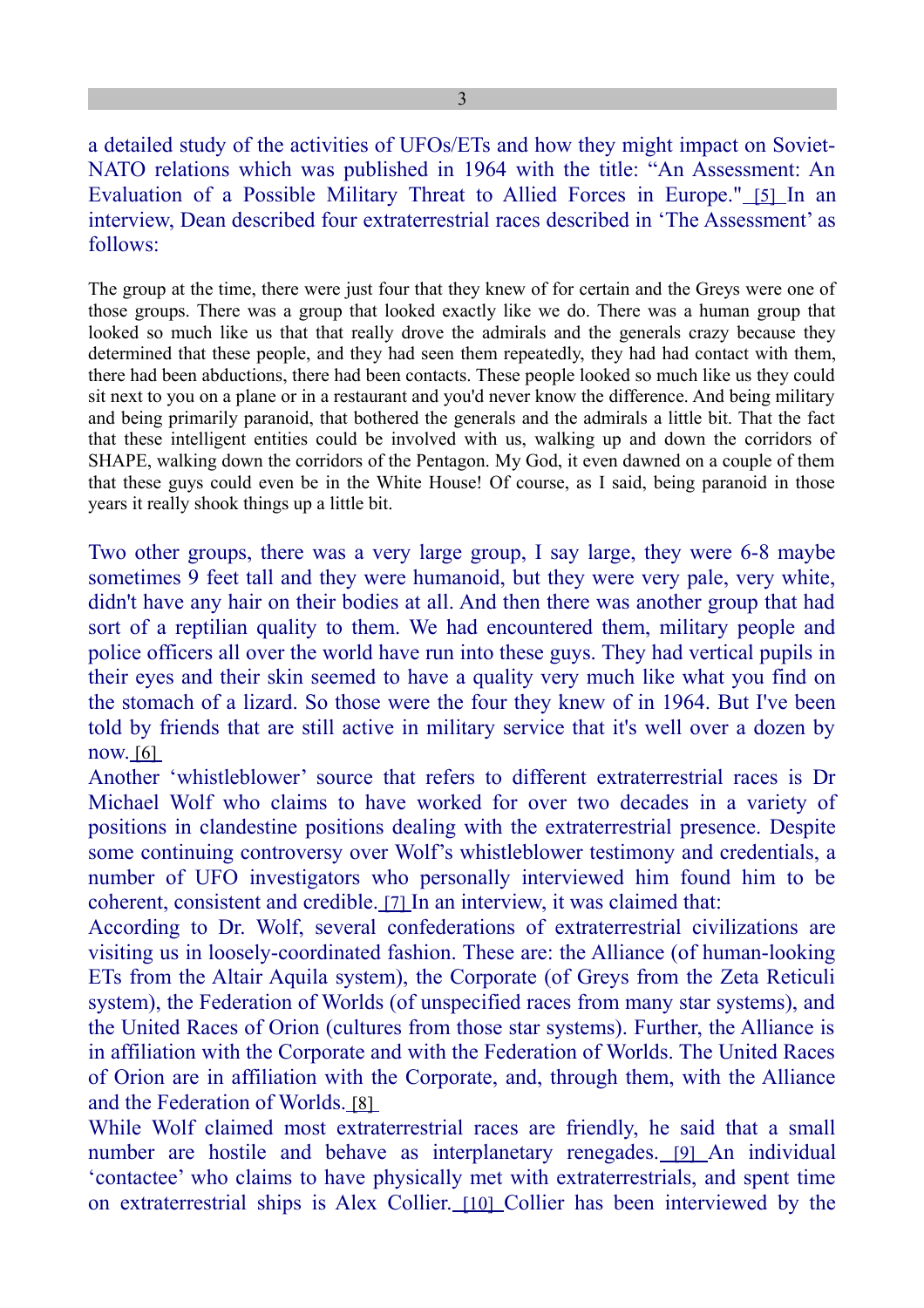investigative journalist and UFO researcher Paola Harris who despite her own initial reservations about his ground breaking claims, found him to be highly credible and coherent, and that much of what he says is consistent with her own independent research findings. [\[11\]](file:///C:/Users/Willfort/Downloads/Report-ET Motivations.htm#_edn11) Furthermore, some of Collier's alleged conversations with extraterrestrials have led to astronomical claims which are later confirmed to be consistent with the latest quantum physics knowledge about esoteric topics such as the information that can be released by black holes. [\[12\]](file:///C:/Users/Willfort/Downloads/Report-ET Motivations.htm#_edn12) This helps establish Collier's credibility as a 'genuine contactee' with relevant information to share on extraterrestrial races.

In a number of articles, which were compiled in his book, *Defending Sacred Ground*, Collier outlines in some detail the motivations and behaviors of a number of extraterrestrial races, an example of which is the following:

My understanding is that those from the Sirius A system are trying to be beneficial and assist, because they feel responsibility in that those who colonized Sirius B system were originally from Sirius A. Those from Sirius B have come here and really messed with our heads, and they are the ones who originally gave our government the Montauk technology. They have the same belief and brain patterns as those from Orion. Those from Tau Ceti are also very much involved. Nobody knows exactly what the Pleaidians are going to do yet, but I will share this with you. Those that live in the system around Alcyon - some of them cannot be trusted, as they have hidden agendas. Those from Teygeta, I am told, have a very clear objective: to maintain the idea of freedom. Just because a group is labeled "Pleaidians" doesn't mean they are here to help us. People confuse that issue. Know them by their works. Those from Cygnus Alpha are here. There is a group from Arcturus that is trying to help. Those from Procyon, who have been liberated, are trying to help. They're pretty gung ho." [\[13\]](file:///C:/Users/Willfort/Downloads/Report-ET Motivations.htm#_edn13)

In this report, I will describe the main extraterrestrial races most commonly referred to in the literature who appear to have most strategic significance for the evolution and sovereignty of humanity, and their impact on a range of systemic global problems. I will distinguish between these extraterrestrial races on the basis of their belonging to one of either two distinct categories. The first category contains extraterrestrial races with which 'shadow governments' responsible extraterrestrial affairs, have reached agreements with and even collaborated in a number of joint projects. [\[14\]](file:///C:/Users/Willfort/Downloads/Report-ET Motivations.htm#_edn14) The extensive set of interlocking agreements between these races and the 'shadow government' in the U.S. and elsewhere suggests the existence of a military-industrial-extraterrestrial complex of interests. The militaryindustrial-extraterrestrial complex (MIEC) of interests currently controls most information concerning the extraterrestrial presence; and dominates government institutions around the planet, financial interests, the mass media, and is responsible for systemic global problems. [\[15\]](file:///C:/Users/Willfort/Downloads/Report-ET Motivations.htm#_edn15)

There is also a second grouping of extraterrestrial races that lie outside of this web of clandestine agreements between extraterrestrial races and 'shadow governments'/national security agencies. Most 'contactees' report these races to be 'friendly' to human interests suggesting a more ethical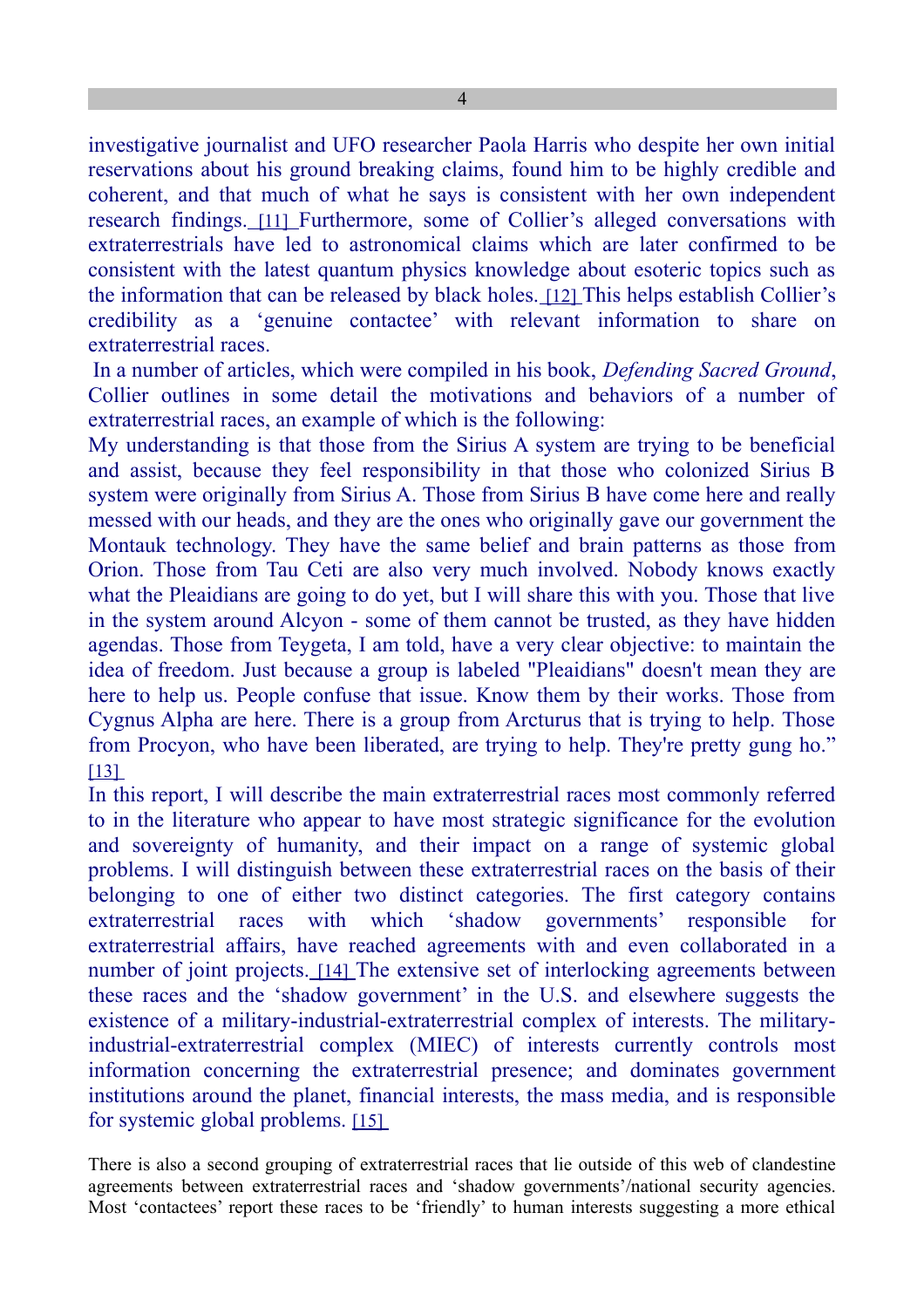approach to the challenges confronting humanity as it prepares for the truth about the extraterrestrial presence and challenges posed by advanced extraterrestrial technology. It is this latter group which may prove to be the key in solving systemic global problems caused by the first group and the 'shadow government'.

In this report, I will first describe the group of extraterrestrials that are part of a military-industrialextraterrestrial complex that while mainly associated with the US, is global in scope. I will then describe the second group of extraterrestrials who have declined to be associated with the militaryindustrial-extraterrestrial complex. Distinguishing between extraterrestrial groups in this way helps bring to prominence the complex ethical-legal-political dimensions in understanding how different extraterrestrial races choose to cooperate or not with the military-industrial-extraterrestrial complex. For example, is a race of extraterrestrials 'unfriendly' if it chooses to become part of a 'militaryindustrial-extraterrestrial' complex thereby sharing technology with national security agencies in what may be described as 'mutually beneficial projects' that lead to secrecy, human rights violations and damage the global environment as a result of policies by the 'shadow government'? Likewise, is a race of extraterrestrials 'friendly' when it refuses to be co-opted into a military-industrialextraterrestrial complex thereby choosing to play a mainly observer role as a majority of the human race is exploited by human elites and extraterrestrials associated with the military-industrialextraterrestrial complex? While a prima facie argument can be made to answer 'yes' to both questions, this should not disguise the deeper ethical-legal-political issues that emerge with the existence of a military-industrial-extraterrestrial complex and dealing with such questions.

Understanding the motivations and activities of the most significant extraterrestrial races will help greatly in answering the above questions; and will also help private individuals respond adequately to the dilemma over which extraterrestrial races contribute to global problems confronting humanity, and which extraterrestrial races can be worked with for the evolution and emancipation of humanity.

# **2. Extraterrestrial Races Cooperating with the Military-Industrial-Extraterrestrial Complex**

### **Short Grays**

The extraterrestrial races in this group include the ubiquitous Grays from the star system Zeta Reticulum and the Orion Constellation who are described in most of the abduction research and who figure prominently in reports of UFO crashes. Robert Dean included the Grays as one extraterrestrial described in NATO's Assessement. [\[16\]](file:///C:/Users/Willfort/Downloads/Report-ET Motivations.htm#_edn16) Col Phillip Corso who served in the Eisenhower administration and later headed the Foreign Technology Desk at the U.S. Army's Research and Development Department, claims to have witnessed the body of a dead 'Gray' retrieved from Roswell in 1947. What he saw fit the classic description of a four foot tall extraterrestrial with a large head, large black almond shaped eyes, thin torso and spindly arms and legs. [\[17\]](file:///C:/Users/Willfort/Downloads/Report-ET Motivations.htm#_edn17) A classic description is by Travis Walton who had an abduction experience with the Grays:

They were very short, shorter than five feet, and they had very large bald heads, no hair. Their heads were domed, very large. They looked like fetuses. They had no eyebrows, no eyelashes. They had very large eyes – enormous eyes – almost all brown, without much white in them. The creepiest thing about them were those eyes. Oh, man, those eyes, they just stared through me. [\[18\]](file:///C:/Users/Willfort/Downloads/Report-ET Motivations.htm#_edn18)

Prominent UFO 'abduction' researchers such as Dr David Jacobs, Budd Hopkins and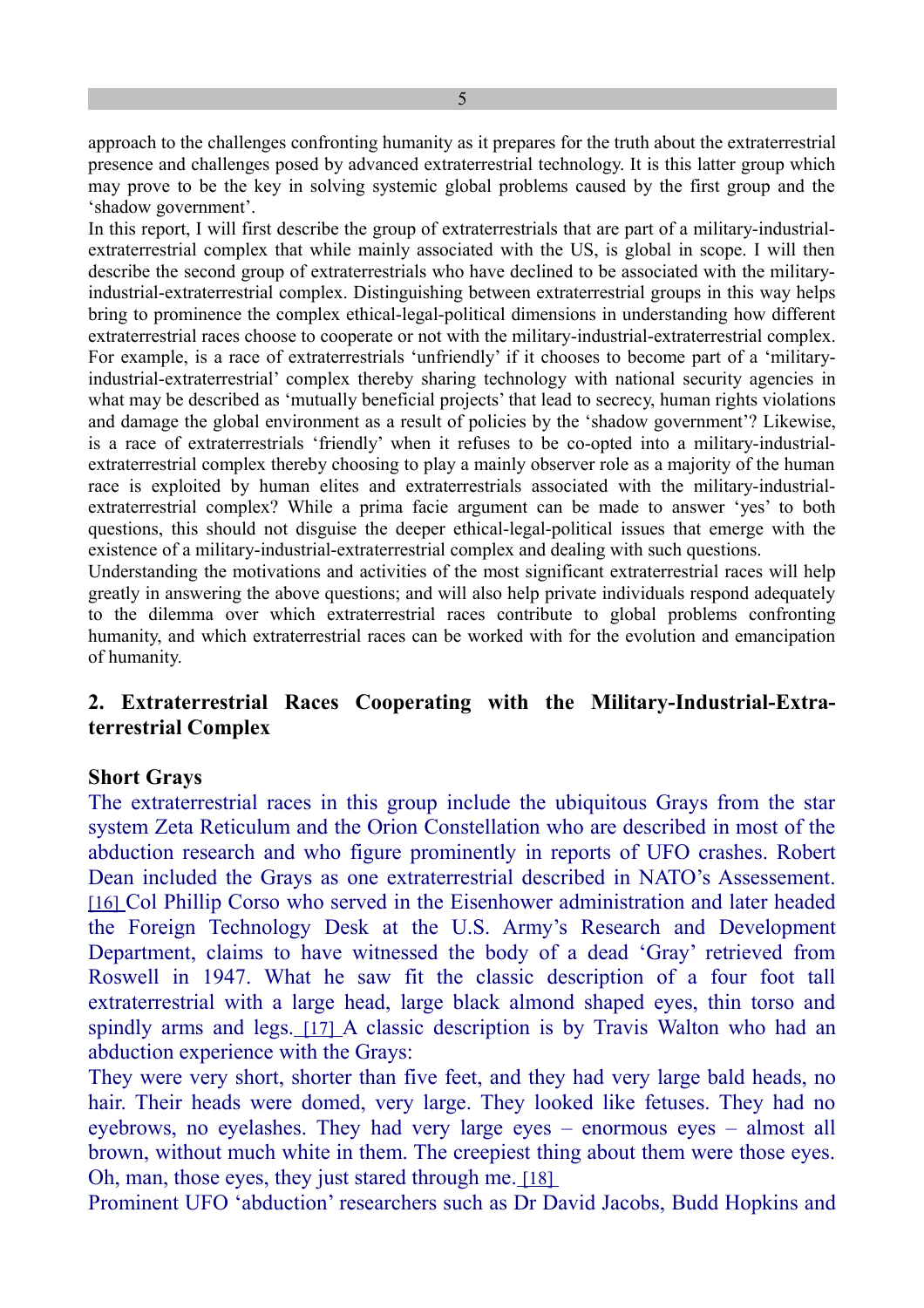the late Dr Karla Turner have provided detailed case studies of the abusive aspects of UFO 'abductions'. [\[19\]](file:///C:/Users/Willfort/Downloads/Report-ET Motivations.htm#_edn19) These researchers found disturbing evidence of abusive treatment of individuals taken into UFO craft, of women being involuntarily subjected to a genetic program aimed at producing human-extraterrestrial hybrids, and of adult hybrids performing humiliating sexual activities on female abductees. Many researchers agree that the Grays are deeply involved in developing a hybrid human-Gray race that would be a suitable vehicle for the next step in human evolution. Researchers such as Jacobs believe this is a cause for alarm and poses a direct threat to human sovereignty. [\[20\]](file:///C:/Users/Willfort/Downloads/Report-ET Motivations.htm#_edn20)

According to Col Corso, the Grays were involved in agreements with the Eisenhower administration that military officials saw as a form of 'negotiated surrender', where the Grays gained permission for abducting civilians and 'expanding' their biological program. [\[21\]](file:///C:/Users/Willfort/Downloads/Report-ET Motivations.htm#_edn21) Clifford Stone distinguishes between 'good' and 'bad' extraterrestrials, and refers to the Grays as part of the 'bad guys' committing egregious abductions and that the U.S. government is unsure how to disclose this to the general public:

"The good guys [ETs] are, well, I like to refer to them as being nomadic. What you're talking about, about the non-intervention with other intelligent life forms is a universal law. The nomadics go along with that. The greys violated the universal law…. I think there is the effort for the good guys to make contact with the people within our government, but I think now what is happening is that the U.S. government learned in 1983 or thereabout that they are NOT dealing with the good guys, but really don't know what to do about it. [\[22\]](file:///C:/Users/Willfort/Downloads/Report-ET Motivations.htm#_edn22)

The Grays are very active in human abductions, genetic experiments, monitoring humans through implants, mind control/programming, cloning and creation of hybrid humans. These contribute to systemic global problems such as humans traumatized by abduction experiences, genetically modified humans, implants for monitoring humans, and an overly passive population due to hypnotic mind control/programming. Tall Grays/Whites

The second prominent race in this group of extraterrestrials are the 'tall Grays' described by Robert Dean as "a very large group, I say large, they were 6-8 maybe sometimes 9 feet tall and they were humanoid, but they were very pale, very white, didn't have any hair on their bodies at all." [\[23\]](file:///C:/Users/Willfort/Downloads/Report-ET Motivations.htm#_edn23) Tall Grays are described to originate from the Orion constellation, and according to Dr Arthur Horn play an overseeing role vis-à-vis short Grays:

The short greys are overseen within their own ranks by the taller seven to eight foot tall greys. These greys are the ones that actually carry out "diplomatic" missions, such as secretly negotiating treaties with heads of human governments. As mentioned the greys in general, and the small three to five foot greys in particular, have been likened to mercenaries. [\[24\]](file:///C:/Users/Willfort/Downloads/Report-ET Motivations.htm#_edn24)

Support for the diplomatic role played by the 'tall Grays' comes from William Cooper, former Navy Intelligence Advisor, who claims he saw classified documents where the 'tall Grays' did negotiate agreements with the Eisenhower administration in meetings beginning in 1954.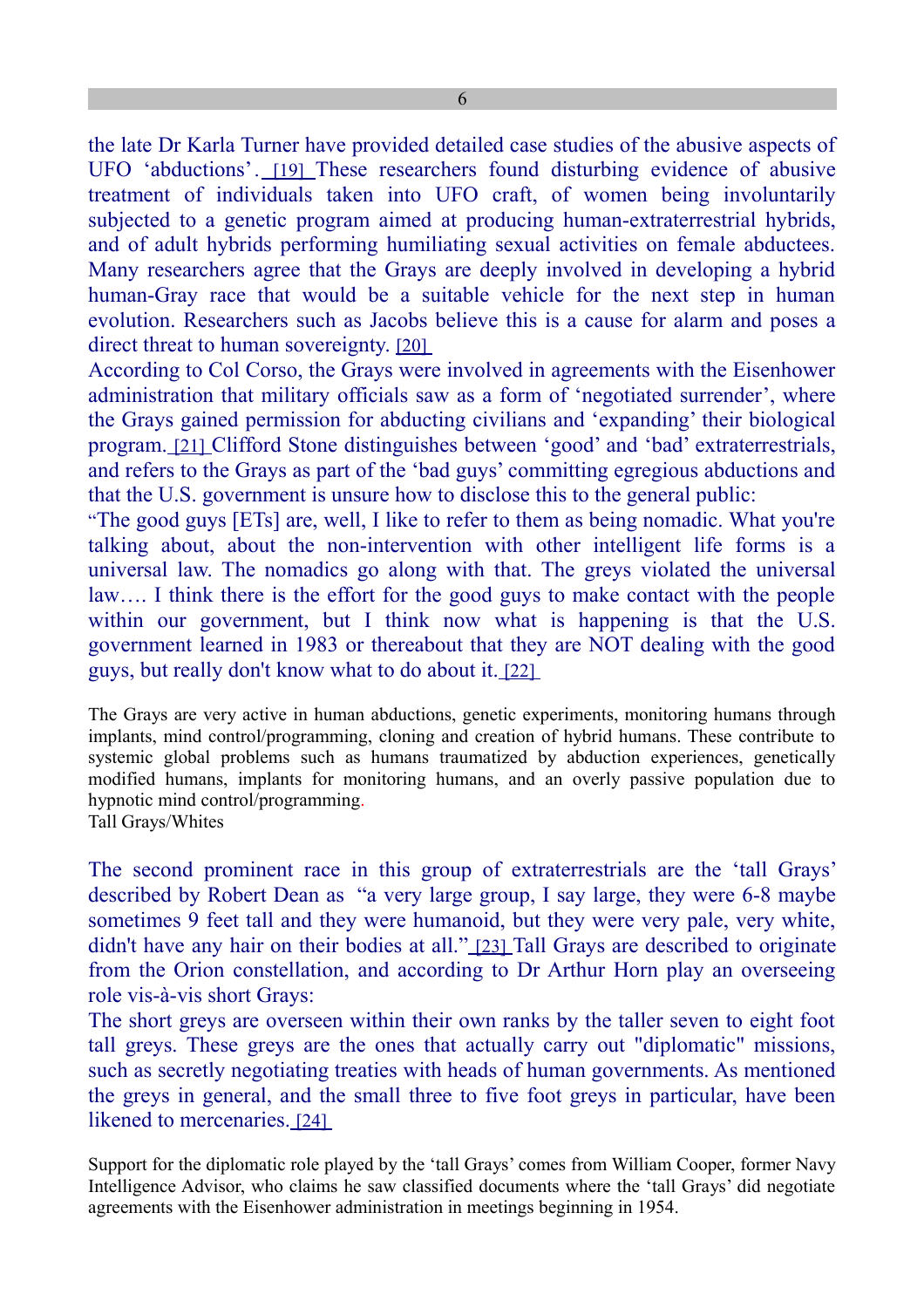Later in 1954 the race of large nosed Gray Aliens which had been orbiting the Earth landed at Holloman Air Force Base. A basic agreement was reached. This race identified themselves as originating from a Planet around a red star in the Constellation of Orion which we called Betelgeuse. They stated that their planet was dying and that at some unknown future time they would no longer be able to survive there. [\[25\]](file:///C:/Users/Willfort/Downloads/Report-ET Motivations.htm#_edn25)

The meeting at Holloman Air force base in New Mexico has reportedly been the site of subsequent extraterrestrial meetings with tall Grays. In 1972-73, for example, the producers Robert Emenegger and Allan Sandler, had allegedly been offered and witnessed actual Air force film footage of a meeting involving tall Grays that occurred at Holloman Air force base in 1971. [\[26\]](file:///C:/Users/Willfort/Downloads/Report-ET Motivations.htm#_edn26) It can be inferred that this 'tall Gray' race is a hybrid race that represents a fusion of human looking extraterrestrials and 'short Gray' biological material

When it comes to the abduction phenomenon, Dr David Jacobs concludes from an exhaustive analysis of sixty case studies in *Secret Life* that the tall Grays play an overseeing role in these. [\[27\]](file:///C:/Users/Willfort/Downloads/Report-ET Motivations.htm#_edn27) The tall grays were found to be present in many abductions that Jacobs examined through hypnotic regression of abductees, and were in command of the short grays who peformed most of the abductions

Recently a former U.S. Air Force serviceman published his memoirs where he disclosed extensive interactions with a variety of 'tall Grays' which he called 'tall Whites' due to their very white chalky skin and white hair. [\[28\]](file:///C:/Users/Willfort/Downloads/Report-ET Motivations.htm#_edn28) Hall was was stationed at Nellis Airforce base from 1965-67 where his duty was to use weather balloons for the Air Force from the Indian Springs location on the base. He describes his interactions with 'Tall Whites' beginning in 1965 and how he and other servicemen coped with their disturbing presence. Hall described a catalogue of incidents where the 'tall Whites' terrorised other military servicemen who didn't understand them, surprised them or threatened them in some way. Hall for example describes one 'tall White' who wanted to kill a military servicemen who accidentally hit her child with a stone and broke her arm. [\[29\]](file:///C:/Users/Willfort/Downloads/Report-ET Motivations.htm#_edn29) The incident led to the 'tall White' threatening the servicemen with death if he didn't leave immediately and promise to never return

Other servicemen had similar negative encounters with the 'tall Whites' where their lives were threatened if they frightened 'tall White' children or didn't follow orders to the letter. [\[30\]](file:///C:/Users/Willfort/Downloads/Report-ET Motivations.htm#_edn30) Significantly, these dire consequences were given approval by the Pentagon which monitored the tall Whites interactions with Hall and other military servicemen. Only Hall was spared this kind of intimidating treatment since he had the intelligence and courage to interact with the 'tall Whites' in a friendly way. Furthermore, he had apparently saved the life of a 'tall White' child and this led to him being befriended by the 'tall Whites' and incorporated him into a project to study human-tall White interaction. [\[31\]](file:///C:/Users/Willfort/Downloads/Report-ET Motivations.htm#_edn31) This is where the Tall Whites display more positive qualities such as friendship and superior technical knowledge in their interactions with Hall

7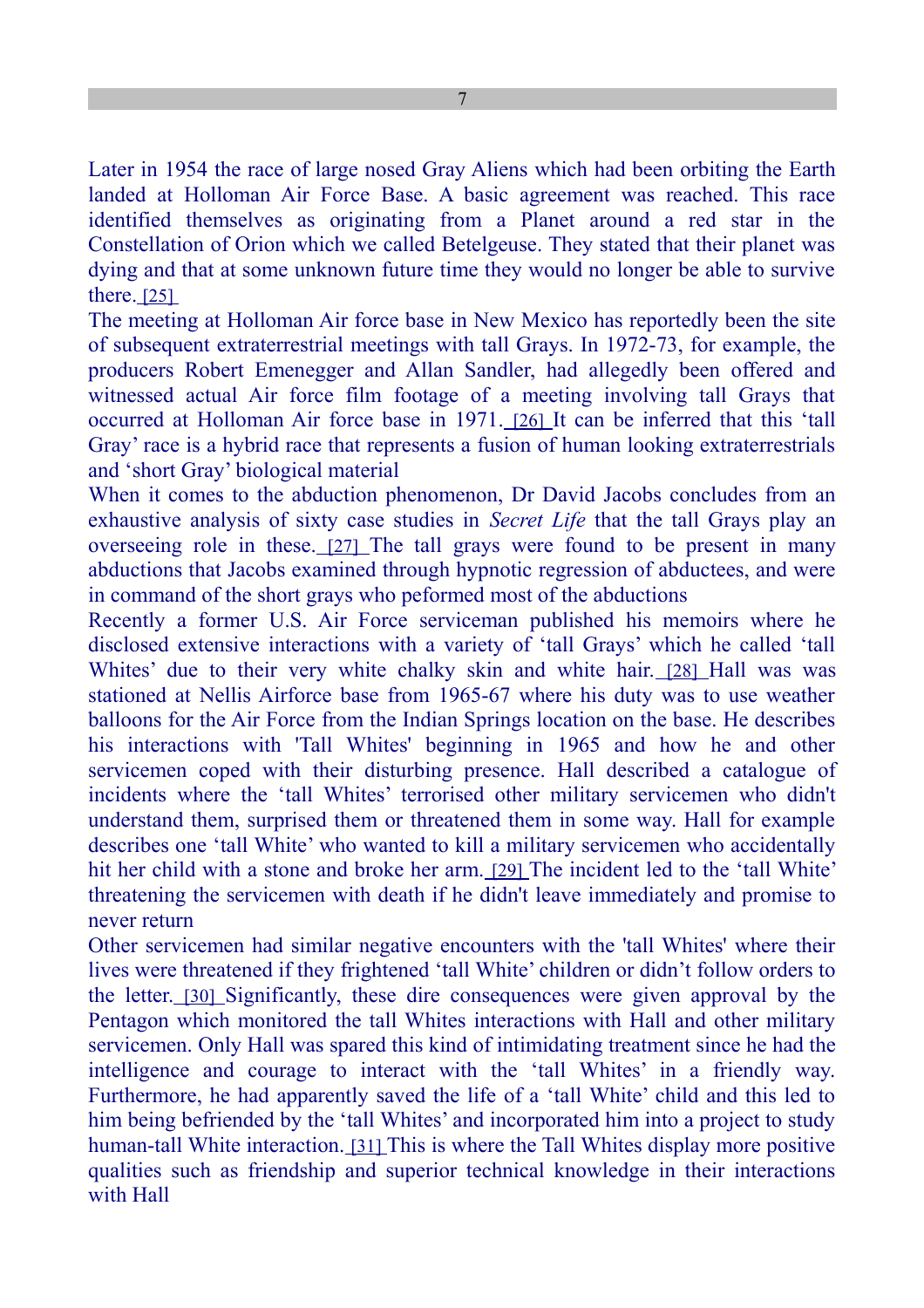Significantly, the 'Tall Whites' began to be seen in the Mojave desert area in 1954 indicating that they were associated with the agreement(s) reached between the 'tall Grays' and the Eisenhower administration in 1954. [\[32\]](file:///C:/Users/Willfort/Downloads/Report-ET Motivations.htm#_edn32) Hall further describes regularly seeing them in the presence of Airforce generals and other senior officals who recognised the ambassadorial status of the Tall White leader. [\[33\]](file:///C:/Users/Willfort/Downloads/Report-ET Motivations.htm#_edn33)

The 'tall Grays' and/or 'tall Whites' represent a working model of how 'human' and gray biological material can be combined, and therefore play a lead role in assisting the short Grays in 'interacting' with humanity to develop a suitable hybrid species. The 'tall Grays/Whites' initimidate humans in a variety of reported interactions, and behave in an almost clinical manner reminiscent of a medical doctor conducting an experiment. The tall Grays/Whites are most involved in genetic experiments, creating a hybrid human-Gray race, mind control and diplomatic agreements with the 'shadow government'. Global problems that are influenced by the tall Grays/Whites include genetically modified humans, implants for monitoring humans, an overly passive population due to hypnotic mind control, influence over elite decision makers, the infiltration of national security agencies, and human rights abuses of civilians and military personnel Reptilians

Another prominent extraterrestrial race in this group is described by Dean as humanoids with Reptilian characteristics that are 6-8ft tall. [\[34\]](file:///C:/Users/Willfort/Downloads/Report-ET Motivations.htm#_edn34) Reptilian extraterrestrial races have been described to be both native to Earth, and also from other star systems. R.A. Boulay, has extensively analyzed a variety of historic sources and argued that there is sufficient evidence to support the conclusion that an ancient extraterrestrial race of Reptilians inhabited the Earth and played a role in the creation of humanity. [\[35\]](file:///C:/Users/Willfort/Downloads/Report-ET Motivations.htm#_edn35) According to Thomas Castello, a former security official at, Dulce, a highly classified underground facility involving a number of extraterrestrial races cooperating with a number of U.S. national security agencies and corporations, Reptilians indigenous to Earth work side by side with humans and other extraterrestrial races

… some 'reptoids' [Reptilians] are native to this planet. The ruling caste of 'aliens' ARE reptilian…. They were an ancient race on Earth, living underground…. Reptoids rightly consider themselves "native Terrans." Perhaps they are the ones we call the Fallen Angels - maybe not. Either way, we are [considered] the 'squatters' on Earth….Since I was the Senior Security Technician at that base [Dulce], I had to communicate with them on a daily basis. If there were any problems that involved security or video camera's, I was the one they called. It was the reptilian "working caste" that usually did the physical labor in the lower levels at Dulce. [\[36\]](file:///C:/Users/Willfort/Downloads/Report-ET Motivations.htm#_edn36)

According to Castello, the lower levels of Dulce involved extensive human rights abuses on captive civilians by joint extraterrestrial-human project leaders. William Hamilton, a well respected UFO researcher, researched both the Dulce base facility, and Thomas Castello's claims and credibility, and found them to be highly plausible:

It may be unpalatable to digest or believe Thomas' story. In fact, it seems like part of a living nightmare. There is evidence that something strange does go on at Dulce. Does Thomas have the answer? There may be a terrible truth hidden behind the continuing phenomena of UFO sightings, abductions, and animal mutilations. Our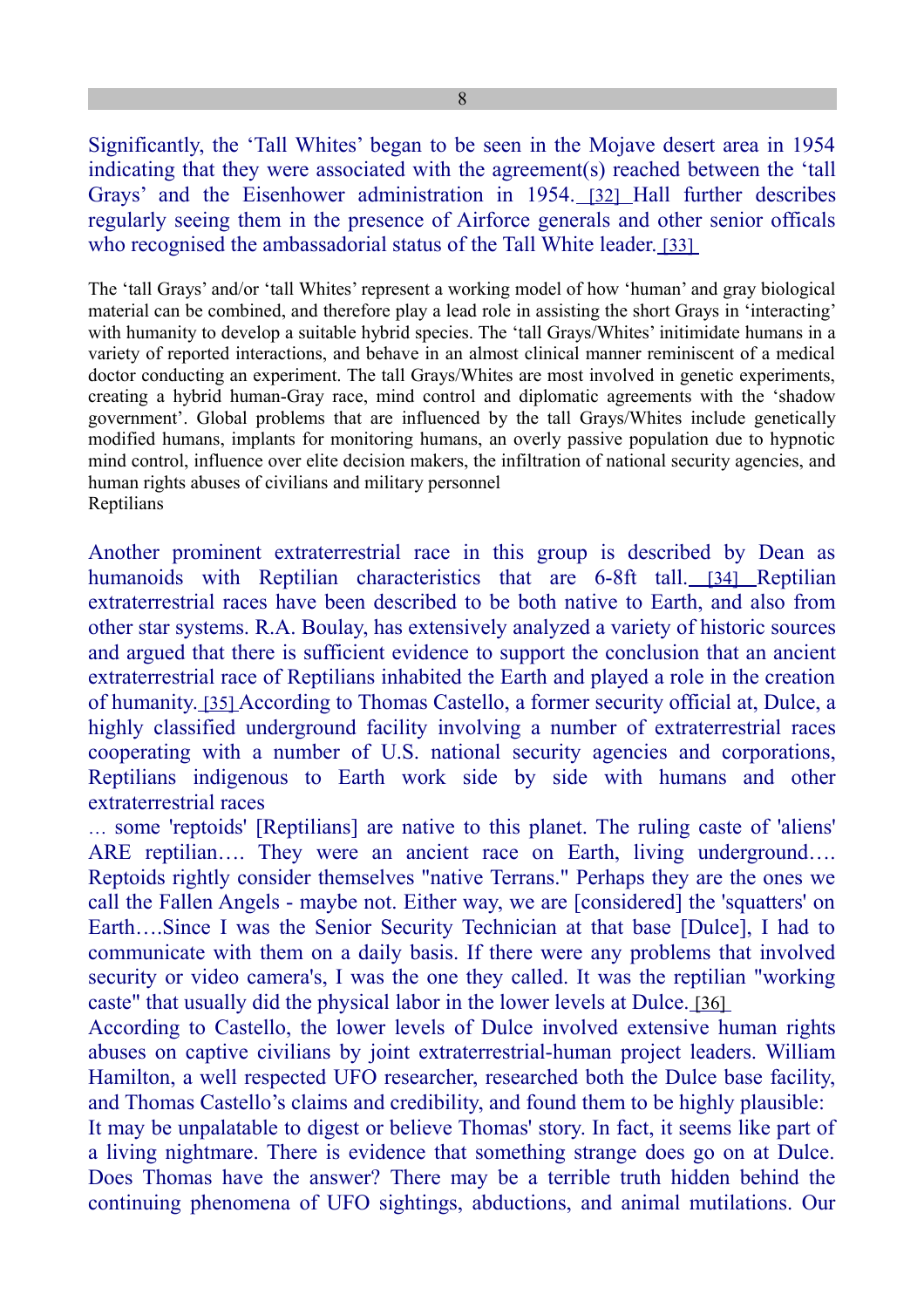government intelligence agencies have had an ongoing watchful eye on all UFO activities for many decades now. This extraordinary phenomenon must have an extraordinary explanation. We may be only one outpost in a vast interstellar empire. [\[37\]](file:///C:/Users/Willfort/Downloads/Report-ET Motivations.htm#_edn37)

In addition to Hamilton's conclusion about Castello's claims and credibility, I have written an extensive report of the Dulce base and found the evidence is very consistent with Castello's claims concerning human rights violations involving various extraterrestrials, U.S. national security agencies, and corporations. [\[38\]](file:///C:/Users/Willfort/Downloads/Report-ET Motivations.htm#_edn38)

Linda Moulton Howe, an investigative journalist and UFO researcher, interviewed a 'contactee/abductee' by the name of Jim Sparx who claims to have met with a number of Reptilians indigenous to Earth. [\[39\]](file:///C:/Users/Willfort/Downloads/Report-ET Motivations.htm#_edn39) According to Sparx, indigenous Earth based Reptilians have their own unique culture and have interacted with humanity for millennia, and both assisted humanity and used it as a resource. Sparx was told by the Reptilians that they have reached a number of secret agreements with national governments. [\[40\]](file:///C:/Users/Willfort/Downloads/Report-ET Motivations.htm#_edn40)

Sparx's claims are very consistent with the experience of another 'contactee' Ole K., who claims to have met with a female Reptilian, Lacerta, and interviewed her on a number of occasions and distributed the interviews as the 'Lacerta Files'. According to Lacerta, **Reptilians who have evolved on Earth** are distinct to 'off-world' Reptilians who periodically visit the Earth. [\[41\]](file:///C:/Users/Willfort/Downloads/Report-ET Motivations.htm#_edn41) While there is some debate over the credibility of Ole K, the testimony is coherent and consistent with Sparx and other research on the Reptilian species, and worth considering to better understand Reptilian activities. [\[42\]](file:///C:/Users/Willfort/Downloads/Report-ET Motivations.htm#_edn42) According to Lacerta, the Reptilians disposition towards humanity is cautious since they view humans as a primitive species that is the 'property' of other extraterrestrial races that seeded the planet. The Earth based Reptilians, according to Sparx, 'harvest' humans in a way that does not challenge the human presence on the planet. This suggests that the Reptilians are following agreements 'imposed' upon them by more powerful off-world extraterrestrial races mentioned by Lacerta.

In sum, according to the whistleblower and contactee testimonies discussed thus far, it can be concluded that the indigenous Earth based Reptilians are involved in activities such as manipulating human elites and financial institutions, influencing religious belief systems, militarism and altering the history of human civilization. The systemic global problems the (indigenous) Reptilians contribute to include covert human rights abuses, elite corruption and domination, control the media and corporations, divisive religious dogma, historical amnesia and a culture of violence. Draconians

The most controversial 'whistleblower'/'contactee' reports concern an off-world 'master Reptilian race' described as the **Draco-Reptilians** who are claimed to originate from the Alpha Draconis star system which is 215 light years distant and was formerly the pole star. [\[43\]](file:///C:/Users/Willfort/Downloads/Report-ET Motivations.htm#_edn43) According to Alex Collier, the Draconians or Dracos have two main castes, the first of which is a warrior caste that are in the 7-8 foot range, who are apparently feared throughout the galaxy for their fighting abilities. [\[44\]](file:///C:/Users/Willfort/Downloads/Report-ET Motivations.htm#_edn44)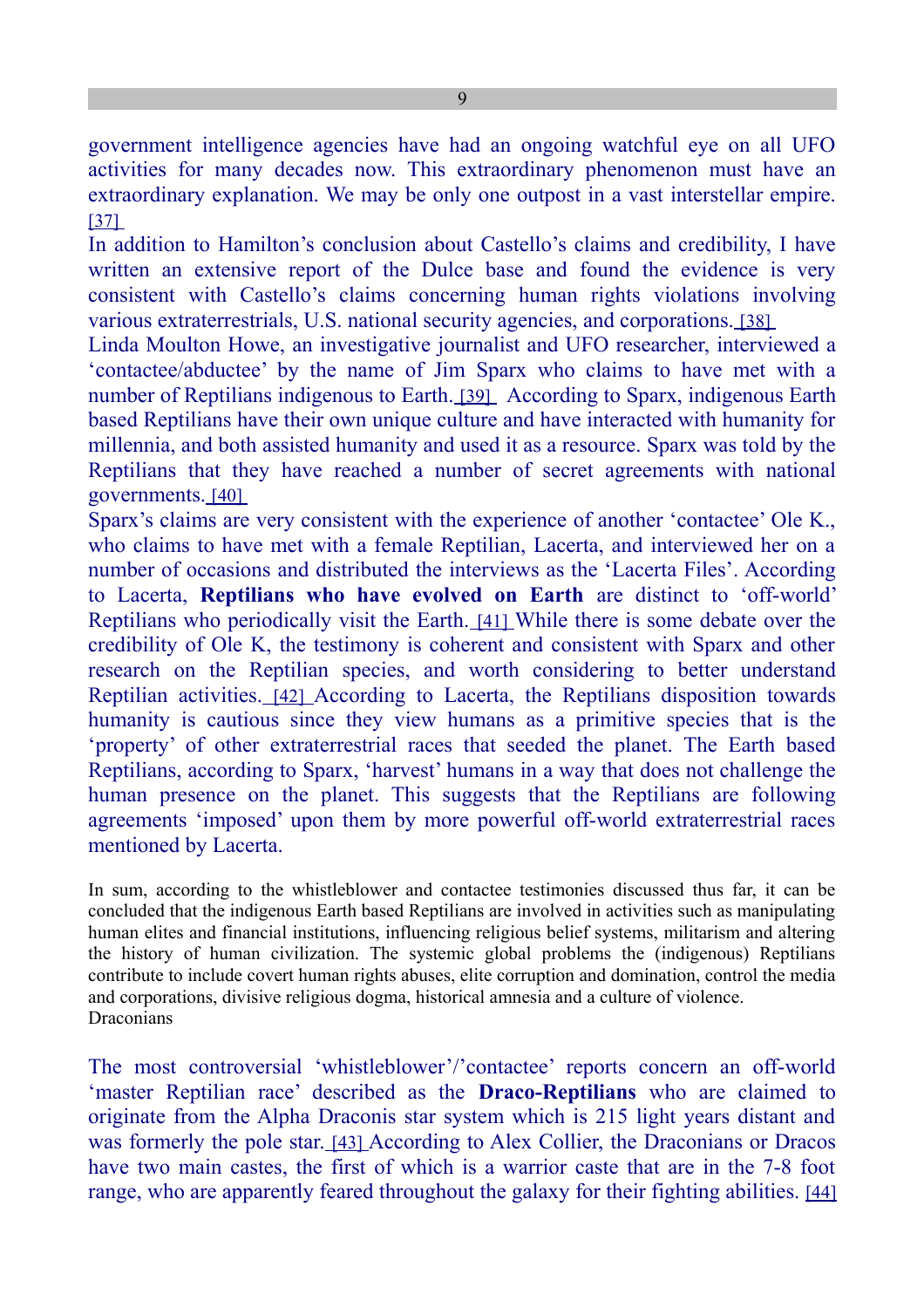The second caste are a 'royal line' of Draco Reptilians that he describes as 'Ciakars' which, because of their alleged size, psychic ability and alleged wings, might be confused as the proverbial Dragon if Collier is correct:

The Draconians are a very large reptilian race, otherwise known as "the Dracs". There is royal line of the reptilian race called the Ciakar. They range from 14 to 22 feet tall and can weigh up to 1,800 pounds. They do have winged appendages and they are awesome beings. They're extremely clairvoyant and extremely clever, and they can also be extremely sinister. [\[45\]](file:///C:/Users/Willfort/Downloads/Report-ET Motivations.htm#_edn45)

Collier claims that according to the Draconian world view, they were the first intelligent species in the galaxy and seeded many worlds with their biological offspring. [\[46\]](file:///C:/Users/Willfort/Downloads/Report-ET Motivations.htm#_edn46) The Draco Reptilians therefore see themselves as the natural rulers of Reptilian 'controlled' worlds such as Earth, and view humans as an inferior species. The Draconians are interested in harvesting the Earth's resources while ensuring that these resources are efficiently exploited.

There appears to be a strict hierarchy involving the Draco-Reptilians and other extraterrestrial races so far described in this group. According to Thomas Castello, Reptilians from Alpha Draconis, the 'Dracos', are in command of the Earth based Reptilians. [\[47\]](file:///C:/Users/Willfort/Downloads/Report-ET Motivations.htm#_edn47) Earth based Reptilians are in turn in command of the 'tall Grays', who are in command of the short Grays. Interestingly, Castello also describes the Draconian ruling caste as Ciakars who are winged and therefore could be easily confused as dragons. Jefferson Souza, a Brazilian UFO researcher confirms the existence of a hierarchy involving the Grays and a Master Reptilian race. [\[48\]](file:///C:/Users/Willfort/Downloads/Report-ET Motivations.htm#_edn48)

All of the extraterrestrial races described above appear to have a number of interlocking agreements between them that have a common interface in the agreements between U.S. national security agencies and the Grays. The Draconians form the (hidden) apex of the military-industrialextraterrestrial complex (MIEC) that controls information and technology related to the extraterrestrial presence. The Draconians appear to be very active in controlling human elites, institutions and financial systems; promoting militarism; creating a climate of scarcity, struggle and insecurity; harvesting humans and manipulating Grays and other Reptilian races. Draconian activities contribute to global problems such as concentrated wealth, corrupt elites and institutions, ethnic/religious violence, human rights abuses, a culture of violence and terrorism, and the drug trade and organized crime.

In addition to the above extraterrestrials, there are a number of human looking extraterrestrials from Sirius B which is part of a binary star system. Alex Collier describes extraterrestrials from Sirius B as follows:

The cultures around Sirius B have a very controlling vibration. Some of the humans are red, beige and black-skinned. The planets around Sirius B are very arid and generally occupied by reptilian and aquatic-type beings… The society is more obsessed with political thought patterns instead of spiritual attributes. [\[49\]](file:///C:/Users/Willfort/Downloads/Report-ET Motivations.htm#_edn49)

Amazingly, an African tribe called the Dogon, had an intricate understanding of this elliptical orbit of Sirius B around the main star, Sirius A. This knowledge was apparently given to their ancestors by advanced extraterrestrials from the Sirius star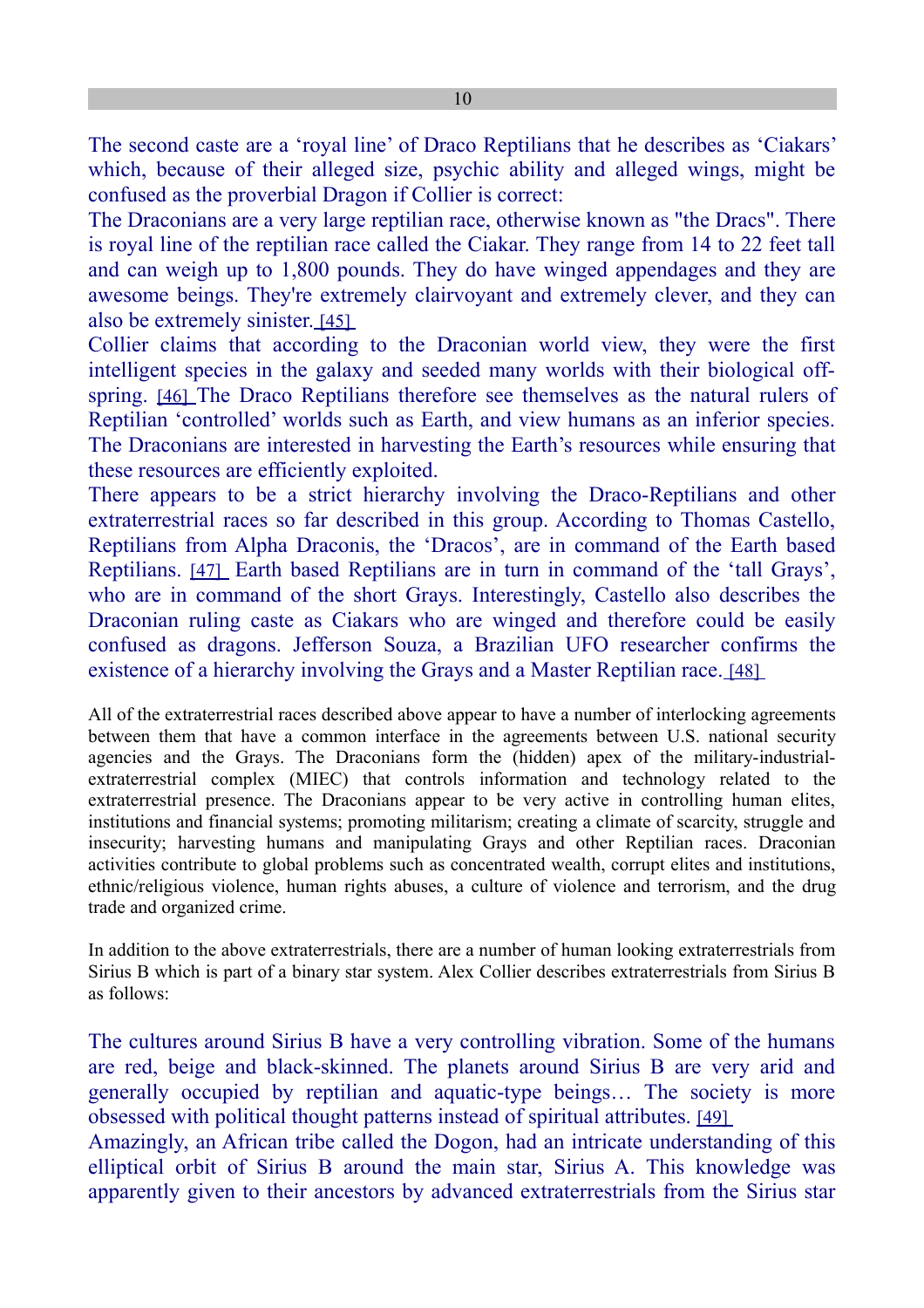system. [\[50\]](file:///C:/Users/Willfort/Downloads/Report-ET Motivations.htm#_edn50) The Dogon described the **Sirians** as Amphibians from a planet around Sirius B, which is consistent with Collier's claim that one of the planets around Sirius B is "generally occupied by reptilian and aquatic-type beings." [\[51\]](file:///C:/Users/Willfort/Downloads/Report-ET Motivations.htm#_edn51) The racial chateristics of the humans from Sirius B suggests that these are descendents from the star system Vega which will be described later.

Preston Nichols claims to be a 'whistleblower' who participated in a clandestine project at Montauk that involved a number of extraterrestrial groups. An independent investigator found Nichols "to be a very reliable and solid witness and that for myself, his information checked out across the board--right down the line; to the extent that it was at all possible to verify particular information." [\[52\]](file:///C:/Users/Willfort/Downloads/Report-ET Motivations.htm#_edn52) The humans from Sirius B, according Nichols played a role in providing exotic technology such as time/inter-dimensional travel to clandestine government agencies involved in both the Philadelphia Experiment and Montauk Project. [\[53\]](file:///C:/Users/Willfort/Downloads/Report-ET Motivations.htm#_edn53)

Alex Collier explains the role of this group of extraterrestrials in technology exchanges with national security agencies: "those from Sirius B have come here and really messed with our heads, and they are the ones who originally gave our government the Montauk technology." [\[54\]](file:///C:/Users/Willfort/Downloads/Report-ET Motivations.htm#_edn54) This exotic technology was provided for the purpose of encouraging national security agencies to develop offensive military capabilities vis-à-vis possible extraterrestrial threats. This technological assistance even involved biological weapons research according to Collier who claims: "the biological material that has been added to the Ebola [virus] was given to the government by the humanoids from Sirius B. I don't know if if was one of their viruses that they picked up somewhere or whether it is actually from them." [\[55\]](file:///C:/Users/Willfort/Downloads/Report-ET Motivations.htm#_edn55)

According to Daniel Salter another whistleblower with long military service which included a period in the National Reconnaissance Office, extraterrestrial related issues drive human-extraterrestrial cooperation in a clandestine organization in the National Security Agency called the Advanced Contact Intelligence Organization (ACIO). [\[56\]](file:///C:/Users/Willfort/Downloads/Report-ET Motivations.htm#_edn56) According to leaked information from an alleged whistleblower on a popular website called the Wingmakers, information which Salter affirms to be accurate, ACIO is cooperating with a consortium of extraterrestrials to develop sophisticated time travel technologies for future extraterrestrial threats. [\[57\]](file:///C:/Users/Willfort/Downloads/Report-ET Motivations.htm#_edn57) According to the Wingmakers website:

Blank Slate Technology or BST … is a form of time travel that enables the re-write of history at what are called intervention points. Intervention points are the causal energy centers that create a major event like the break-up of the Soviet Union or the NASA space program. BST is the most advanced technology and clearly anyone who is in possession of BST, can defend themselves against any aggressor. It is, as Fifteen [leader of the Labyrinth] was fond of saying, the freedom key. Remember that the ACIO was the primary interface with extraterrestrial technologies and how to adapt them into mainstream society as well as military applications. We were exposed to extraterrestrials and knew of their agenda. Some of these extraterrestrials scared the hell out of the ACIO. [\[58\]](file:///C:/Users/Willfort/Downloads/Report-ET Motivations.htm#_edn58)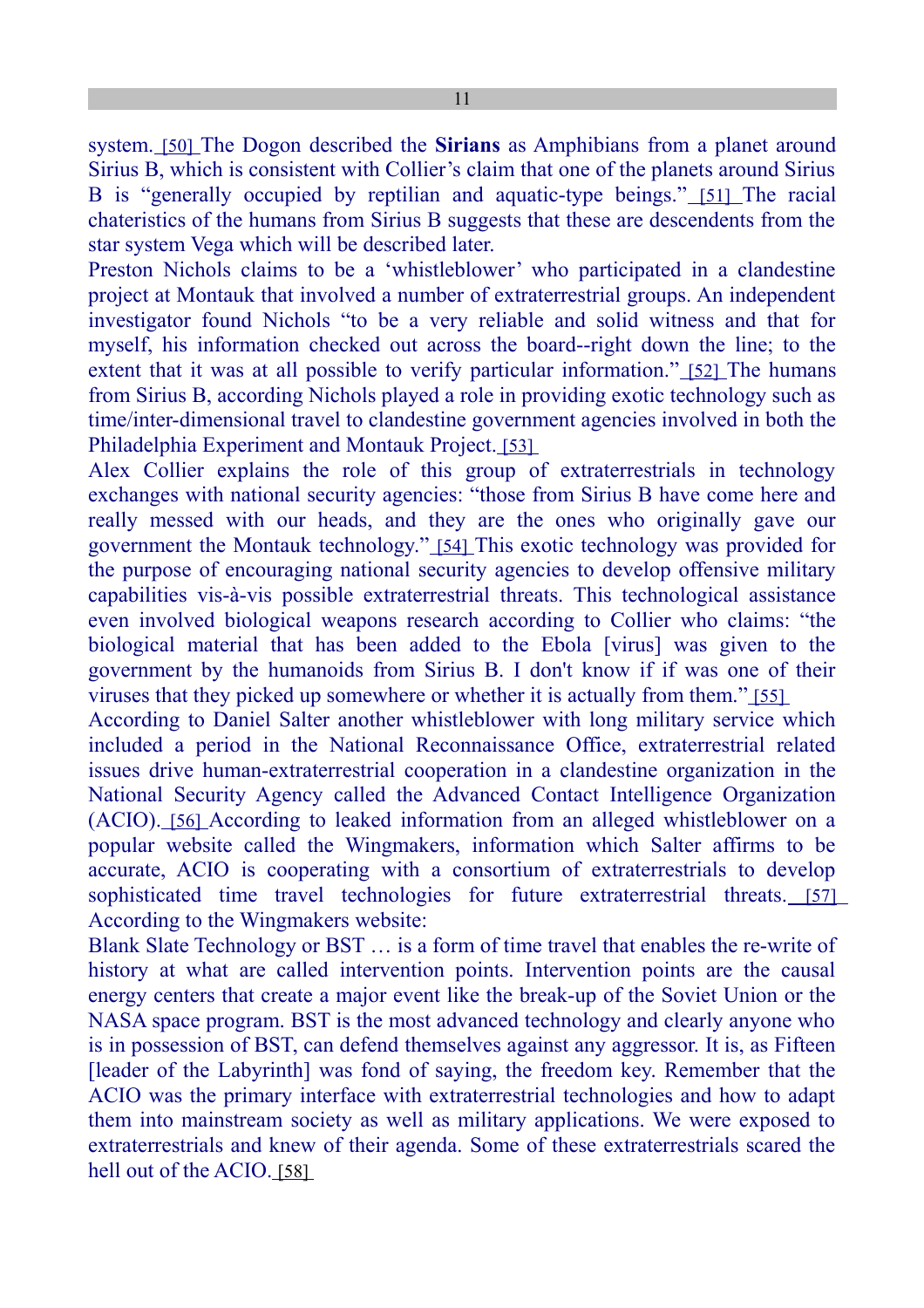It is likely that this consortium of extraterrestrials includes those from Sirius B who allegedly provided some time travel/inter-dimensional travel technology for the Montauk Project, and assistance in researching biological weapons.

The Sirians do not appear to be closely connected to the Gray or Reptilian groups that have been the main extraterrestrial groups involved in technology transfers. The Sirian interaction with the shadow government appears to have been an independent initiative designed to provide an alternative source of extraterrestrial technology. Nevertheless, Collier's description of humans from Sirians B co-habiting their worlds with Reptilians suggests a deep historical experience with Reptilians. This suggests that concern with the Reptilian/Gray technology exchange agreements may have been a major factor in the Sirians efforts.

In conclusion, this human extraterrestrial group from Sirius B is mainly active in technology exchange programs that have assisted the government in the acquisition of various technologies that have had military applications. This appears to be aimed at promoting military cooperation to potential extraterrestrial threats against Earth, both through subversion and external intervention. The global problems that the humanoids from Sirius B have contributed to include: covert weapons research, use of exotic technologies, and abuse of civilians used in time travel experiments.

Finally, there is reported to be a race of giant humanoids who have played a role in seeding the Earth with humans, and who periodically return to the Earth to determine how effectively Earth's resources have been utilized by humanity and those extraterrestrial races playing a role in 'managing' humanity. These are described by the Sumerians as the **Anunnaki** from the world 'Nibiru' in the extensive cuneiform texts translated by Zecharia Sitchin. [\[59\]](file:///C:/Users/Willfort/Downloads/Report-ET Motivations.htm#_edn59) These giant humanoids apparently form the chief 'founding' extraterrestrial race that were the gods described in ancient mythologies and religions. [\[60\]](file:///C:/Users/Willfort/Downloads/Report-ET Motivations.htm#_edn60) According to the accounts of the Sumerians, the Anunnaki's chief god is Anu and the pantheon of Anunnaki as described by Sitchin form key figures in the hierarchy that secretly oversee management of humanity and the planet Nibiru which periodically returns to the vicinity of Earth. According to Alex Collier, this is how the Anunnaki or 'Nibiruans' originated as a species:

A very long time ago, colonies on Sirius B and the Orion Group were having trouble with each other. In order to bring peace, there was a marriage between members of each group. The woman came from the Orion Group, where the hierarchy includes a queen – the matriarchal paradigm. The male was from Sirius B. Both members were considered royalty of their respective line. When these two came together in marriage, their offspring had the genetics from both lines. Because of these genetics, the new race that was created was given the name "Nibiru", which I am told by Moraney [Andromedan Counselor] in the Orion tongue means "divided amongst two". This is who they literally are – a cross between those from Sirius B and a race from the Orion system. They formed a new "tribe" which has continued to flourish for at least hundreds of thousands of years. So, they are a tribe that has become a race. [\[61\]](file:///C:/Users/Willfort/Downloads/Report-ET Motivations.htm#_edn61)

It appears that the Anunnaki's mode of operation is to leave 'primitive' species such as humanity to flourish on the planet's surface while more advanced races such as the Reptilians form a kind of 'planetary management team' to harvest humanity in a way that serves the long term interest of the Anunnaki who return periodically to assess their 'human experiment'. It therefore appears that the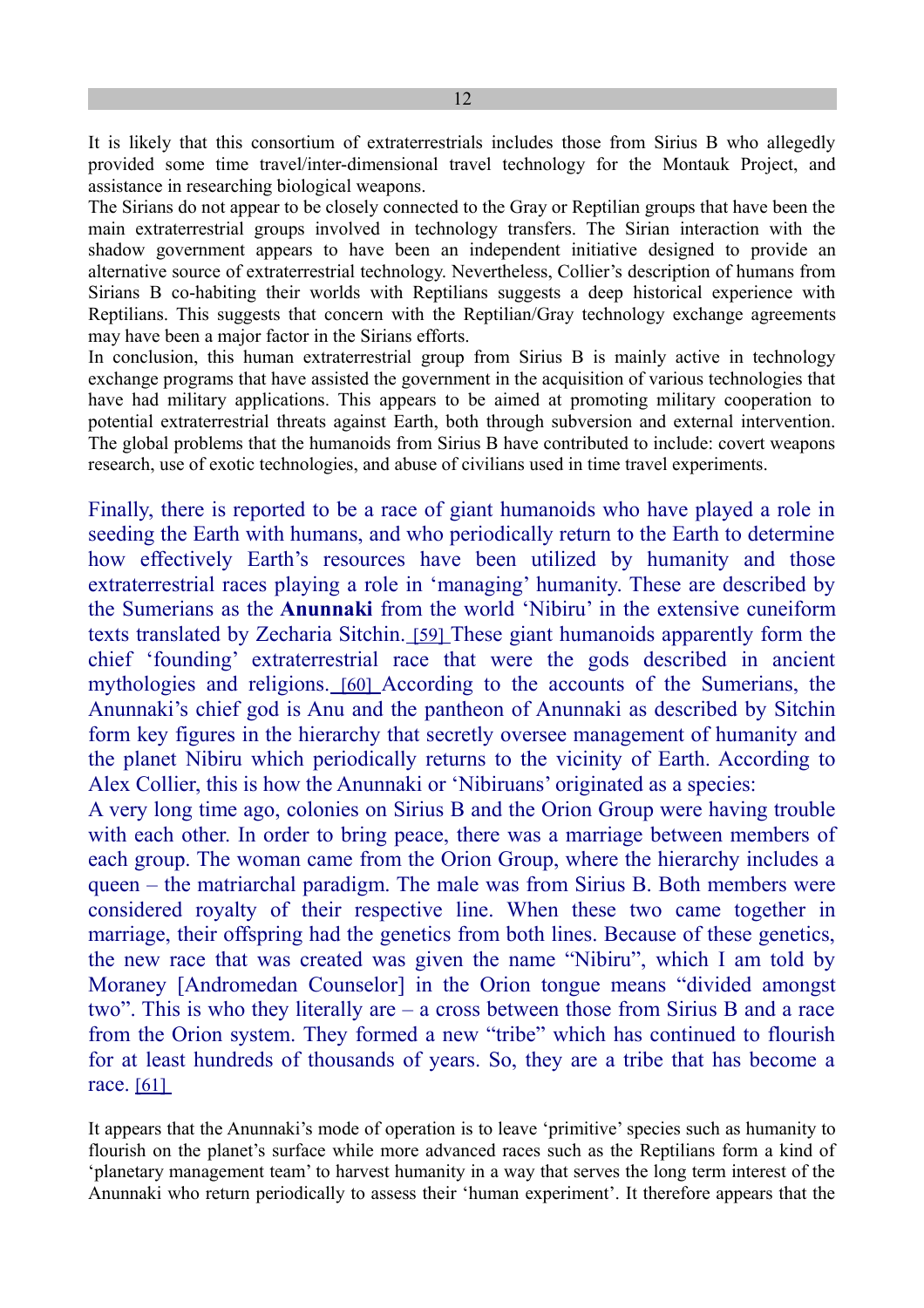Anunnaki form a kind of regulatory agent to ensure that the Earth's resources, and humanity in general, are responsibly 'managed'.

The Anunnaki have a relationship with the Earth based Reptilians based on whatever historical agreements they reached over humanity will be managed. It is also likely that the Anunnaki have some form of agreement with the Draconians over how the latter intervene in worlds where the Anunnaki have established 'human experiments'. Finally, it is also likely that some members of the Anunnaki have remained secretly on Earth and therefore have played a role in the creation of elite human organizations to manage human affairs. [\[62\]](file:///C:/Users/Willfort/Downloads/Report-ET Motivations.htm#_edn62) These 'agreements' and/or secret control of human elite groups indirectly make the Anunnaki a part of the military-industrial-extraterrestrial complex.

According to Sergeant Dean, the Anunnaki are major players in human affairs and this is likely to become more significant as their home planet, Nibiru, returns to the vicinity of Earth. [\[63\]](file:///C:/Users/Willfort/Downloads/Report-ET Motivations.htm#_edn63) It is the apparent return of the Anunnaki that appears to be a wild card that concerns national security agencies that are unaware of how this race of extraterrestrials will impact on global humanity and the military-industrialextraterrestrial complex that has been created to manage extraterrestrial affairs. [\[64\]](file:///C:/Users/Willfort/Downloads/Report-ET Motivations.htm#_edn64) The main activities of the Anunnaki are to influence the long term human evolution through elite groups, systems and institutions, and by influencing human consciousness. They appear to be in competition with the Draconians for control of Earth. The main global problems they contribute to include elite domination, religious fundamentalism, a patriarchal global culture, and a culture of violence.

The main activities of the various races that cooperate with the Military-Industrial-Extraterrestrial Complex can now be summarized as follows in **Table 1:**

| <b>ET Races</b>                      | Main Activities                                                                                                                                                                                                       | <b>Resulting Global Problems</b>                                                                                                                                                              |
|--------------------------------------|-----------------------------------------------------------------------------------------------------------------------------------------------------------------------------------------------------------------------|-----------------------------------------------------------------------------------------------------------------------------------------------------------------------------------------------|
| 'Short Grays'<br>Orion)              | Abducting<br>civilians,<br>genetic $\bullet$<br>(Zeta Reticulum $\&$ experiments, mind<br>$programming,   \bullet$<br>monitoring humans through implants,<br>cloning and creation of human-Gray<br>hybrids.           | Traumatized 'abductees',<br>genetically modified humans<br>humans monitored with implants<br>mind programmed 'abductees'                                                                      |
| 'Tall<br>Whites'<br>(Orion)          | Grays-Genetic experiments, creating a hybrid<br>human-Gray race, mind control and .<br>diplomatic agreements with<br>the $\bullet$<br>shadow government'.                                                             | genetically modified humans<br>humans monitored with implants<br>mind programmed 'abductees'<br>political elites compromised<br>national security agencies infiltrated<br>human rights abuses |
| Indigenous<br>Reptilians<br> (Earth) | Manipulating<br>elites, $\bullet$<br>human<br>institutions $\&$<br>financial<br>systems, $\bullet$<br>influencing religious belief systems, $\bullet$<br>militarism $\&$ removal of history of<br>human civilization. | human rights abuses<br>elite corruption & domination<br>control of the media & corporations<br>divisive religious dogma<br>historical amnesia                                                 |

**Extraterrestrial Races Cooperating with the Military-Industrial-Extraterrestrial Complex**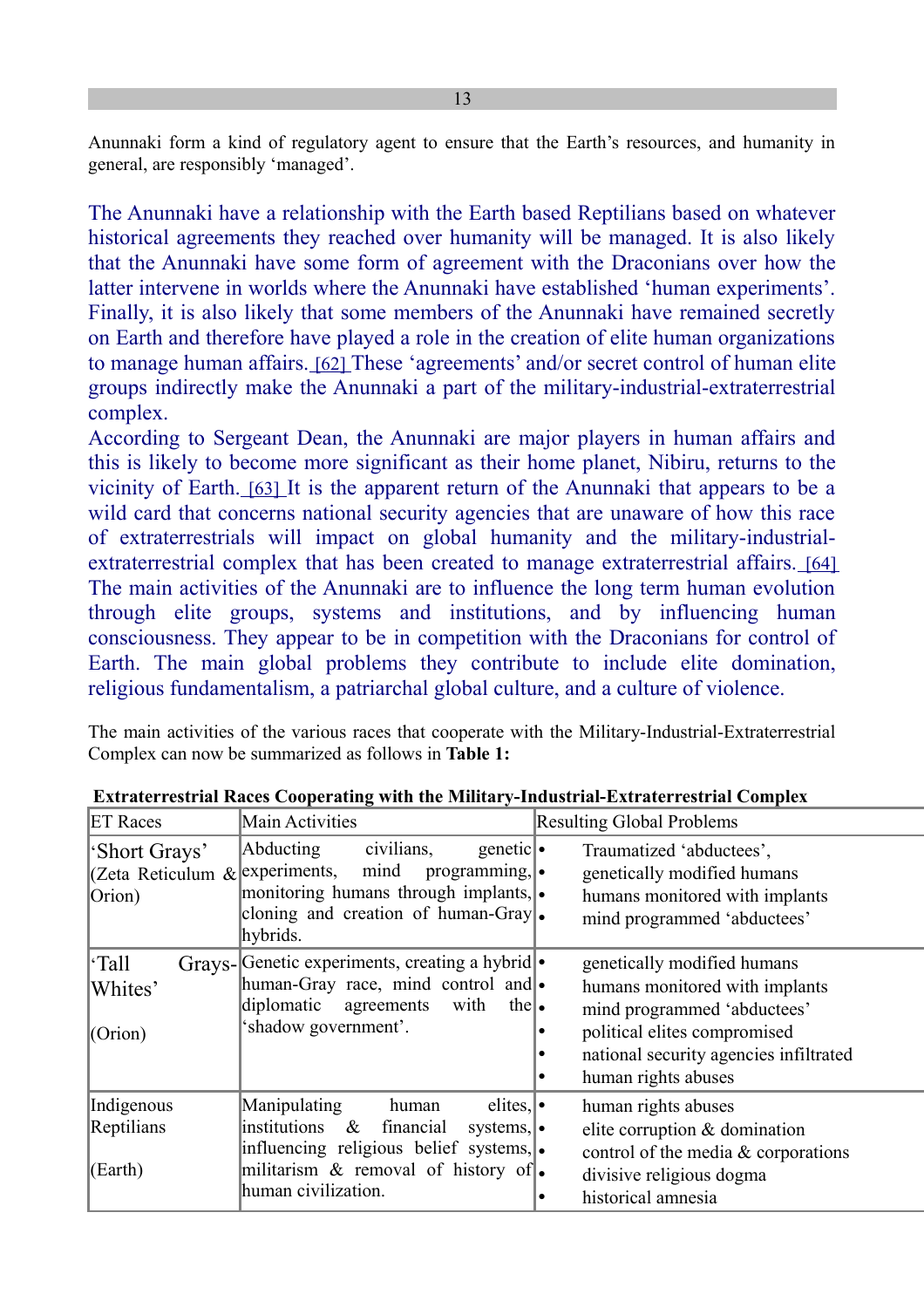|                                                           |                                                                                                                                                                                                                   |  | culture of violence                                                                                                                                                                                 |
|-----------------------------------------------------------|-------------------------------------------------------------------------------------------------------------------------------------------------------------------------------------------------------------------|--|-----------------------------------------------------------------------------------------------------------------------------------------------------------------------------------------------------|
| Draconian<br>Reptilians<br>$(A)$ <sub>pha</sub> Draconis) | Controlling human elites, institutions<br>financial systems, militarism,<br>&<br>creating a climate of scarcity, struggle<br>and insecurity, harvesting humans,<br>manipulating Grays and<br>Earth<br>Reptilians. |  | Concentrated global wealth & poverty<br>Corrupt elites $\&$ institutions<br>ethnic/religious violence,<br>human rights abuses<br>culture of violence & terrorism<br>drug trade $\&$ organized crime |
| Sirians<br>(Sirius B)                                     | Participate in technology exchange •<br>$ $ programs that promote military $  \bullet \rangle$<br>cooperation to potential extraterrestrial.<br> threats.                                                         |  | Covert weapons research<br>use of exotic weapons<br>abuse of civilians in time travel experiments.                                                                                                  |
| Anunnaki<br>(Nibiru)                                      | Control long term human evolution<br>through elite groups, systems and •<br>institutions, and manipulating human.<br>consciousness.<br>with $\vert$<br>Compete<br>Draconians for control of Earth.                |  | Elite manipulation<br>religious fundamentalism<br>patriarchal global culture<br>culture of violence                                                                                                 |

© Copyright, Michael E. Salla, PhD, July 2004

### **3. Extraterrestrial Races Outside of the Military-Industrial-Extraterrestrial Complex**

On February 20, 1954, a delegation of 'human looking' extraterrestrial races met with the Eisenhower administration in an unsuccessful effort to reach an agreement on the US's thermonuclear nuclear weapons program. [\[65\]](file:///C:/Users/Willfort/Downloads/Report-ET Motivations.htm#_edn65) The apparent stumbling block was that these extraterrestrial races were not willing to provide technology that might be used by the military-industrial interests that dominated the Eisenhower administration and set the tone for subsequent extraterrestrial – human dialogue. The principled opposition of this group of extraterrestrials to being co-opted into an emerging military-industrial-extraterrestrial complex (MIEC) marks an important indicator of a large grouping of 'human' extraterrestrial races who lie outside of the web of interlocking interests that make up the MIEC in the U.S. and elsewhere on the planet.

This second category of extraterrestrial races is primarily 'human' and can easily integrate with human society in the manner described by Dean and others where they can be indistinguishable from the rest of humanity. [\[66\]](file:///C:/Users/Willfort/Downloads/Report-ET Motivations.htm#_edn66) These races are described to be from star systems such as Lyra, Vega, Pleiades, Sirius, Procyon, Tau Ceti, Ummo, Andromeda and Arcturus who have provided some of the genetic material for the seeding of humanity on Earth. [\[67\]](file:///C:/Users/Willfort/Downloads/Report-ET Motivations.htm#_edn67) According to Alex Collier, a total of 22 extraterrestrial races have provided genetic material for the 'human experiment'. These include Reptilian, Gray and Anunnaki races described earlier as well as those races in this second group which Collier describes as 'benevolent':

That we, as a product of extraterrestrial genetic manipulation, are possessors of a vast gene pool consisting of many different racial memory banks, also consisting of at least 22 different races. Because of our genetic heritage, and because we are spirit, the benevolent extraterrestrial races actually view us as being royalty. [\[68\]](file:///C:/Users/Willfort/Downloads/Report-ET Motivations.htm#_edn68)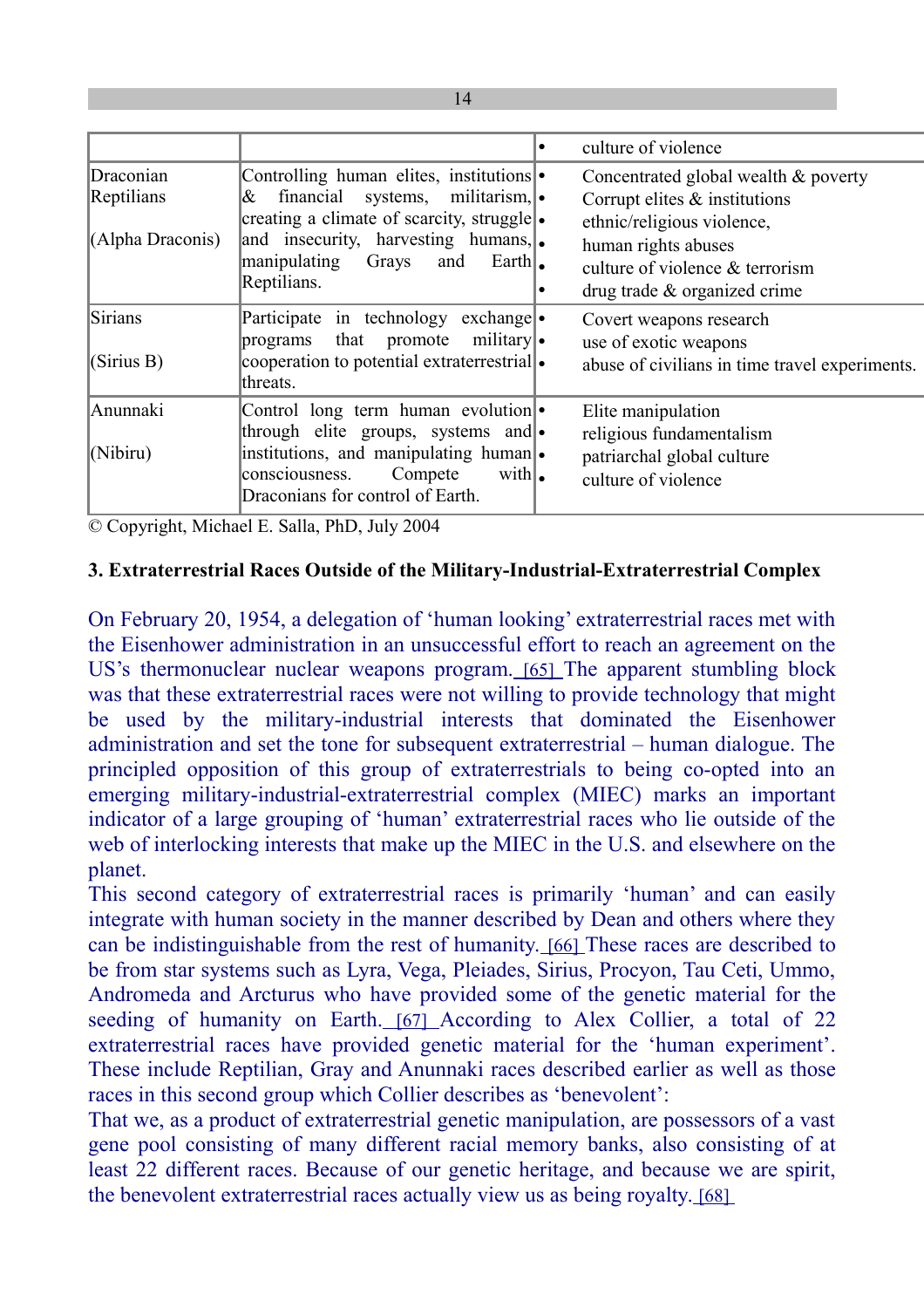As a result of this genetic linkage, the extraterrestrials in this group outside of the MIEC apparently view humanity in much the way a protective parent might view an adolescent son/daughter in a dangerous environment. [\[69\]](file:///C:/Users/Willfort/Downloads/Report-ET Motivations.htm#_edn69) The vital interests of races in this category are to ensure that global humanity evolves in a responsible way without endangering both itself and the greater galactic community of which it is part.

There are two parts to this grouping of extraterrestrials. The first are 'extraterrestrials' that have historically inhabited the Earth's subterranean dwellings, and are described as remnants of ancient human civilization that followed a separate evolutionary path to surface humanity. The second are extraterrestrials that have 'off-world' origins but have humanoid features to the extent that some of them can easily intermingle with the rest of humanity without being easily identified. Telosians

The subterranean 'extraterrestrials' are described to be remnants of previous human civilizations on the Earth's surface such as Lemuria and Atlantis and are thus genetically related to humanity. The most famous description of one of these ancient races is found in the posthumously published 'diaries' of Admiral Richard Byrd who describes a secret expedition to the North Pole where he was taken into the subterranean dwelling of an advanced race with Nordic physical characteristics. He was shown some of the wondrous technology of this society and also met the leader of this advanced subterranean race who allegedly said:

'We have let you enter here because you are of noble character and well-known on the Surface World, Admiral' … you are in the domain of the Arianni, the Inner World of the Earth…. Admiral, I shall tell you why you have been summoned here. Our interest rightly begins just after your race exploded the first atomic bombs over Hiroshima and Nagasaki, Japan. It was at that alarming time we sent our flying machines, the "Flugelrads", to your surface world to investigate what your race had done…. You see, we have never interfered before in your race's wars, and barbarity, but now we must, for you have learned to tamper with a certain power that is not for man, namely, that of atomic energy. Our emissaries have already delivered messages to the powers of your world, and yet they do not heed. Now you have been chosen to be witness here that our world does exist. You see, our Culture and Science is many thousands of years beyond your race, Admiral.' [\[70\]](file:///C:/Users/Willfort/Downloads/Report-ET Motivations.htm#_edn70)

While there continues to be controversy over the veracity of Admiral Byrd's diaries, there are a number of reported encounters with representatives of an advanced subterranean human race. A large subterranean city called Telos is argued to lie below Mt Shasta, California and has been described by individuals who have either physically traveled to this city and witnessed it, or those who claim to have telepathically communicated with the occupants of this city. Prominent UFO researcher, William Hamilton, claims to have met representatives of Telos who described to him the advanced technology and structure of Telos and their connection to the former civilization of Lemuria. Hamilton described a Telosian, 'Bonnie', and her family as follows:

Bonnie, her mother (Rana Mu), her father (Ra Mu), her sister Judy, her cousins Lorae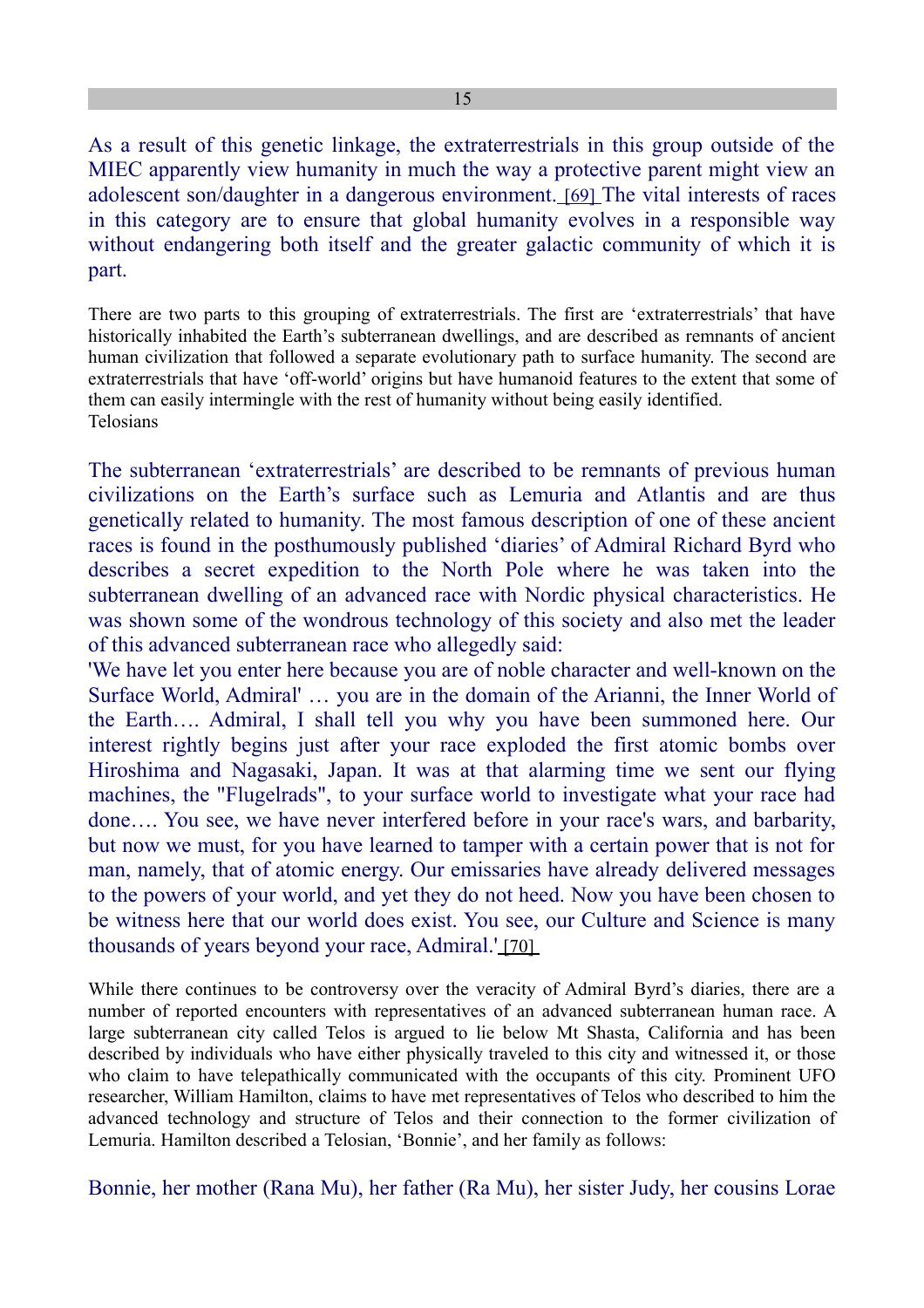and Matox, live and move in our society, returning frequently to TELOS for rest and recuperation. Bonnie relates that her people use boring machines to bore tunnels in the Earth. These boring machines heat the rock to incandescence, and then vitrify it, thus eliminating the need for beams and supports. A tube transit tunnel is used to connect the cities that exist in various subterranean regions in our hemisphere. The tube trains are propelled by electromagnetic impulses up to speeds of 2500 mph. One tube connects with one of their cities in the Matto Grosso jungle of Brazil. They grow food hydroponically under full-spectrum lighting with their gardens attended by automatons. The food and resources of Telos are distributed in plenty to the millionand- a-half population that thrives on a no-money economy. [\[71\]](file:///C:/Users/Willfort/Downloads/Report-ET Motivations.htm#_edn71)

According to the Dianne Robbins, who claims to have telepathically communicated with the Telosians, they are the remnants of the Ancient Lemuria who made Mt Shasta their home after the destruction of their continent. [\[72\]](file:///C:/Users/Willfort/Downloads/Report-ET Motivations.htm#_edn72) Originally numbering 15,000, this Lemurian remnant has apparently flourished in the underground caverns of Mt Shasta and grown to a population of 1.5 million where psychotronic technologies, involving crystals and the highly developed mental abilities of the Telosians, are used to maintain an incredibly advanced society that interacts with extraterrestrials from a number of star systems. The Telosians are reported to specialize in maintaining human longevity, and integrating harmonious technologies and belief systems for surface based humans. The Telosians and other subterranean 'extraterrestrials' seek to curtail the most damaging aspects of human-extraterrestrial technological agreements while assisting in the evolutionary growth in human consciousness. The main activities of the Telosians can be inferred to be in helping surface humanity learn of its ancient Earth history, restore human longevity, changing unhealthy belief systems and protecting the environment. The global solutions provided by the Telosians include: environmental protection; promoting bio-diversity; restoring human health and longevity; and recovery of lost historical knowledge.

The 'off-world' human looking extraterrestrial have been claimed to have provided some of the genetic material for human evolution, and that many of these extraterrestrials have allowed some of their personnel to incarnate as 'star seeds' on Earth in human families. These 'star seeds', 'star children' or 'star people' are described by Brad and Francie Steiger as individuals whose 'souls' were formally incarnated on the worlds of other star systems and then traveled to Earth and decided to incarnate here in order to boost the evolutionary development of humanity. [\[73\]](file:///C:/Users/Willfort/Downloads/Report-ET Motivations.htm#_edn73) Most of humanity would consider this group of extraterrestrials to be 'benevolent' as described by **'contactees'** such as **George Adamski, Orfeo Angelucci, George Van Tassell, Howard Menger, Paul Villa, Billy Meier and Alex Collier** who each explain the nature of their voluntary interactions with these human looking extraterrestrials. [\[74\]](file:///C:/Users/Willfort/Downloads/Report-ET Motivations.htm#_edn74) These contactees often provide physical evidence in the form of photographs, film and/or witnesses of their contacts with extraterrestrial races. The most extensively documented and researched contactee is Eduard 'Billy' Meier who provided much physical evidence for investigators. These off world human extraterrestrial races appear to have different 'specialties' as a result of unique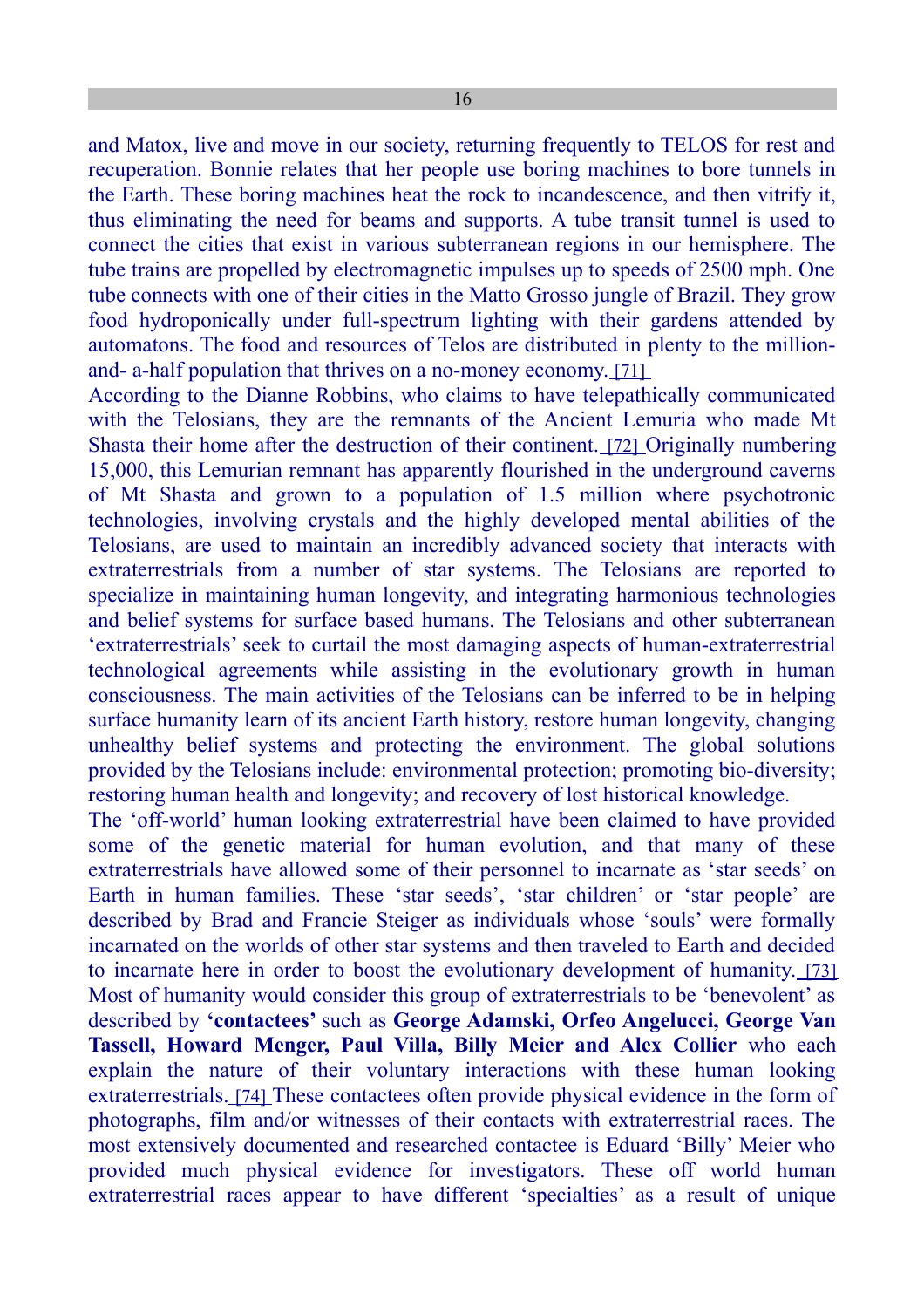histories and planetary migrations due to galactic upheavals and conflicts. It is worth exploring the main activities of each race to understand how they either currently interact with humanity or how they may better interact with humanity to address global problems.

It is appropriate to begin the discussion of these 'off world' extraterrestrial races and their main activities by focusing on a star system that has been described as the source for the spread of human civilization in the Milky War galaxy, the constellation of Lyra. One of the first 'contactees' to describe Lyra was Billy Meier who received much public attention as a result of his alleged visits from Pleiadians/Plejarans from 1975 to 1986 which he supported with material evidence that continues to confound those skeptical of Meier's claims. [\[75\]](file:///C:/Users/Willfort/Downloads/Report-ET Motivations.htm#_edn75) Comprehensive investigations by a number of individuals and organizations found that Meier's evidence was not fabricated and therefore constituted significant support for his testimony of extraterrestrial contact. [\[76\]](file:///C:/Users/Willfort/Downloads/Report-ET Motivations.htm#_edn76) Due to the amount of physical evidence he had provided over the years, Meier has gained great credibility, and the consistency and coherence of his testimonies suggest that he is indeed an important spokesperson for an extraterrestrial race.

Meier was told by his Pleaidians [Plejadians] contacts of the star system of Lyra and its human inhabitants:

The "Swiss" Plejadians have described their ancient ancestry, and consequently ours, as originating (before the Plejades) in a far sun-system in a star group near what we now know as the Ring Nebula of Lyra, for which we have called them Lyrians in the same manner as we refer to the human beings from what we call the Pleiades. These early **Lyrians** in their numerous migrations in their great Space Arks went to many other star systems and found suitable habitations, and put down colonies, such of which flourished and eventually launched their own space travelers. [\[77\]](file:///C:/Users/Willfort/Downloads/Report-ET Motivations.htm#_edn77)

Meier further reported of a physical contact with a Lyran ship in 1977 where the Lyrans described their world and the other star systems with whom they cooperated. [\[78\]](file:///C:/Users/Willfort/Downloads/Report-ET Motivations.htm#_edn78) Alex Collier describes the start of the Lyran civilization as revealed to him by extraterrestrials from Andromeda:

Based on the age of the Suns and the planets in our galaxy, it was decided that the human life form was to be created in the Lyran system. The human race lived there for approximately 40 million years, evolving. The orientation of the human race in Lyrae was agricultural in nature. Apparently, we were very plentiful and abundant, and lived in peace. [\[79\]](file:///C:/Users/Willfort/Downloads/Report-ET Motivations.htm#_edn79)

The Lyrans posses Nordic features and are quite possibly the 'Elohim' described in religious traditions both on Earth and around the galaxy. Due to the Lyrans role in the genesis of the human presence in the galaxy, the Lyrans can understandably be argued to have the most detailed understanding of human origins and galactic history. They can be described as the 'Galactic historians' for the human species. It can be inferred that the Lyrans help in disseminating the truth about the evolution of human races in the galaxy, and have a deep understanding of galactic human culture and of the 'human spirit'. The Lyrans have been further described as follows: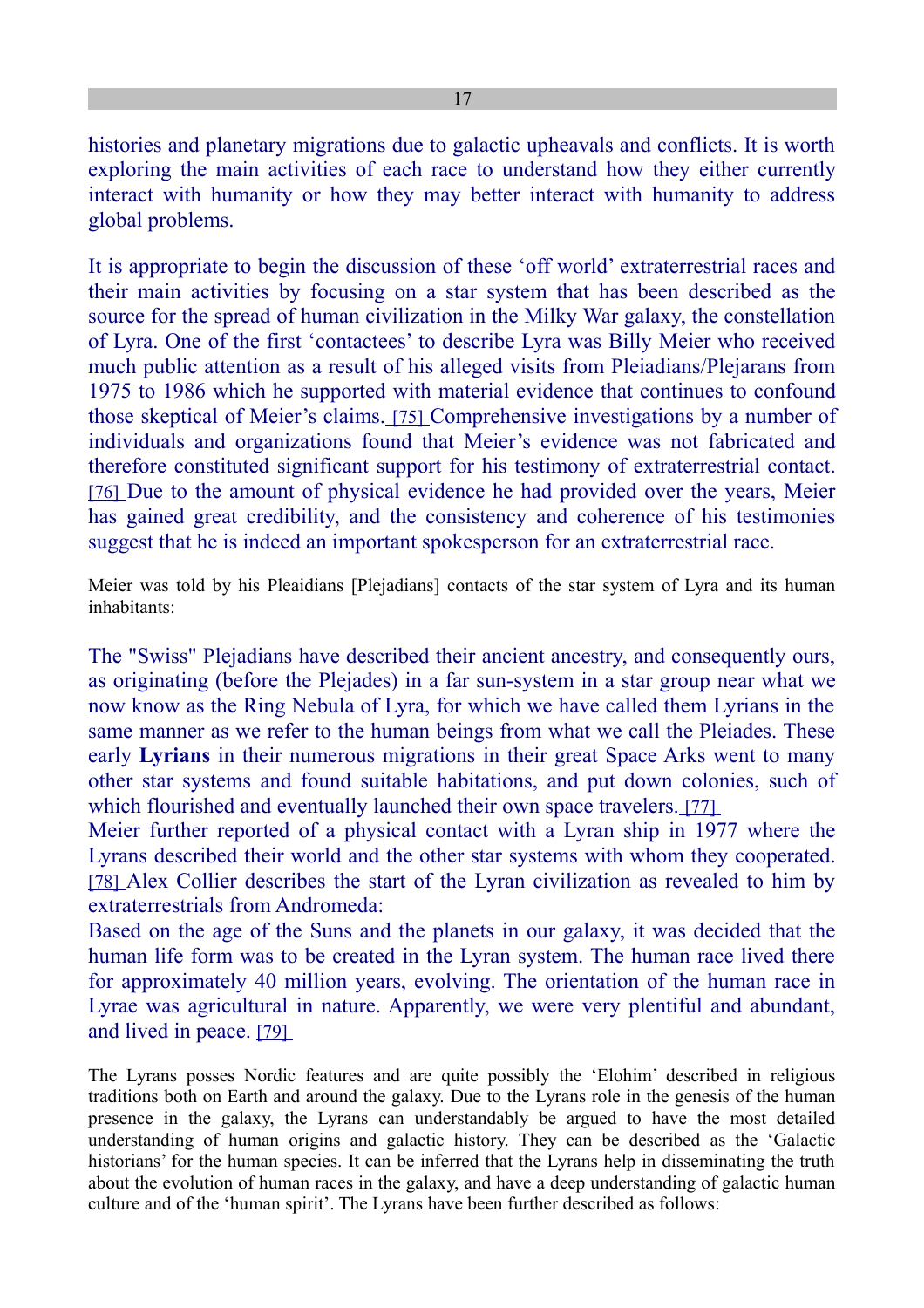Those from Lyra have an affinity for origins and ancient histories. So they would be useful to you to understand the past in order to transform it. As you understand your past and your origins you may be able in consciousness to go back, pattern by and pattern, peel off the layers of the onion, and find your true nature. They would be excellent guides in this process, this psychological process for humanity, of understanding its motivations and its history and how it came to be[. \[80\]](file:///C:/Users/Willfort/Downloads/Report-ET Motivations.htm#_edn80) 

In conclusion, the Lyrans' main activities are in disseminating the unique history of the human race in the galaxy, and assisting in understanding human motivations and potentials. The global solutions the Lyrans provide include accurate information about human history, understanding galactic history, discovery of the human essence, diplomacy and conflict resolution, and global education.

According to Billy Meier, another race of extraterrestrials that physically contacted him were from the Vega star system within the constellation of Lyra. [\[81\]](file:///C:/Users/Willfort/Downloads/Report-ET Motivations.htm#_edn81) The **Vegans** were a darker or 'blue' skinned group of humans, and were likely the 'blue race' of advanced humans mentioned in various Vedic texts, and from whom the Hindu gods Vishnu and Krishna derived. [\[82\]](file:///C:/Users/Willfort/Downloads/Report-ET Motivations.htm#_edn82) The Brazilian contactee, Jefferson Souza, claims that he met the Vegans of Lyra, who he described as looking very similar to natives of India. [\[83\]](file:///C:/Users/Willfort/Downloads/Report-ET Motivations.htm#_edn83) According to Alex Collier, Vega was the first star sytem in Lyra to be populated by humans. [\[84\]](file:///C:/Users/Willfort/Downloads/Report-ET Motivations.htm#_edn84)

In addition to the Nordic looking humans from Lyra, the Vegans played an important colonising role throughout the Galaxy.

The first extraterrestrials who came to Earth were … humans from worlds that exist within another dimension in the area of the Lyra and Vega systems. The first Lyrians, together with the Vegans, came to Earth initially 22 million years ago. Their stay here was very brief and they continued their travels to other star clusters and planets. Their history is largely obscure, even though assault groups occasionally continued to return to Earth. Approximately 389,000 years ago, several million Lyrians and Vegans again left their native worlds, entered our order of space and time in this dimension, and came to Earth where they mingled with the Earthlings. [\[85\]](file:///C:/Users/Willfort/Downloads/Report-ET Motivations.htm#_edn85)

Significantly, the results of the Vegans and Lyrans interbreeding with humans paralleled events described in the Book of Enoch where the 'Nephilim' intermarried with humans and produced a race of giants that eventually died off. [\[86\]](file:///C:/Users/Willfort/Downloads/Report-ET Motivations.htm#_edn86) Meier describes these events as follows

They procreated in the normal manner and through the manipulation of genes by genetic engineers. The results of the genetic engineering produced beings that were part human, part animal, and included giants, titans, and other creatures. In the course of hundreds and thousands of years these creatures were displaced once again, and eventually died out because they could not reproduce or because conditions for their life forms proved fatal for them. [\[87\]](file:///C:/Users/Willfort/Downloads/Report-ET Motivations.htm#_edn87)

Further parallelling events described in the Book of Enoch where the leaders of the Nephilim were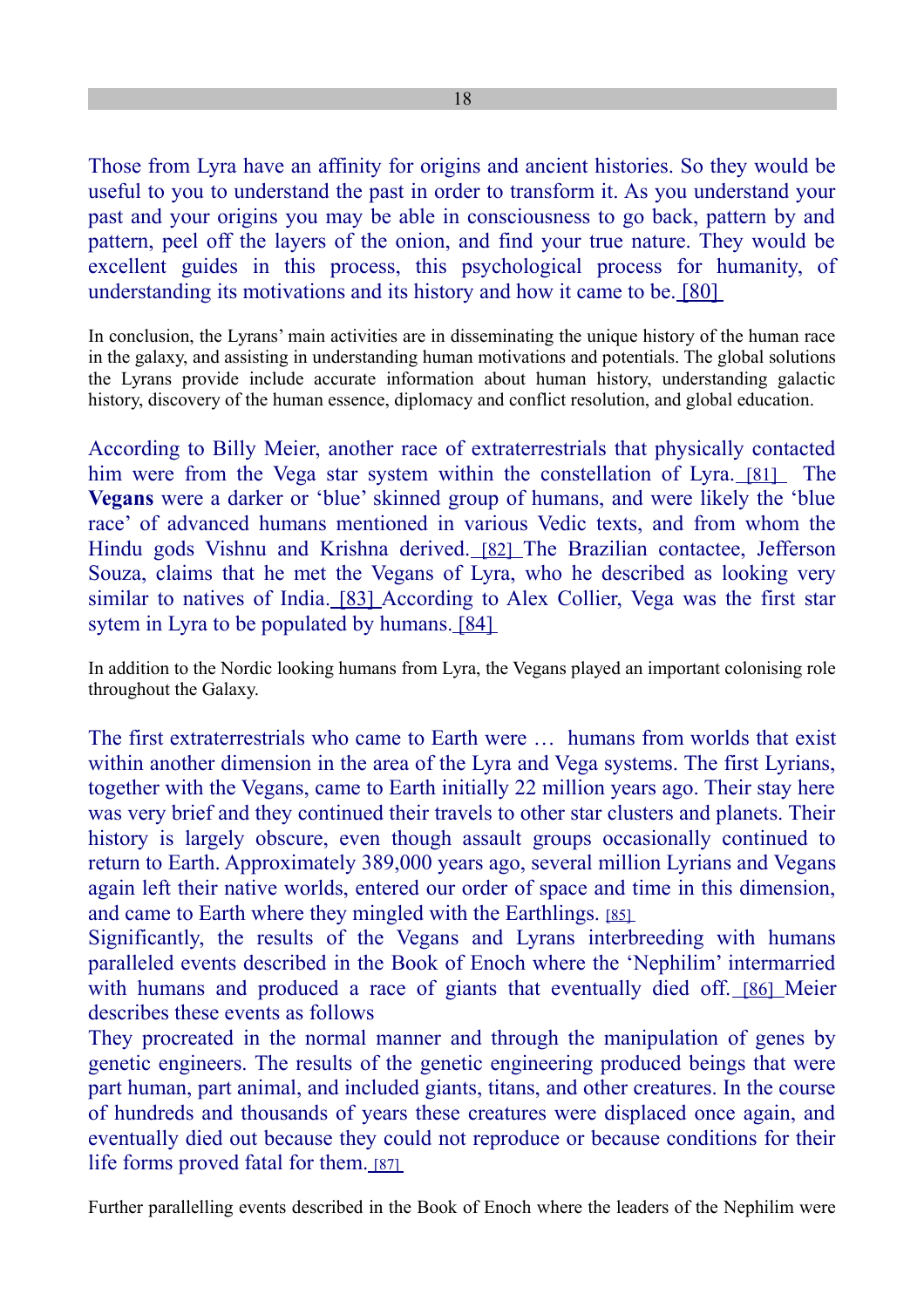punished for their activities on Earth, Meier describes how the ringleaders of the Vegans and Lyrans were responsible for numerous transgressions against the native peoples of Earth and other worlds:

The many millions of Lyrians and Vegans, who had left their native worlds, were headed by 144,207 leaders and sub-leaders, etc., who reigned over their followers in a rather hierarchic manner. The leaders also transferred this behavior to Earth humans with whom they had intermingled in the past to create human descendants of various types. These 144,207 leaders and their subordinates were, indeed, the ringleaders who were essentially responsible for the misdeeds, false teachings, and false religions which were absorbed and imitated by humans on Earth. Not everything the leaders brought to Earth was evil, false, or criminal, however; many valuable items and ideas were presented to the Earthlings with regard to crafts, professions, philosophies, ways of thinking, medicine, technology, and many other things. [\[88\]](file:///C:/Users/Willfort/Downloads/Report-ET Motivations.htm#_edn88)

According to Lyssa Royal, the Vegans and Lyrians were strategic competitors when it came to the colonising of other worlds, and eventually began a devasting civil war in the Lyra constellation – the Lyran wars. [\[89\]](file:///C:/Users/Willfort/Downloads/Report-ET Motivations.htm#_edn89) Alex Collier also refers to a devastating galactic war in Lyra but its cause was external rather than an internal civil war between the Lyrans and the Vegans. [\[90\]](file:///C:/Users/Willfort/Downloads/Report-ET Motivations.htm#_edn90) According to Meier, the Vegans returning to Earth in the present era, are attempting to assist humanity, atone for past mistakes and to assist Vegan starseeds. [\[91\]](file:///C:/Users/Willfort/Downloads/Report-ET Motivations.htm#_edn91) Like the Lyrans, the global solutions the Vegans provide include accurate information about human history and the Vegan heritage, understanding galactic history, discovery of the human essence, diplomacy and conflict resolution, and global education.

### **Pleiadians**

Billy Meier further described how the Pleiadians, descendents of the Nordic looking Lyrans, had migrated between a number of star systems before finally settling in the Pleiades constellation:

The ancient history of the early Pleiadian ancestors in another home sun system was also described and how they came to travel to the Pleiades. A much earlier migration to this solar system is also described and how and why it failed. The one third survivors of the Pleiadian ancestors' original planet, after its devastation, evolved a new technology, and designed and built the great-spacer evacuation arks in just 900 years, and began to launch them everywhere for many hundreds of years more. The extraterrestrials visiting Switzerland are the descendants of one of those space arks which occupied one of the three planets engineered for human habitation, in one of the sun-systems in what we call the Pleiades today. They have experienced great gains and great losses many times over since that time. In a very real sense, we are descendants of their earliest colonists attempting to settle in this solar system, together with an assortment of aborigines and human exiles from a number of places. [\[92\]](file:///C:/Users/Willfort/Downloads/Report-ET Motivations.htm#_edn92)

The particular star system from which Meier's **Pleiadians** originate is Taygeta and the main planet is Erra. [\[93\]](file:///C:/Users/Willfort/Downloads/Report-ET Motivations.htm#_edn93) The Pleiadians from Taygeta identified Meier as one of their chosen 'representatives' with a mission to bring the truth of the extraterrestrial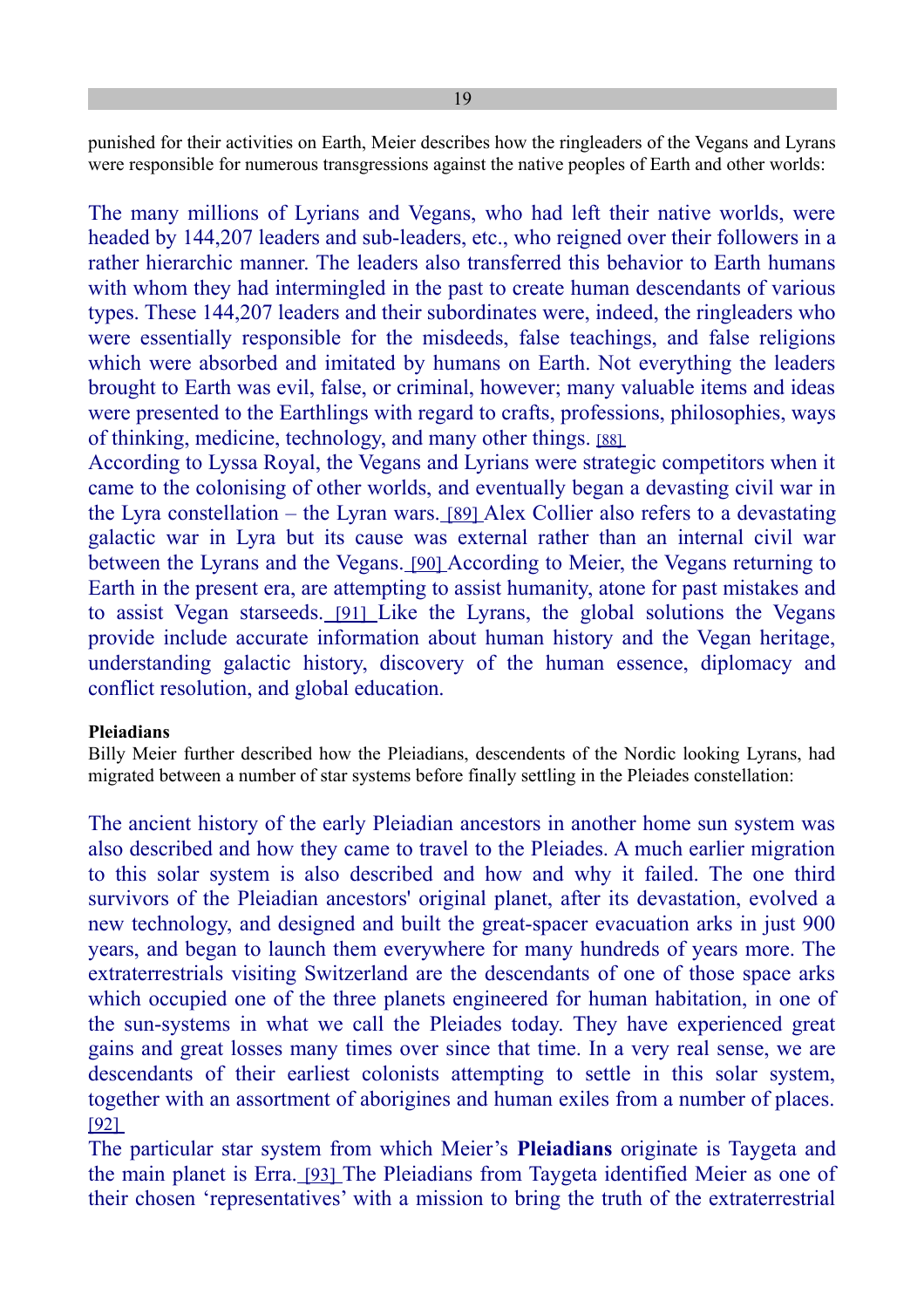presence to humanity. [\[94\]](file:///C:/Users/Willfort/Downloads/Report-ET Motivations.htm#_edn94) Semjase, the Pleiadian female who made contact with Meier, described the Pleiadians as follows:

We are neither guardians of Earth beings nor God-sent angels or similar. Many persons suggest we are watching over Earth and her beings and would control their fates. This is not true, because we only perform a self-selected mission which has nothing to do with supervising or regulating Earth fates. Thus it is wrong to expose us as superterrestrial messengers and guardians. [\[95\]](file:///C:/Users/Willfort/Downloads/Report-ET Motivations.htm#_edn95)

The Pleiadians identified a key aspect of their mission is to warn humanity of the Grays which they described as follows:

33. There are also different life forms that have acquired much knowledge and have freed themselves from their environment. They travel through space and occasionally come to Earth.

34. Many of them are rather unpleasant creatures and live in a type of barbarism that frequently is nearly as bad as the terrestrials.

35. You should be aware of them because they often attack and destroy everything that gets in their way.

36. Many times they have even destroyed whole planets or forced their inhabitants into bondage.

37. It is one of our missions to warn the people on Earth of these creatures.

38. Let this be known to the Earth people because the time is approaching when a conflict with these degenerate human creatures [Grays] becomes unavoidable. [\[96\]](file:///C:/Users/Willfort/Downloads/Report-ET Motivations.htm#_edn96)

According to Collier, the Grays and Pleiadians are involved in armed skirmishes in the solar system and other systems such as Sirius B. [\[97\]](file:///C:/Users/Willfort/Downloads/Report-ET Motivations.htm#_edn97) Other key aspects of the Pleiadian mission according to Meier, are to assist in the uplift of human consciousness and to promote the unity of religion. [\[98\]](file:///C:/Users/Willfort/Downloads/Report-ET Motivations.htm#_edn98) Significantly, the Pleiadians were dismissive of the claims of many other contactees such as Adamski, and thereby implied some exclusivity in relating the truths and dynamics of the extraterrestrial presence. [\[99\]](file:///C:/Users/Willfort/Downloads/Report-ET Motivations.htm#_edn99) Interestingly, Collier claimed that some Pleiadians groups such as those from Alcyone operate with 'hidden agendas', while those from Teygeta (e.g., Meier's Pleiadians) are described as genuinely assisting humanity. [\[100\]](file:///C:/Users/Willfort/Downloads/Report-ET Motivations.htm#_edn100) Despite the possible 'hidden agenda' of some Pleiadians, most testimony and evidence points to Pleiadians in general having positive interactions with humans, and that they do much to assist in the elevation of human consciousness and assisting humanity in finding freedom from Gray/Reptilian influence. [\[101\]](file:///C:/Users/Willfort/Downloads/Report-ET Motivations.htm#_edn101) In conclusion, the main activity of the Pleiadians appears to be helping humanity find freedom from oppressive structures through education and consciousness raising. The Pleiadians can assist in find global solutions such as universal human rights, participatory democratic systems, the evolution of human consciousness and global education.

One of the many human space colonies spawned by the Lyrans was eventually established on planets in the Rigel solar system in the Orion Constellation. At some point in its history, Rigel with its Nordic population presumably underwent a destructive civil war and was taken over by Grays. According to George Andrews, a Nordic from the star system of Procyon, Khyla, revealed much information about the Rigelians, Procyons and Grays to a human contactee whose information was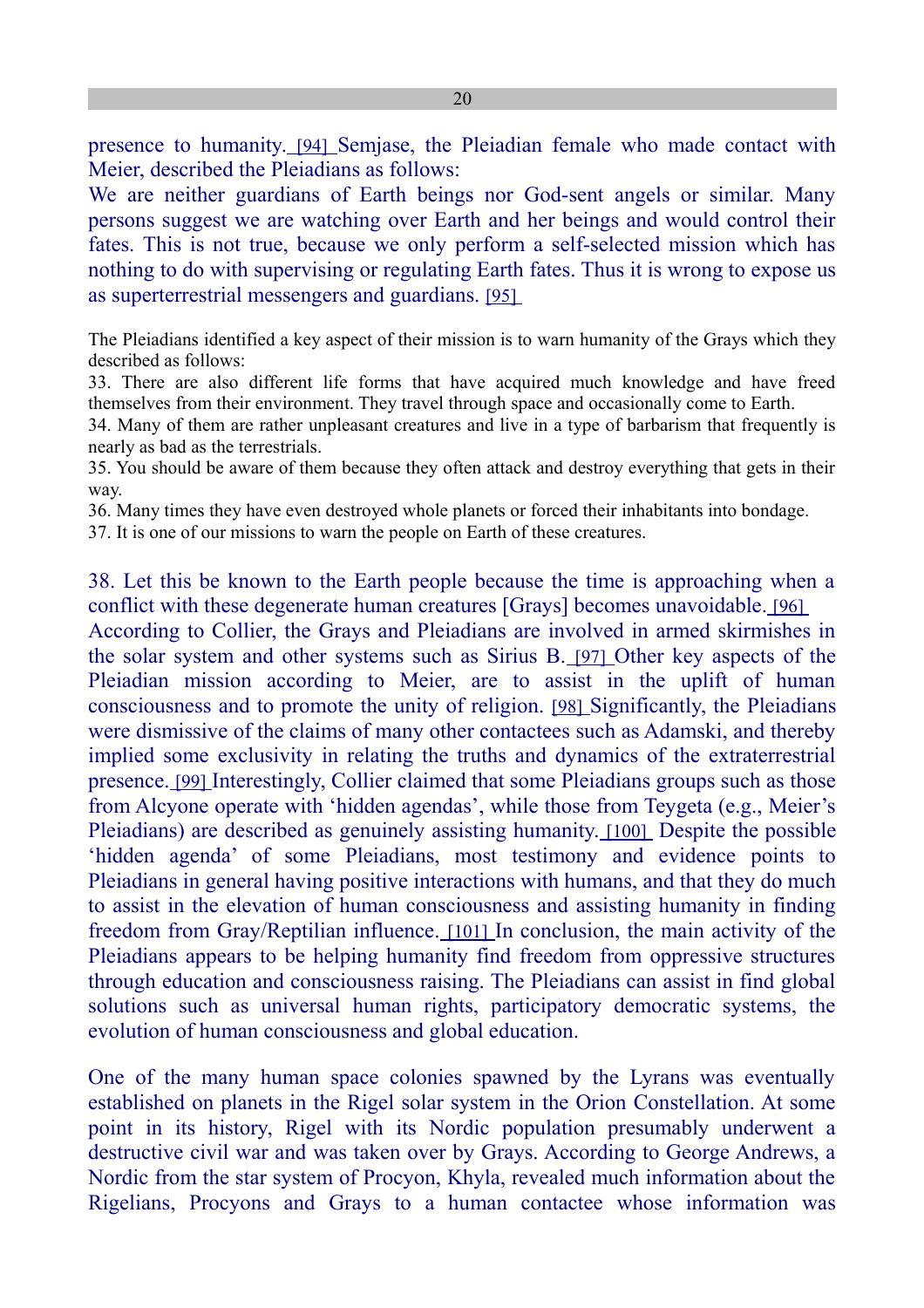consistent with other sources and Andrews concluded was credible. [\[102\]](file:///C:/Users/Willfort/Downloads/Report-ET Motivations.htm#_edn102) The contactee described Khyla as follows:

Khyla looked like a tall handsome human, slender but muscular, masculine yet ethereal. He appeared either naturally or artificially to have black around his eyes, almost like kohl [coal]. His face was close to exquisite, but definitely masculine. He had a gaunt face with high cheekbones and piercing cobalt-blue eyes. He had fine blond hair that was almost shoulder-length. He had a muscular neck. His skin was pale flesh color, with a whitish overtone. It is hard to gauge his exact height because of the circumstances under which our encounter occurred, but it was somewhere between six and seven feet. [\[103\]](file:///C:/Users/Willfort/Downloads/Report-ET Motivations.htm#_edn103)

Andrews writes about the history of Rigel as revealed by Khyla to the contactee:

The ancestors of the short Grays were once tall Blonds. The Great War took place…. Before the great war, Rigel was a vast empire, which had been the source of most galactic seeding. All **Rigelians** were tall Blonds. A colony had already been established on Procyon. The Great War was a civil war of Rigelians versus Rigelians, and lasted the equivalent of three Earth centuries. A group of Rigelians who realized that the Great War was about to break out took off for the Procyon colony in crude, clandestinely built ships. … They were the only Rigelians to escape the cataclysmic devastation. All those who had remained on Rigel were transformed into short Grays. [\[104\]](file:///C:/Users/Willfort/Downloads/Report-ET Motivations.htm#_edn104)

It appears that Rigel underwent a planet wide nuclear war and environmental collapse that led to life in underground shelters. It is very unlikely that the transformation of Nordic Rigelians involved them becoming 'short Grays' whose genetic material is generally accepted as inferior to human races such as the Nordics. The genetic mutation process would have taken much longer than the three centuries mentioned. It is more likely that the surviving Rigelian Nordics were incorporated into a planet wide genetic hybridization program by 'short Grays' from a star system such as Zeta Reticulum who had covertly infiltrated and undermined Rigel prior to and/or during the Great War on Rigel. The short Grays most likely succeeded in genetically engineering the 'Tall Grays' using genetic material from the Nordic survivors who were to weak to resist the Gray hybridization agenda. These Rigelian 'tall Grays' subsequently play a key role in diplomatic initiatives by the Grays and serving as a genetic model for new human-Gray hybrid races that allegedly represent the best of both species.

Most of the Rigelians who fled their planet traveled to the star system of Procyon to restart their civilization. Procyon is a binary star system about 11.4 light years from Earth, and it was apparently the fourth planet in this system that the Rigelians established their new colony. [\[105\]](file:///C:/Users/Willfort/Downloads/Report-ET Motivations.htm#_edn105) According to Andrews, the colony of Procyon flourished until it became embroiled in sinister effort by the Grays that now populated Rigel to subvert Procyon. Khyla described the process adopted by the Grays in their subversion of Procyon:

The Grays began to visit us, first a few as ambassadors, then as specialists in various domains where their expertise could be useful to us, as participants in different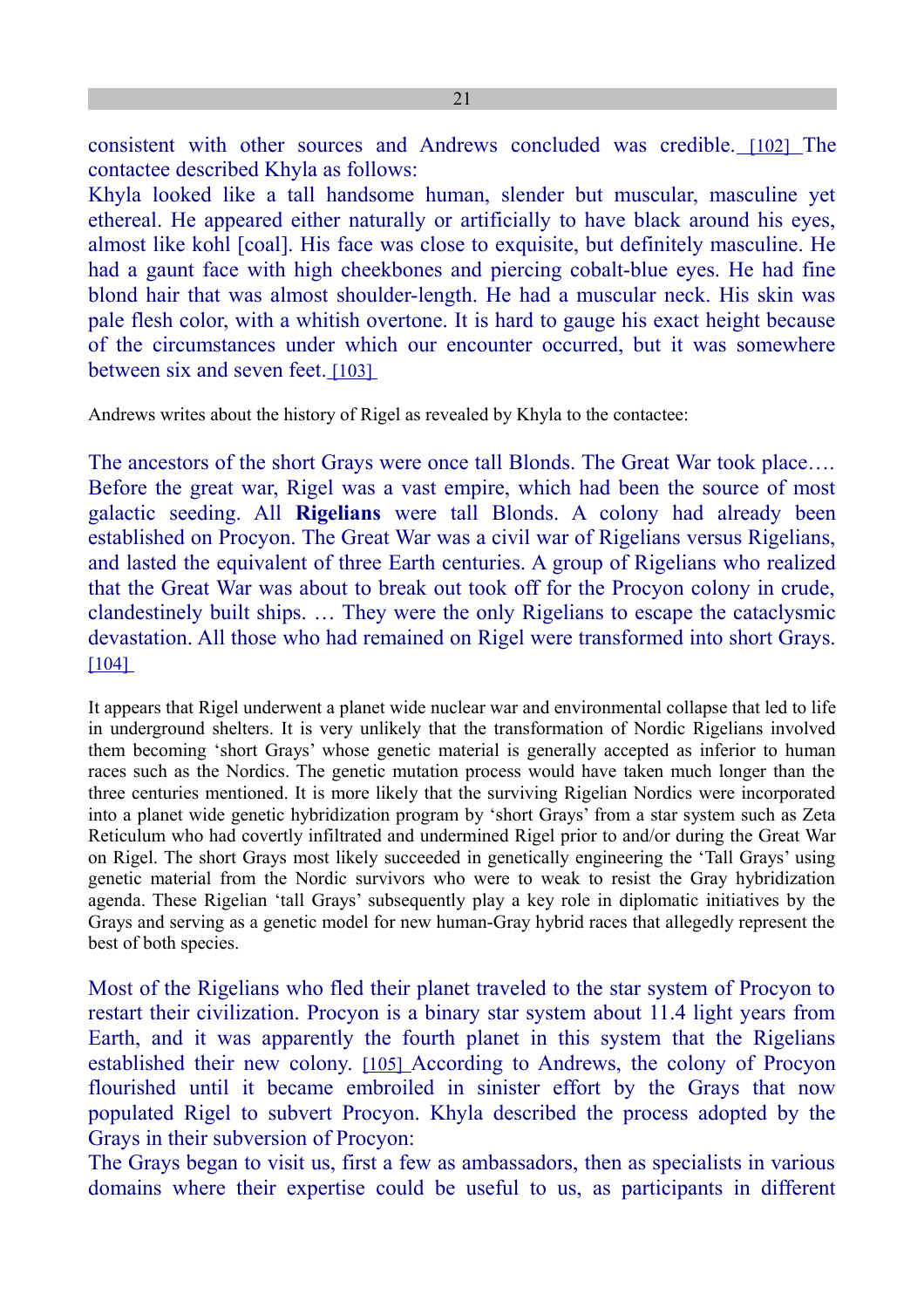programs that involved mutual collaboration, and finally as tourists. What had begun as a trickle became a flood, as they came in ever-increasing numbers, slowly but surely infiltrating our society at all levels, penetrating even the most secret of our elite power groups…. Just as on your planet they began by unobtrusively gaining control over key members of the CIA and KGB through techniques unknown to them, such as telepathic hypnosis that manipulates the reptilian levels of the brain, so on Procyon through the same techniques … they established a kind of telepathic hypnotic control over our leaders. Over our leaders and over almost all of us, because it was as if we were under a spell that was leading us to our doom, as if we were being programmed by a type of ritual black magic that we did not realize existed. [\[106\]](file:///C:/Users/Willfort/Downloads/Report-ET Motivations.htm#_edn106)

Khyla went on to describe the eventual take over of Procyon by the Grays and the enslavement of most Procyons that did not escape. Using advanced time travel technology which involved 'multidimensional consciousness', something which the Grays apparently could not duplicate due to their degraded genetic bodies, a significant number of Procyons were able to escape and began a liberation war from the 'remote corridors of time'. Significantly, the Procyons describe how some of their resistance techniques would be relevant to the situation on Earth:

… it would be suicidal to attempt to fight the Grays directly with the weapons now at your disposal. One must be rational in attempting to fight back, and understand the proper way to proceed. Your own consciousness is the most potent weapon that is available to you at the present time. The most effective way to fight the Grays is to change the level of your consciousness from linear thinking to multi-dimensional awareness…. They have the technology to throw your planet out of orbit, but there is one key ability that you have and they do not have: the ability to hold in mind imagery that inspires an individual to realize his or her direct personal connection to the source of all that is… That is your key to victory. [\[107\]](file:///C:/Users/Willfort/Downloads/Report-ET Motivations.htm#_edn107)

According to Alex Collier, the **Procyons** have recently liberated their world from Gray influence and he describes the Procyons as currently "gung ho" when it comes to dealing with the Grays. [\[108\]](file:///C:/Users/Willfort/Downloads/Report-ET Motivations.htm#_edn108)

In conclusion, the Procyons main activity is in effectively resisting the extraterrestrial subversion by developing a 'multidimensional consciousness', using mind imagery to protect oneself from extraterrestrial mind control, and monitoring unfriendly extraterrestrial activity. The global solutions that the Procyons can assist in include exposing extraterrestrial subversion, helping end global secrecy of the extraterrestrial presence, promoting multidimensional consciousness, deprogramming mind control, promoting universal human rights, and developing the internet and global communication.

Tau Cetians

Other human populated worlds are apparently the star systems of Tau Ceti and Epsilon Eridani. The researcher, Frank Crawford, interviewed a number of individuals who had physical contact with the **Tau Cetians**. [\[109\]](file:///C:/Users/Willfort/Downloads/Report-ET Motivations.htm#_edn109) The first and most significant was an alleged whistleblower who participated in crash retrievals of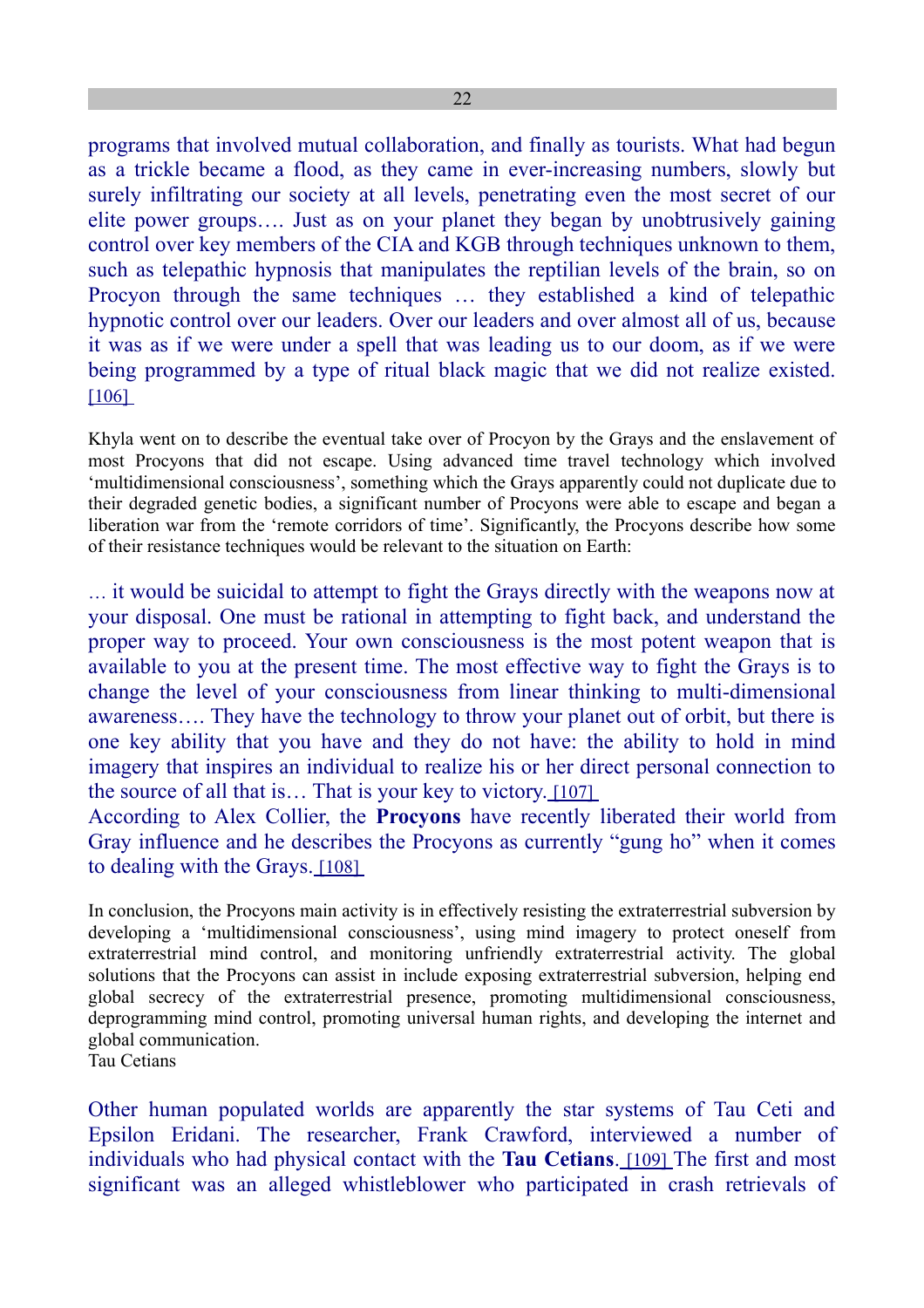UFOs; a live occupant was captured and interrogated by U.S. national security officials from a crash near Phoenix, Arizona in 1961. 'Oscar', the pseudonym used by the whistleblower, described to Frank Crawford the origins of the captured extraterrestrial who was nicknamed 'Hank'

It was later confirmed by Hank that the stars of origin of his people were Tau Ceti and Epsilon Eridani. In later sessions Oscar discussed some reasons for the presence of the aliens. He said the[y] do not like the situation with some of the small grey aliens. He corrected us when we used the term 'grey' and said that they are actually white. The Tau Cetians feel that the abductions being carried out by some of the Greys are a great injustice to humanity. 'They are a parasitic race that has and is preying on human civilizations throughout the universe, Oscar relayed. He added that our government's involvement with the grays is very dangerous and out of control….The Tau Cetians have been preyed upon by these aliens before and they are working with other races and communities that were also victims.... (Oscar) wants people to know that if they are contacted by the Tau Cetians (humans such as he described) to not be afraid because they are here to help. [\[110\]](file:///C:/Users/Willfort/Downloads/Report-ET Motivations.htm#_edn110)

The revelations by 'Hank' suggest that the Tau Cetians are present to help deal with the covert strategies and activities of the Grays. They in particular are very concerned about the nature of the agreements reached with them by the U.S. 'shadow government', and in helping individual 'abductees'. According to 'Oscar' the Tau Cetian, 'Hank', was tortured and that this nearly caused an incident with other Tau Cetians who wanted to militarily intervene on behalf of their captured colleague. [\[111\]](file:///C:/Users/Willfort/Downloads/Report-ET Motivations.htm#_edn111) The events described by Oscar are consistent with the main activity of the Tau Cetians as described in the following telepathic communication: "One of the races is from Tau Ceti. They're specialists in intrigue and determining motivations of cloaked societies. They understand the ways that subterfuge can cripple a system. So they would be excellent contacts for undercover work." [\[112\]](file:///C:/Users/Willfort/Downloads/Report-ET Motivations.htm#_edn112)

The second individual who had physical contact with Tau Cetians was an abductee, Jill Waldport, who described to Frank Crawford how she had been contacted by two sets of extraterrestrials, the Grays and a human looking race that attempted to help her in dealing with the Grays:

Jill informed me that the aliens told her they didn't like what some of the aliens were doing to her without her consent. They had come to help her learn how to overcome the DECEPTIONS of the Grays and to protect herself. They explained that she needed to psychically build a shield around herself, like a brick wall, when they came for her. This would help keep her from being deceived by their MIND TRICKS. She tried it the next time the Grey's came or her and it 'seemed' to work. [\[113\]](file:///C:/Users/Willfort/Downloads/Report-ET Motivations.htm#_edn113) 

Crawford then revealed how Jill described the origins of the benevolent extraterrestrials as Tau Cetians:

At this point the correlation counter in my mind was working overtime, so I decided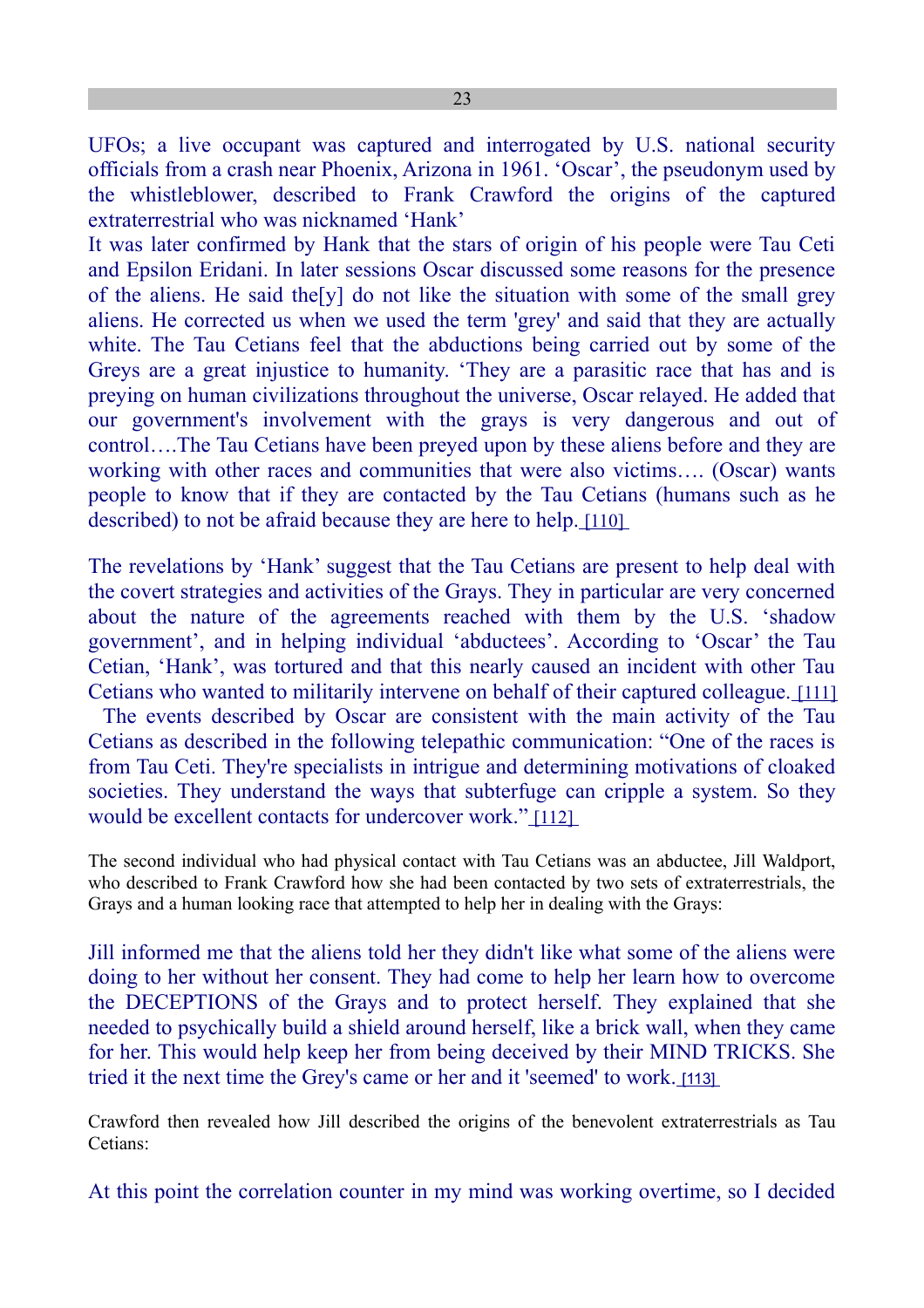to go for gold and ask her if they told her where they were from. Believe it or not she replied, 'Tau Seat-eye, does that make any sense?' Later I mentioned to Oscar that I was investigating a case that involved intense interaction with Grays and Tau Cetians showing up to help. He asked where the case was from and I told him near Springfield, Illinois. He rattled off a very accurate description of Jill and said he was aware that she had been contacted. [\[114\]](file:///C:/Users/Willfort/Downloads/Report-ET Motivations.htm#_edn114) 

In conclusion, the Tau Cetians main activities lies in raising awareness of how to deal with the subversion of societies by extraterrestrial races, identifying corrupt elites and institutions, uplifting human consciousness, and developing strategies for negating advanced mind control techniques. The global solutions they can assist in include exposing government/financial corruption and elite manipulation, monitoring extraterrestrial infiltration, deprogramming mind control and implant removal, promoting multidimensional consciousness, diplomacy and conflict resolution.

### **Andromedans**

Those ET's from Andromeda are also described by Alex Collier as having been direct descendents of the Lyrans who experienced some difficulty when first leaving the Lyran system due to predatory extraterrestrial races, but eventually settled in the Andromeda constellation in the star system 'Zenetae'. Collier describes the nature of the Andromedans as follows:

Everything that they create technologically is used for the advancement of their race. It is for educational purposes only. But, it can be used in defense. No, they do not have a military, per se, they are scientists. What they do is send their children to school anywhere from 150 to 200 years, in our linear time. They teach their students all of the arts and sciences. They are literally masters at everything. Then, at that point, they have the choice in what it is they want to do, and they can change their minds anytime and do something else. So, they are given all the tools. Everything is for education. Nothing is for distraction. They would never conceive of creating television as a distraction. Never. Everything is to help them evolve, and their science and their technology can be used for defensive purposes -- mostly the holographic stuff. [\[115\]](file:///C:/Users/Willfort/Downloads/Report-ET Motivations.htm#_edn115)

The most significant feature of the **Andromedans** is that they are instrumental in the Andromeda Council which is a grouping of approximately 140 star systems who deliberate upon Earth. In a 1997 Interview, Collier described the Council's deliberations as follows

Now, in our galaxy there are many councils. I don't know everything about all those councils, but I do know about the Andromedan council, which is a group of beings from 139 different star systems that come together and discuss what is going on in the galaxy. It is not a political body. What they have been recently discussing is the tyranny in our future, 357 years from now, because that affects everybody. Apparently what they have done, through time travel, is that they have been able to figure out where the significant shift in energy occured that causes the tyranny 357 years in our future. They have traced it back to our solar system, and they have been able to further track it down to Earth, Earths moon and Mars. Those three places. The very first meeting the Andromedan council had was to decide whether or not to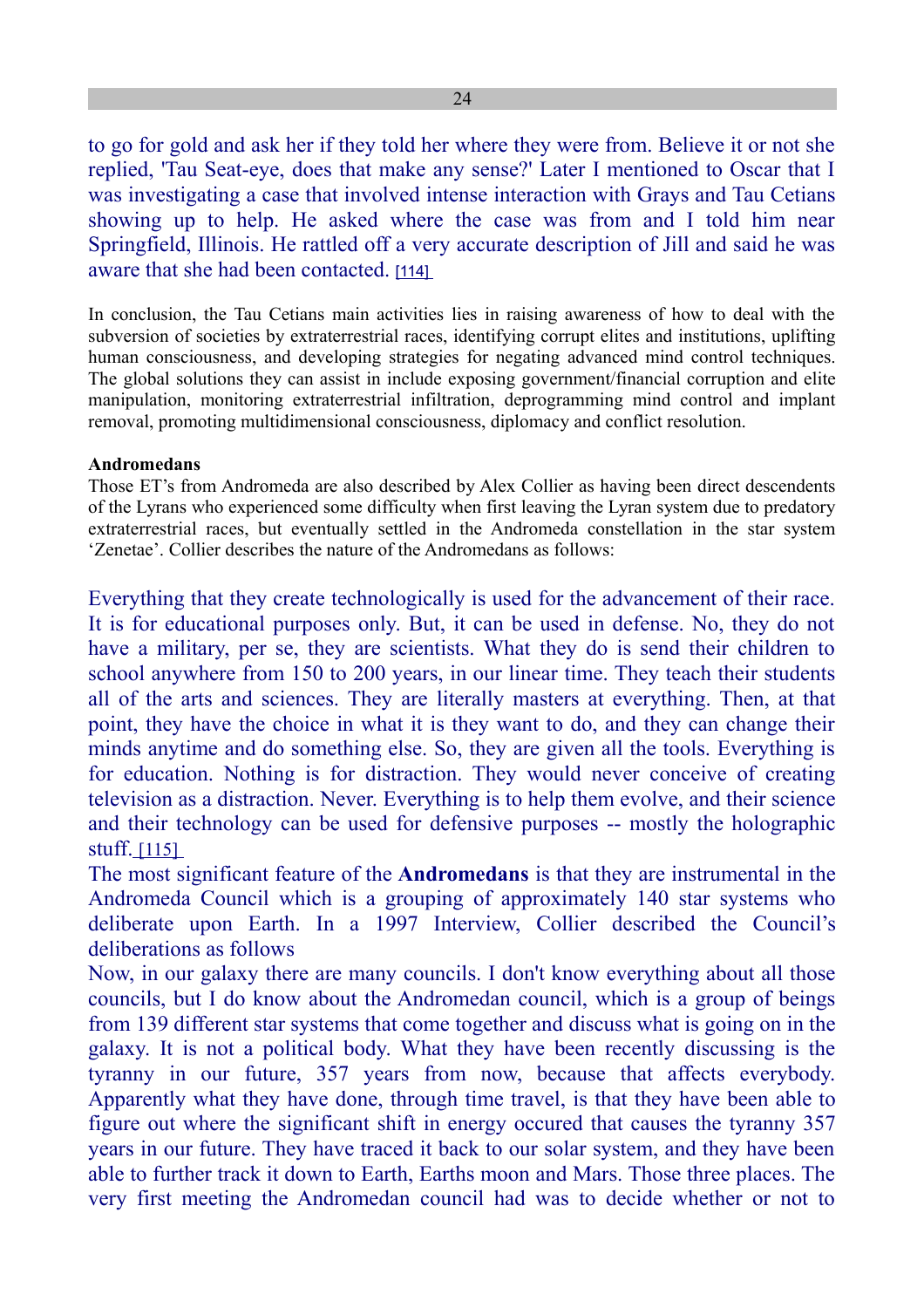directly intervene with what was going on here. According to Moraney, there were only 78 systems that met this first time. Of those 78, just short of half decided that they wanted nothing to do with us at all, regardless of the problems. I think it is really important that you know why they wanted nothing to do with us. We are talking about star systems that are hundreds of millions of light years away from us. Even some who have never met us. They just knew the vibration of the planet reflected those on it. The reasons why they wanted nothing to do with us is that from their perspective, Earth humans don't respect themselves, each other or the planet. What possibly can be the value of Earth humans? Fortunately, the majority of the council gave the opinion that because Earth has been manipulated for over 5,700 years, that we deserved an opportunity to prove ourselves - to at least have a shot at proving the other part of the council wrong. [\[116\]](file:///C:/Users/Willfort/Downloads/Report-ET Motivations.htm#_edn116)

Another contactee who mentions the Andromedans is 'Adrian' who was extensively interviewed by researcher Sean David Morton and found to be credible. Adrian's testimony was supported by extensive photos, film and witness testimonies. [\[117\]](file:///C:/Users/Willfort/Downloads/Report-ET Motivations.htm#_edn117) According to 'Adrian', the Andromedans play an important role in forming councils that deliberate on Earth's future thereby independently confirming Collier's testimony. The Andromedans are one of the main extraterrestrial races most responsible for crop circles. He argues that the crop circles are intended both to inspire humans with the possibility of extraterrestrial communications, and to warn negative extraterrestrials of the consequences of their actions to control and manipulate humanity.

The Andromedans' chief activity appears to be facilitating decisions of the Galactic community in dealing with difficult problems such as the current Earth situation, innovative strategies for resolving conflict, the education of youth and inspiring humanity with the possibilities of extraterrestrial contact. The global solutions they promote include assisting the growth of psychic/crystal/rainbow children, peace education, exposing elite manipulation, promoting improved global governance, and diplomacy and conflict resolution. Sirians from Sirius A

Now the next group of extraterrestrials are described as coming from Sirius which is a binary star system that allegedly harbors advanced life around its two main stars, Sirius A and B. Sirius A is a blue white star that is approximately 8.6 light years from Earth, twenty times brighter than the sun, and is the most brilliant star in the night sky. [\[118\]](file:///C:/Users/Willfort/Downloads/Report-ET Motivations.htm#_edn118) In contrast, Sirius B is a white dwarf sun that ranges between 8 to 32 astronomical units from Sirius A in a highly elliptical orbit. Collier, describes the extraterrestrials from Sirius A as follows:

There is a race of beings on Sirius A, the humans there are called the Katayy. They are considered benevolent. … Many of the human races there are red-skinned. Their ancestry is some of the first Lyraens that escaped with the women and children during the war. In their oceans they have whales, octopus and sharks. They are a race that is artistic. They have music and are connected to nature. They are builders and not very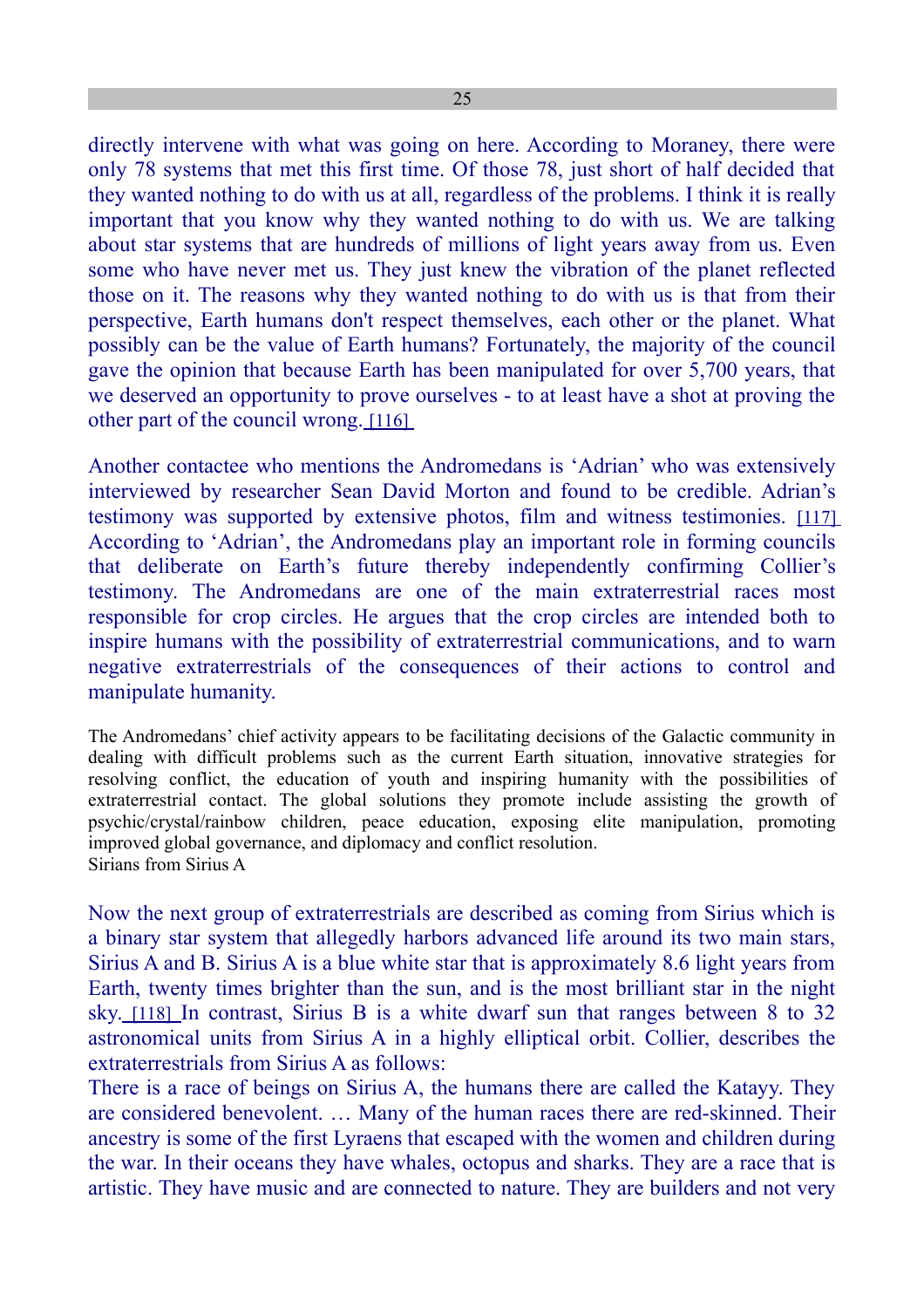## political. Their governments are based on "spiritual technology," which uses sound and color. [\[119\]](file:///C:/Users/Willfort/Downloads/Report-ET Motivations.htm#_edn119)

The racial characteristics of the Sirians suggest that they were originally colonists from Vega. If the Sirians were originally Vegans escaping some cataclysmic interplanetary war in the constellation of Lyra, then it might well be understandable how they developed an interest in building, since the building of a new civilization on new world in the relative young star system of Sirius A, would have been an urgent requirement.

Collier refers to the Sirians using sound and color as a kind of 'spiritual technology' which suggests that they specialize in terraforming planets and making them suitable for the evolution of life by altering the 'bio-magnetic energy' grid. [\[120\]](file:///C:/Users/Willfort/Downloads/Report-ET Motivations.htm#_edn120) The following telepathic communication provides more information on the Sirians as builders of new planetary structures in terms of altering the 'bio-magnetic energy grid' that assist the evolution of humans and other life forms:

They are the original builders of your grid, the architecture on which your planet was based. So therefore they are useful in discerning the sacred geometry and discerning the physical laws of your home world. They can help you also in constructing the new grid, in constructing a new system that is appropriate for your next challenges. So we would say that the Sirians are excellent allies in the strategic design work that lies ahead. [\[121\]](file:///C:/Users/Willfort/Downloads/Report-ET Motivations.htm#_edn121)

Alex Collier claims that the intervention of the Sirians A is due to mistakes made by those from Sirius B in terms of technology transfers and other forms of assistance given to humanity:

## "My understanding is that those from the Sirius A system are trying to be beneficial and assist, because they feel responsibility in that those who colonized Sirius B system were originally from Sirius A." [\[122\]](file:///C:/Users/Willfort/Downloads/Report-ET Motivations.htm#_edn122)

In conclusion, the main activity that can be attributed to those extraterrestrials from Sirius A is to assist in building a suitable ecological system for (human) evolution on Earth by altering the 'biomagnetic energy grid' of the planet. Those from Sirius A can assist in global solutions such as environmental protection, promoting biodiversity, assist in consciousness raising; and evolution of the biosphere.

The **Ummites** are described as extraterrestrials from the planet Ummo which is claimed to be 14.6 light years away, and possibly located in the star system Wolf 424. [\[123\]](file:///C:/Users/Willfort/Downloads/Report-ET Motivations.htm#_edn123) They played a significant role in disseminating scientific technical literature and objects through Spain and then relayed to the rest of Europe in the 1960s and 1970s from a hidden base near a small town in the French province of 'Basses Alps' (Lower Alps). The Ummites contacted a select number of individuals and distributed to them detailed technical information on different technologies and revolutionary theories that would expand scientific knowledge beyond the prevailing orthodoxies. The only physical contact the Ummites had with anybody, aside from phone calls and sending technical information by regular mail, was with a hired typist who described how he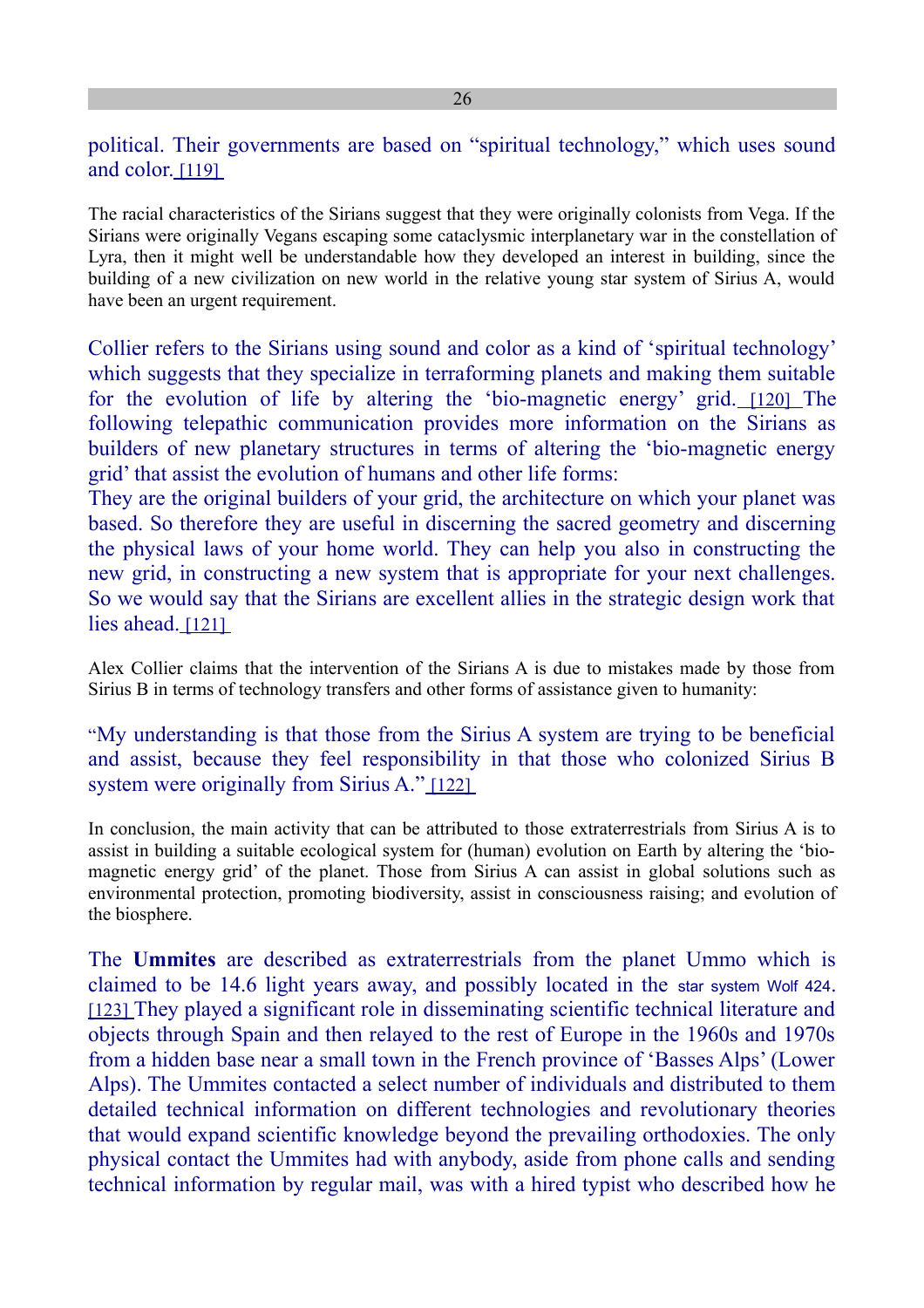worked for and eventually discovered the identities of the Ummites:

Between 1967 and 1975 the members of the Madrid group [Spanish UFO researchers aware of the Ummites] received a letter from a man who claimed to be the Ummites' typist. Apparently, he had advertised for work in a newspaper and had subsequently been visited by two tall, fair-haired respectable dressed men. They told him that they were Danish doctors and asked if he could type out scientific material for them on a regular basis. Initially all went well, until the day he read the following sentence: 'We come from a celestial body named Ummo which is 14.6 light years from the Earth. - He took this at its face value and questioned the doctors - eventually they admitted that they were not Danish doctors at all, but extra-terrestrial visitors. To prove their identity they produced a tiny sphere just an inch or so in diameter, which one of them placed in mid-air before the typist. He looked into it and to his amazement saw a scene that had taken place in that same office on the preceding day when his wife, fearing that the Danish doctors might be spies. [\[124\]](file:///C:/Users/Willfort/Downloads/Report-ET Motivations.htm#_edn124)

There was however a well recorded public event in the form of an Ummo spacecraft that landed near Madrid on June 10, 1967 that was announced by the Ummites several days before to a select group of UFO researchers. [\[125\]](file:///C:/Users/Willfort/Downloads/Report-ET Motivations.htm#_edn125) The Ummite's approach appears to be one of helping scientists develop innovative technologies and theories that assist in addressing global problems that require technical solutions. In 1973, due to the uncertainty over a nuclear war on Earth, the Ummites terminated their residence on Earth and departed. They subsequently sent the following message in 1980 to Dr Antonio Ribera, one of the Spanish UFO researchers that had taken up their case:

For 30 years we have studied your science, your culture, history and civilizations All this information we have carried from your Earth to Ummo in our titanium crystals codified with data. We HAVE DEMONSTRATED to you our culture and our technology in purely descriptive form - so you cannot convert them or realize them practically. We have done this because we note with sadness that you employ your sciences primarily for war and the destruction of your own selves, which cont[inue] as your principal objective. You are like children playing with terrible and dangerous toys which will destroy you. WE CAN DO NOTHING! A cosmic law says that each world must take its own path, to survive or to perish. You have chosen the second. You are destroying your planet - annihilating your species, and contaminating your atmosphere and your seas until now this is irreversible. With sadness we contemplate your insanity, and understand that the remedy is only in yourselves. We can not look forward a great distance into your future because your psyche are completely unpredictable and capricious bordering on paranoia. As your elder brothers in this cosmos, we urgently desire with all our hearts your salvation. Do not destroy your beautiful blue planet, a rare atmospheric world that floats so majestically in space, so full of life. IT IS YOUR CHOICE. [\[126\]](file:///C:/Users/Willfort/Downloads/Report-ET Motivations.htm#_edn126)

While it cannot be known exactly how influential the Ummites assistance has been since it was largely covert, it certainly appears to have been significant in sparking innovative scientific initiatives by range of technically competent professionals and private citizens. It can be concluded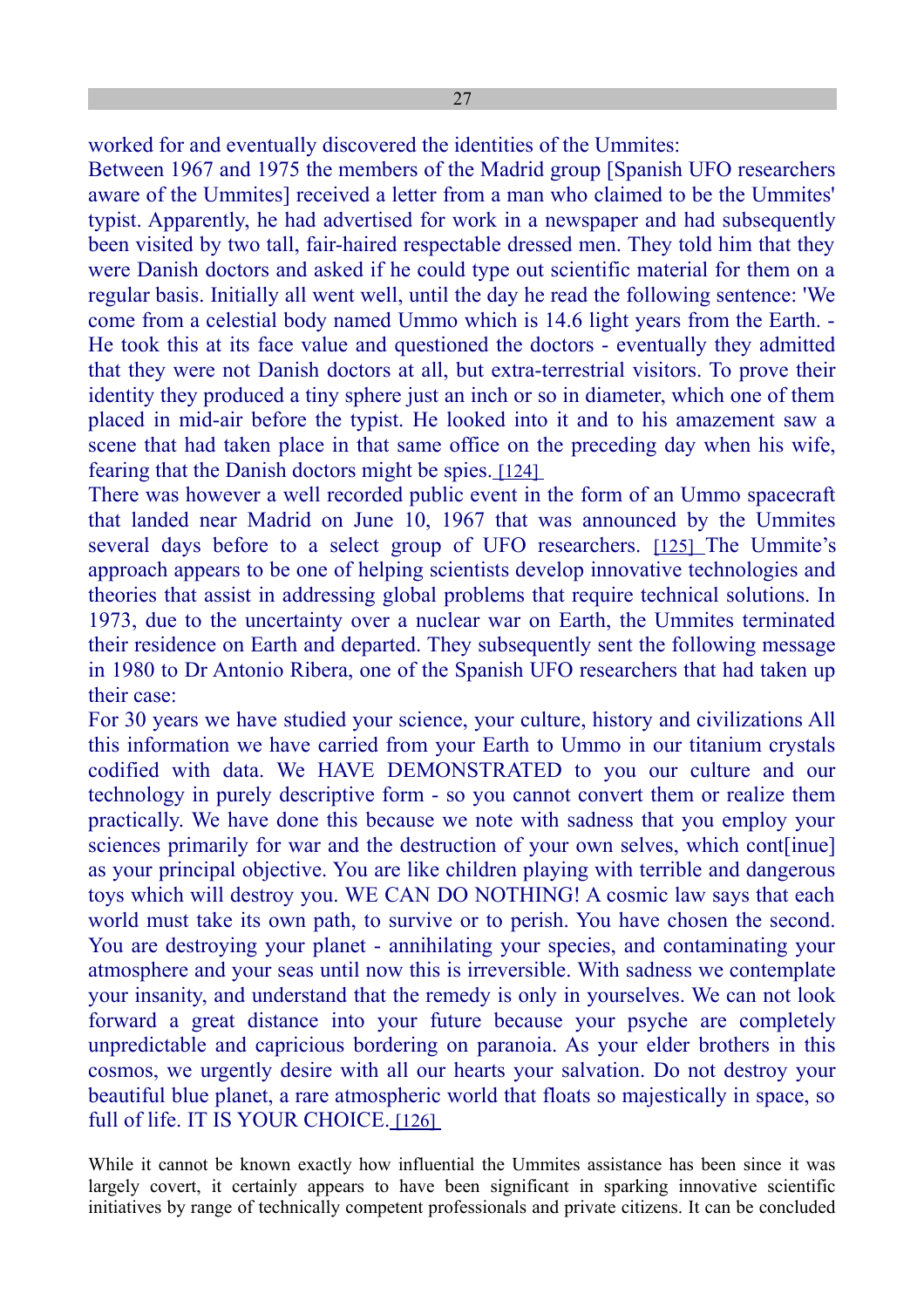that the Ummite's main activity lies in sharing technical information, transforming scientific culture, and global education. The Ummites can assist in global solutions surrounding the transformation of scientific paradigms, development of environmentally friendly technologies, and educational reform.

Another extraterrestrial race that appears to be playing a significant role in human affairs is from the Alpha Centauri star system. Alex Collier claims the Alpha Centaurians are one of the races visiting the Earth. [\[127\]](file:///C:/Users/Willfort/Downloads/Report-ET Motivations.htm#_edn127) The most compelling testimony supporting the presence of the **Alpha Centaurians** is Elizabeth Klarer who had high level responsibities within the British military to monitor UFO reports. [\[128\]](file:///C:/Users/Willfort/Downloads/Report-ET Motivations.htm#_edn128) Klarer was apparently contacted by the Alpha Centaurians and eventually taken to Alpha Centauri for a few months to have a child fathered by the Alpha Centaurian, Akon. Klarer's description of the Alpha Centaurians gives a vivid account of how technology can be wisely used to benefit both humanity and the ecosystem. The Alpha Centaurians were argued to be benevolent and genuinely desiring to assist humanity in dealing with its evolution.

An alleged former employee of the covert Montauk and Philadelphia projects, Al Bielek, discussed a number of extraterrestrials including the Alpha Centaurians. Bielek's testimony is perhaps one of the most bizarre and controversial cases in UFO research yet his testimony is coherent and consistent, and according to an independent investigator, John Quinn, Bielek is very credible and there is much evidence to support his claims. [\[129\]](file:///C:/Users/Willfort/Downloads/Report-ET Motivations.htm#_edn129) The Alpha Centaurians, according to Bielek, apparently provide a form of sanctuary and protection to humans that desire assistance in dealing with the repressive polices of the shadow government. Bielek stated the nature of this agreement with the Alpha Centaurians in an interview:

AB [Al Bielek].There are shuttles regularly from this planet to Alpha Centauri 4 which by agreement is a safe haven for people wanted by the U.S. Government. There's a treaty. It takes about 12 hours to get them. Apparently they took all of their family which meant sisters, brothers, father, mother, whatever, with them. As far as I know they're still there.

SS [questioner]: Who runs the shuttle?

AB: Presumably the Alpha Centauri Government, but I don't know. But it's on a regular basis twice a week. The landing point I have no idea where it is. Of course they guard it secret. SS: What is their body form like?

AR: Alpha Centauri? Like humans, exactly the same. There's a much lower population on their planet. They're not overpopulated. They're an advanced civilization, a little ahead of us - not a great deal, but somewhat ahead of us. They don't like things like government headbashing and that sort of thing and they way they treat some of the government agents they no longer have any use for or whatever, if they are approached, and I don't know how it's done, if they are approached and asked for asylum, if they issue the card, you just get on the shuttle and that's it, you're there. Beyond that I don't know. I haven't seen them since. [\[130\]](file:///C:/Users/Willfort/Downloads/Report-ET Motivations.htm#_edn130) This role of providing sanctuary to humans threatened by the shadow government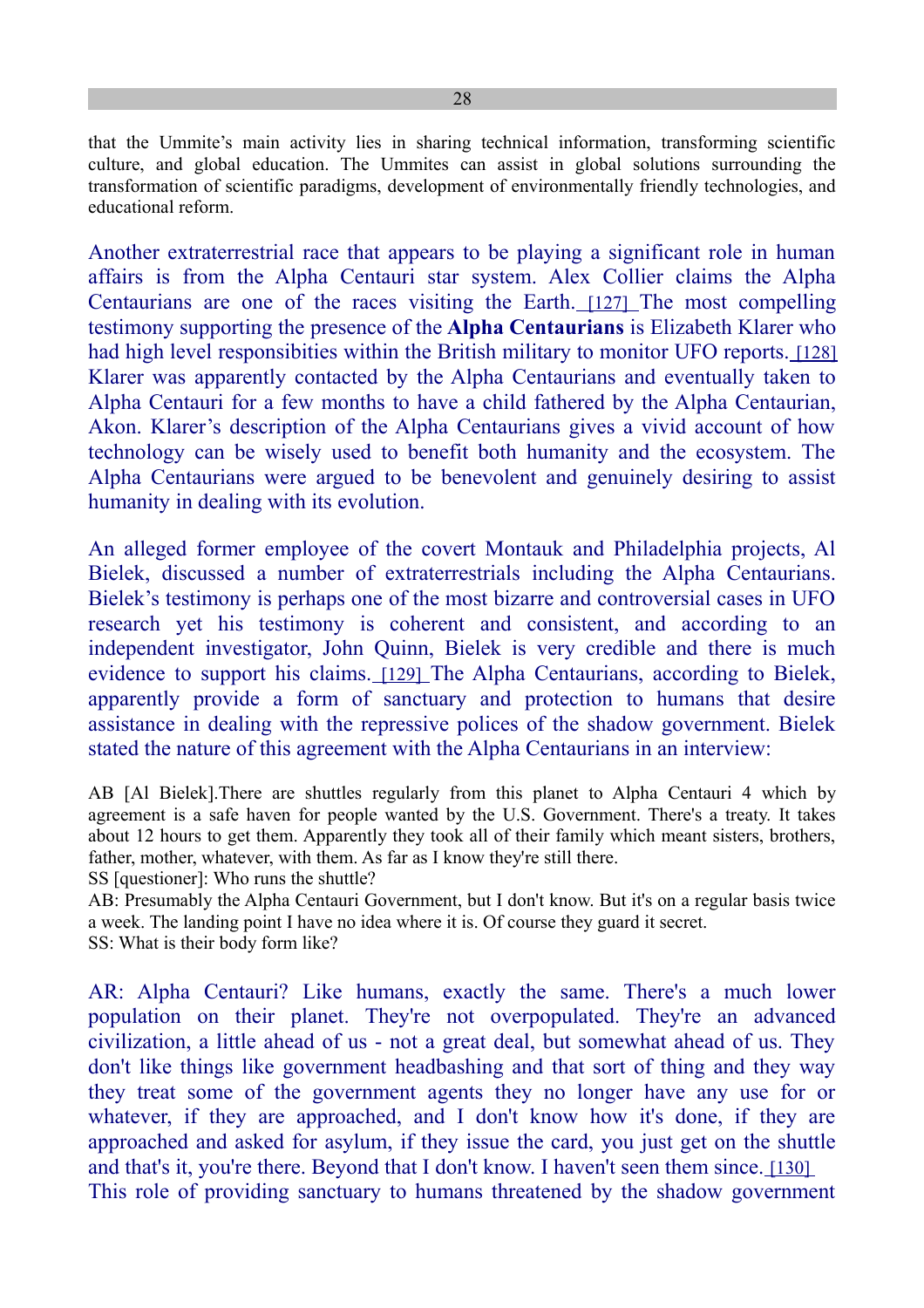indicates that the Alpha Centaurians are very interested in social justice and helping in the transition of Earth towards a more trusting and nurturing global society. This is a theme elaborated upon in the following telepathic communication from an independent source: "Those from [Alpha] Centaurus have an open society, a trusting and loving one, so they would be useful to you as you begin to design the social rules for an alternative to a combative or competitive social structure." [\[131\]](file:///C:/Users/Willfort/Downloads/Report-ET Motivations.htm#_edn131) The main activity of the Alpha Centaurians can therefore be inferred as promoting social justice and human freedom, and the responsible use of advanced technology. The Global solutions that can be promoted by the Alpha Centaurians include social justice at a global level, creating zones or peace or peace sanctuaries, human rights and sustainable development.

The final extraterrestrial race to be examined due to their significance are the **Arcturians** who are described as once having seeded the Earth with their members and presumably peacefully coexisted with other races. According to Andrews: "In antiquity this planet was divided into sectors among four different groups: Blonds, Grays, large lizard-like beings from the Capella system, and beings from the Arcturus system." [\[132\]](file:///C:/Users/Willfort/Downloads/Report-ET Motivations.htm#_edn132) Andrews goes on to describe the Arcturians as currently playing an observer role in the current battle between extraterrestrial groups over Earth and her population. Collier describes the Arcturians as also being one of the races interacting with the Earth and that they are "trying to help." [\[133\]](file:///C:/Users/Willfort/Downloads/Report-ET Motivations.htm#_edn133) According to the contactee 'Adrian', the Arcturians are the extraterrestrial race most responsible for crop circles. [\[134\]](file:///C:/Users/Willfort/Downloads/Report-ET Motivations.htm#_edn134) He argues that the crop circles are intended both to inspire humans with the possibility of extraterrestrial communications, and to warn negative extraterrestrials of the consequences of their actions to control and manipulate humanity.

A more detailed description of the Arcturians is given by Collier:

This group of beings settled in the constellation of Arcturius. These races of humanity are very private, and for very specific reasons do they get involved with Earth. They think of themselves as healers. They carry a strong pride of technology in the arts of physical healing, and emotional and spiritual bodies. They have been known to intervene in the ancient past to help resolve very serious conflicts in our area of the Universe by sharing their unique ability to show others how to integrate their belief systems and feelings to resolve conflict. They can be very silent, and can and will keep very much to themselves. They as a group, have done much to help raise the overall levels of consciousness in our Universe. [\[135\]](file:///C:/Users/Willfort/Downloads/Report-ET Motivations.htm#_edn135)

Most information on the Arcturians comes from those claiming to have telepathically communicated with them. For example, Dr Norma Milanovich in her book, We, The Arcturians, describes her communication with the Arcturians through a form of computer aided automatic writing. [\[136\]](file:///C:/Users/Willfort/Downloads/Report-ET Motivations.htm#_edn136) She claims the Arcturians are here to:

… assist Earth as it enters a New Age of spirituality. They cannot interfere with the free will or decision-making process of any Earthling, but are here to educate and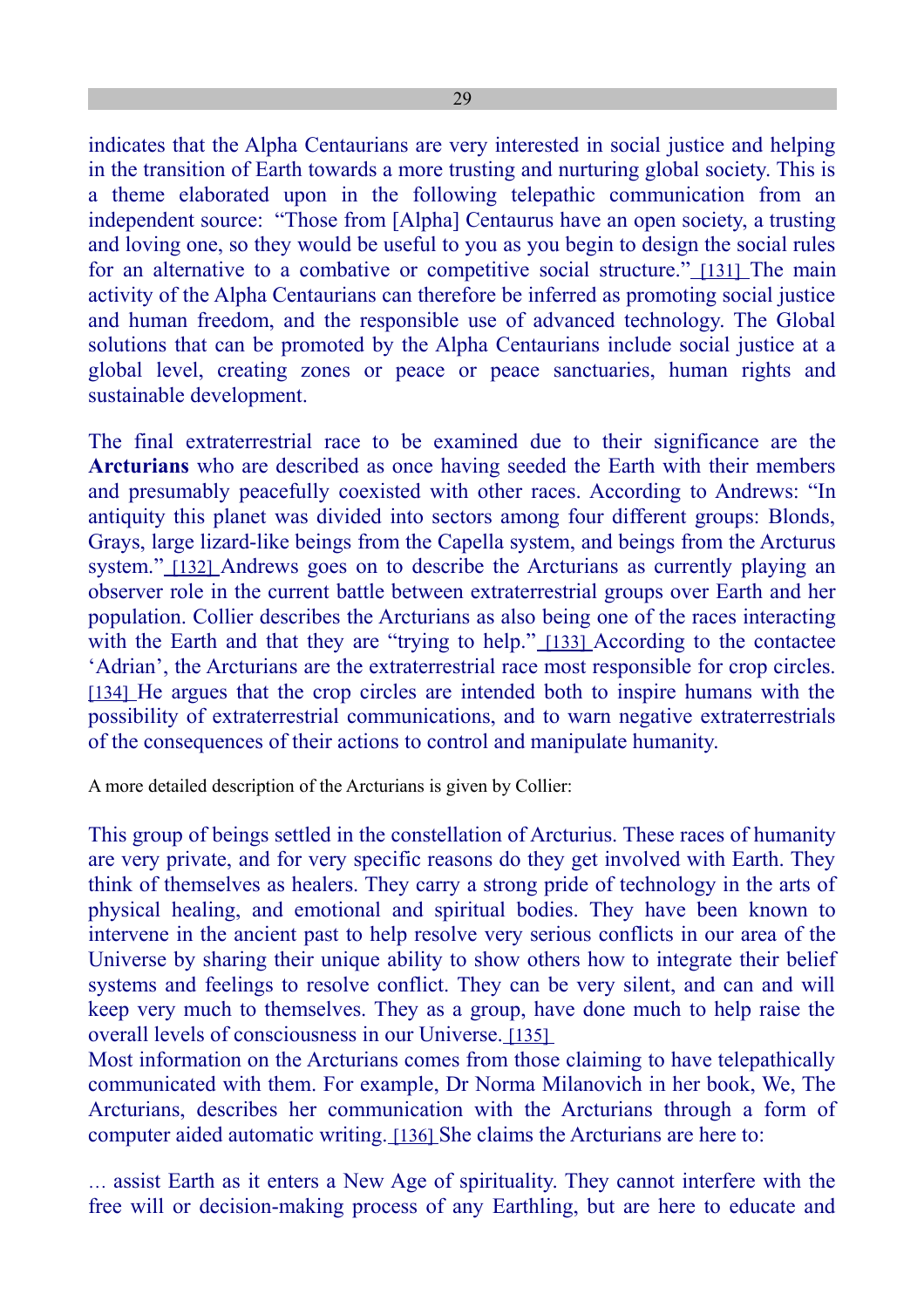## help raise the vibrations of all who choose to journey to the new dimension the Earth is entering. [\[137\]](file:///C:/Users/Willfort/Downloads/Report-ET Motivations.htm#_edn137)

The Arcturians are described as having a highly developed spiritual culture and technological sophistication that gives them great influence in the galaxy. Another individual who telepathically communicates with the Arcturians claims they have the following mission on Earth:

The Arcturians are the overall guides or administrators of the contact experience. They have a desire generally to see this go well. To see you learn as much as possible by this process and to assist you in any way they can. However, their affinity is to the future of the planet as a whole and they tend to have a hands-off approach as much as possible. They will tend to do the least amount of work for the greatest effect. You'll find them to be efficient and quite creative in this. They may be useful to you in learning how to play, how to wait for the right timing, and how to do the very few important things that you must do to succeed[. \[138\]](file:///C:/Users/Willfort/Downloads/Report-ET Motivations.htm#_edn138) 

The Arcturians' main activity therefore appears to be one of integrating spiritual values with advanced technologies, in providing strategic advice in transforming planetary systems, and inspiring humanity with the possibilities of extraterrestrial contact. The global solutions the Arcturians contribute to include transparent and accountable global governance; integrating global financial, political and societal systems; helping humanity coordinate effectively with all extraterrestrial races, and diplomacy and conflict resolution.

In conclusion, the main activities of the Arcturians and other extraterrestrial races that lie outside of the Military-Industrial-Extraterrestrial Complex can be summarized as follows in **Table 2:**

| <b>ET Races</b>      | Main Activities                                                                                                                                                                                               | Assist in Global Solutions                                                                                                                                                      |
|----------------------|---------------------------------------------------------------------------------------------------------------------------------------------------------------------------------------------------------------|---------------------------------------------------------------------------------------------------------------------------------------------------------------------------------|
| Telosians<br>(Earth) | Helping<br>surface<br>humanity learn of its $\bullet$<br>ancient Earth history,<br>$\text{human}$<br>restore<br>changing<br>longevity,<br>unhealthy<br>belief<br>systems & protecting<br>the environment.     | <b>Environmental Protection</b><br>Promoting bio-diversity<br>human health & longevity<br>recovery of humanity's history                                                        |
| Lyrans<br>(Lyra)     | Disseminating<br>the $\bullet$<br>unique<br>history<br>$of \bullet$<br>Nordic human race<br>in the galaxy,<br>and $\bullet$<br>assisting<br>$\ln$<br>understanding human<br>motivations<br>and<br>potentials. | recovery of humanity's history and Lyran heritage<br>understanding galactic history<br>discovery of the human essence<br>diplomacy $\&$ conflict resolution<br>global education |
| Vegans<br>(Lyra)     | Disseminating<br>the $\bullet$<br>unique history of the $\bullet$<br>darker/blue<br>skinned $\bullet$<br>human race in the                                                                                    | recovery of humanity's history and Vegan heritage<br>understanding galactic history<br>discovery of the human essence<br>diplomacy $\&$ conflict resolution                     |

#### **Extraterrestrial Races Outside the Military-Industrial-Extraterrestrial Complex**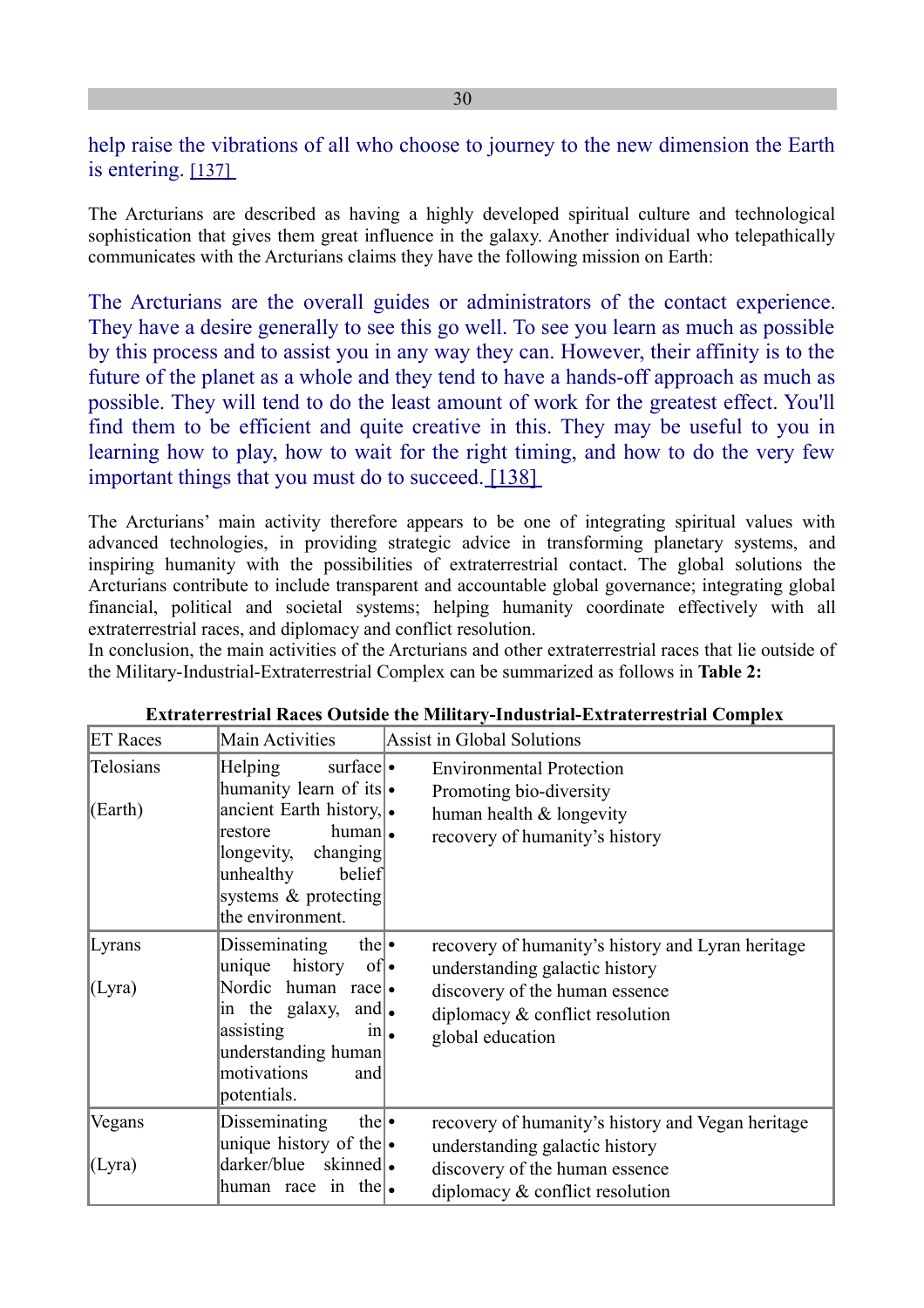|                | galaxy, and assisting $\bullet$<br>understanding<br>$\overline{\text{in}}$ | global education                                               |
|----------------|----------------------------------------------------------------------------|----------------------------------------------------------------|
|                | motivations<br>lhuman                                                      |                                                                |
|                | and potentials.                                                            |                                                                |
| Pleiadians     | Helping<br>humanity $\bullet$                                              | universal human rights                                         |
|                | find freedom<br>from $\bullet$                                             | participatory democratic systems,                              |
| (Pleiades)     | oppressive structures.                                                     | evolution of human consciousness                               |
|                | through                                                                    | global education                                               |
|                | consciousness raising                                                      |                                                                |
| Procyons       | Promoting effective                                                        | Exposing ET subversion                                         |
|                | resistance<br>$t \circ   \bullet$                                          | ending global secrecy of ETs                                   |
| (Procyon)      | extraterrestrial                                                           | multidimensional consciousness<br>$\bullet$                    |
|                | subversion,                                                                | deprogramming mind control                                     |
|                | developing                                                                 | universal human rights<br>$\bullet$                            |
|                | 'multidimensional                                                          | internet & global communication                                |
|                | consciousness', using                                                      |                                                                |
|                | mental<br>imagery<br>$\lceil$ to                                           |                                                                |
|                | ET<br>mind<br>prevent<br>control,                                          |                                                                |
|                | monitoring<br>unfriendly<br>ET                                             |                                                                |
|                | activity                                                                   |                                                                |
| Tau Cetians    | ET                                                                         |                                                                |
|                | Exposing<br>subversion                                                     | exposing government/ financial corruption & elite              |
| (Tau Ceti)     | identifying.<br>control,                                                   | $\&$ manipulation                                              |
|                | elites<br>$\alpha _{\bullet}$<br>corrupt                                   | monitoring ET infiltration,<br>multidimensional consciousness  |
|                | institutions, uplifting.                                                   |                                                                |
|                | human                                                                      | deprogramming mind control<br>conflict resolution<br>$\bullet$ |
|                | consciousness,                                                             |                                                                |
|                | negating<br>ET<br>mind                                                     |                                                                |
|                | control and dealing                                                        |                                                                |
|                | with militarism.                                                           |                                                                |
| Andromedans    | Facilitating decisions •                                                   | education of psychic/crystal kids                              |
|                | of<br>the<br>Galactic •                                                    | peace education                                                |
| (Andromeda)    | community<br>$\ln$                                                         | exposing elite manipulation                                    |
|                | with<br>dealing<br>the $\vert$                                             | improved global governance                                     |
|                | Earth<br>current                                                           | diplomacy & conflict resolution                                |
|                | situation,<br>innovative                                                   | extraterrestrial communications                                |
|                | strategies<br>for                                                          |                                                                |
|                | resolving<br>conflict,<br>education<br>the<br>of                           |                                                                |
|                | youth,<br>and<br>$\c{trop}$                                                |                                                                |
|                | circles                                                                    |                                                                |
|                |                                                                            |                                                                |
| <b>Sirians</b> | Assisting in building $\bullet$                                            | <b>Environmental Protection</b>                                |
|                | a suitable ecological $\bullet$                                            | Promoting bio-diversity                                        |
| (Sirius A)     | system for $(human)$ .                                                     | raising human consciousness                                    |
|                | evolution on Earth $\vert$ .                                               | evolution of the biosphere                                     |
|                | by altering the 'bio-                                                      |                                                                |
|                | magnetic<br>energy                                                         |                                                                |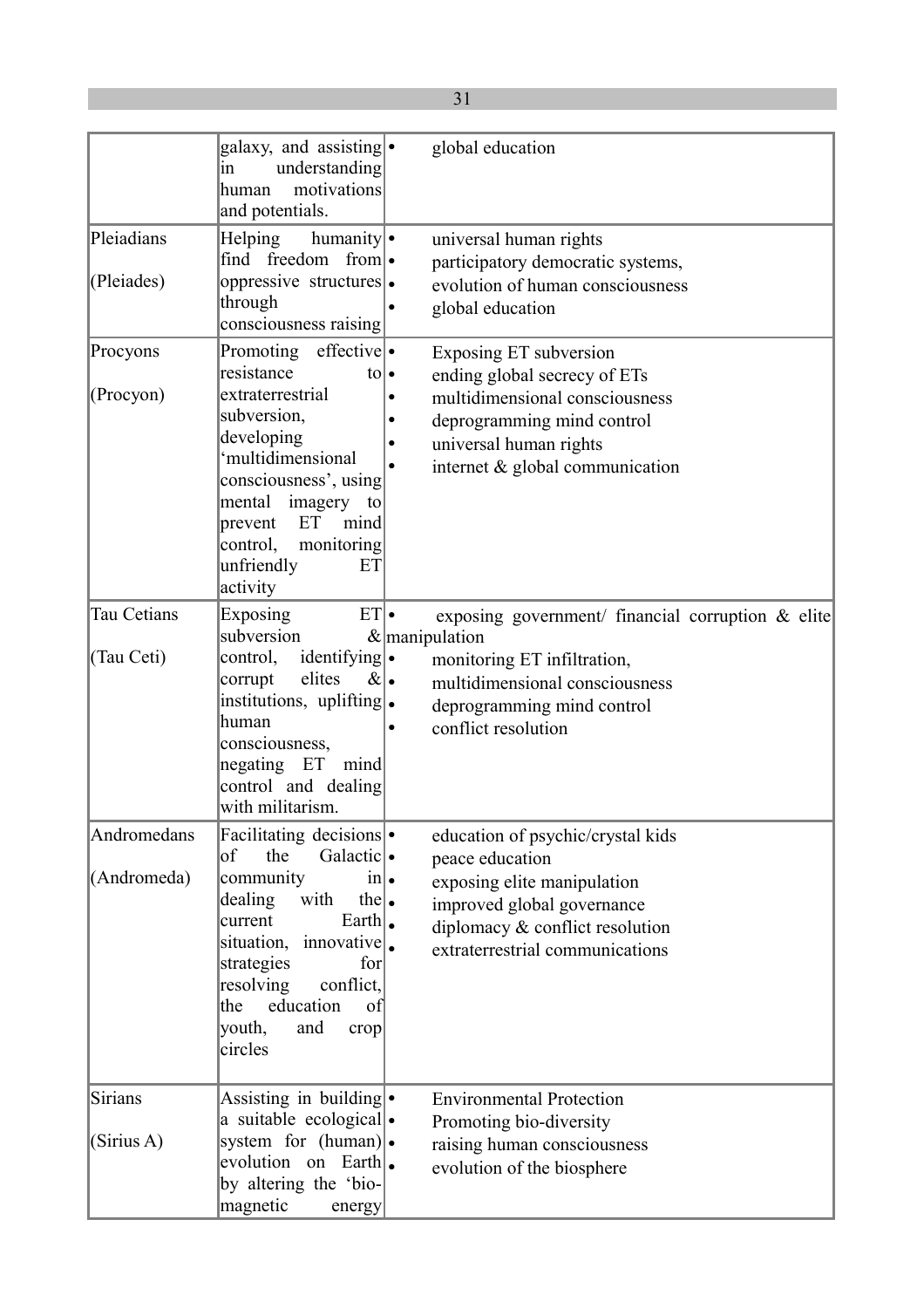|                                                | grid' of the planet.                                                                                                                                                                      |                                                                                                                                                                                                                     |
|------------------------------------------------|-------------------------------------------------------------------------------------------------------------------------------------------------------------------------------------------|---------------------------------------------------------------------------------------------------------------------------------------------------------------------------------------------------------------------|
| Ummites<br>(Ummo)                              | technical $\bullet$<br>Sharing<br>information,<br>transforming<br>scientific culture, and<br>global education.                                                                            | Transforming scientific paradigms<br>Developing alternative technologies<br><b>Educational reform</b>                                                                                                               |
| Alpha<br>Centaurians<br>$(A$ lpha<br>Centauri) | social $\bullet$<br>Promoting<br>$\left  \text{justice} \right $ and human<br>freedom,<br>and $\bullet$<br>responsible use of $\bullet$<br>advanced technology.                           | Social justice at a global level<br>zones of peace<br>human rights<br>sustainable development                                                                                                                       |
| Arcturians<br>(Arcturus)                       | Integrating spiritual.<br>values with advanced.<br>technologies,<br>providing<br>strategic $ _{\bullet}$<br>advice<br>$\ln$<br>transforming<br>planetary<br>systems,<br>and crop circles. | global governance<br>integrating global financial, political and societal<br>in systems<br>coordinating relationships with ETs<br>diplomacy and conflict resolution<br>extraterrestrial communications<br>$\bullet$ |

© Copyright, Michael E. Salla, PhD, July 2004

### **4. Conclusion**

While there are a number of other extraterrestrial races who have been reported by whistleblowers and/or contactees, evidence points to the races examined above as having most significance for humanity. [\[139\]](file:///C:/Users/Willfort/Downloads/Report-ET Motivations.htm#_edn139) The primary means of distinguishing the races above is the degree to which they participate in technology exchanges and joint projects with the shadow governments in the U.S. and elsewhere. Those races grouped into the first category are to varying degrees part of a military-industrialextraterrestrial complex (MIEC) that secretly consumes vast resources through black budgets in the U.S. and elsewhere, and initiates covert projects that harm private citizens, developing nations, and the global environment. [\[140\]](file:///C:/Users/Willfort/Downloads/Report-ET Motivations.htm#_edn140) In contrast, those extraterrestrial races outside of the MIEC have only minimal impact on human society since they are prevented from any large scale interaction due to the agreements that bind together the MIEC. These agreements are either exclusive as to which races can cooperate with shadow governments, or result in races outside the agreements adopting a non-intervention policy.

The systemic global problems caused by the MIEC are an increasing burden and immediate threat to human freedom and sovereignty. [\[141\]](file:///C:/Users/Willfort/Downloads/Report-ET Motivations.htm#_edn141) Continuing with the current strategic response to the extraterrestrial presence by shadow governments, plays into the hands of those extraterrestrials who wish to deprive humanity of its sovereignty and freedom. The alternative is to work with those extraterrestrials outside the MIEC that appear to have the best interests of humanity at heart.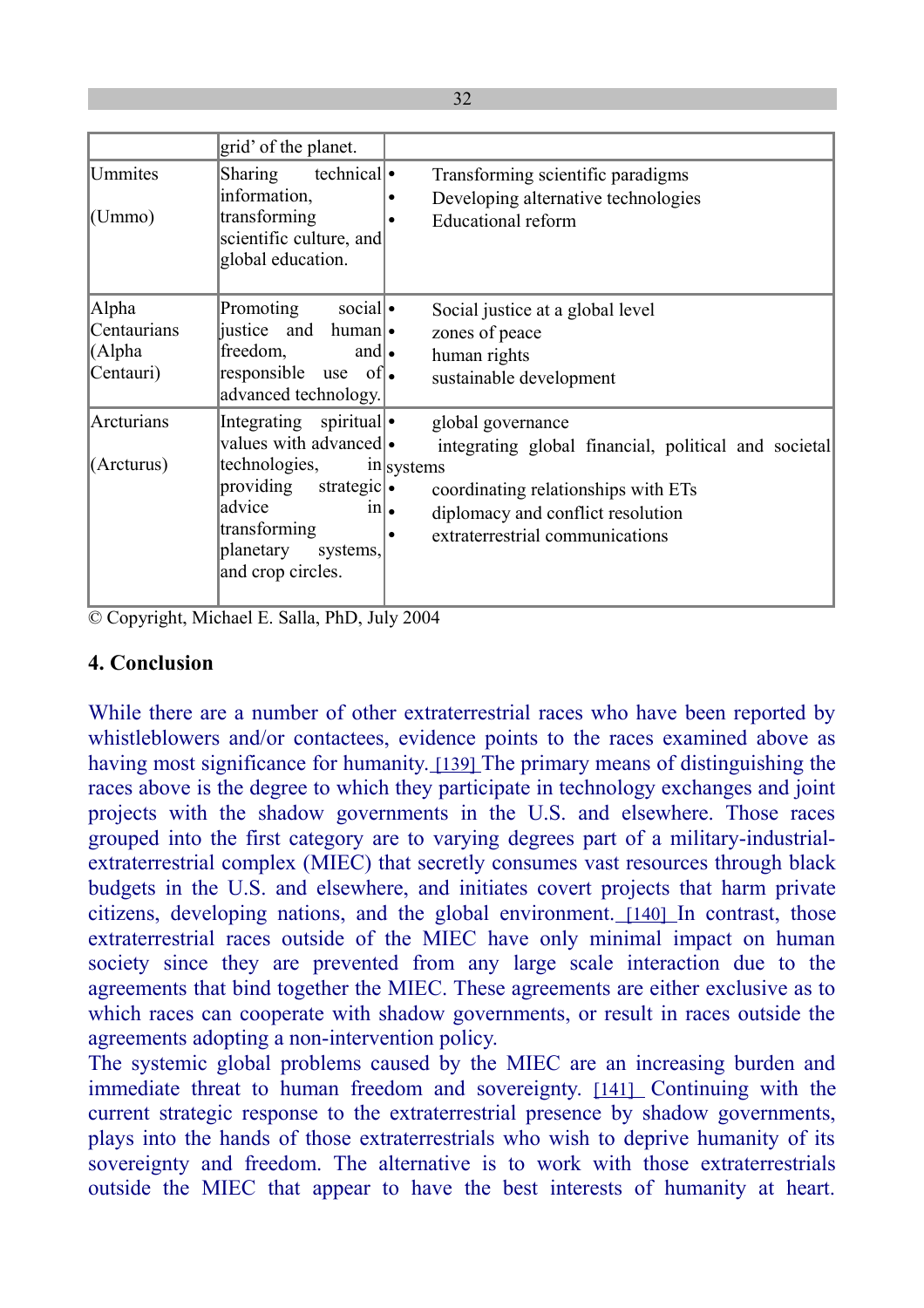Cooperating with extraterrestrial races outside of MIEC provides an important opportunity for those private citizens who are concerned about the secret agreements between government agencies and those extraterrestrial races who are part of the MIEC. Working with extraterrestrial races whose activities lie in the realm of human emancipation, consciousness raising and conflict resolution, provide important global solutions to the harmful effect of a vast MIEC that continues to remain clandestine, non-accountable, and unrepresentative. The opportunity to address the systemic global problems caused by almost 50 years of secret agreements with extraterrestrial races lies before each individual concerned about the future of humanity and the Earth. Private citizens and small groups have the ability capacity to identify, find and cooperate with those extraterrestrial races that can assist in providing global solutions that lead to the liberation, consciousness raising and sovereignty of humanity. As individuals and small groups ponder the enormous challenges of working with extraterrestrial races outside of the MIEC, they might take comfort in the words of Margaret Mead: "Never doubt that a small group of thoughtful, committed citizens can change the world. Indeed, it's the only thing that ever has!"

### ENDNOTES

[1] I sincerely thank H.M. for his generous support of this research, editorial assistance, and the many hours spent discussing and clarifying the roles of the various races discussed in this paper. I also thank Angelika Whitecliff for her generous support and assistance during the revision of this report.

 [\[2\]](file:///C:/Users/Willfort/Downloads/Report-ET Motivations.htm#_ednref2) Paola Harris, *Connecting the Dates … Making Sense of the UFO Phenomenon* (Wildflower Press, 2003) 76

 [\[3\]](file:///C:/Users/Willfort/Downloads/Report-ET Motivations.htm#_ednref3) For discussion of the contactee and abductee distinction, see Timothy Good, *Alien Base: The Evidence for Extraterrestrial Colonization on Earth (Avon Books, 1998)*  $1 - 2$ .

 [\[4\]](file:///C:/Users/Willfort/Downloads/Report-ET Motivations.htm#_ednref4) For a detailed study of seven different categories of evidentiary sources for the extraterrestrial presence, and ranking for their reliability, see Michael Salla, *Exopolitics: Political Implications of the Extraterrestrial Presence* (Dandelion Books, 2004) ch. 1. An earlier version of this report is available online at: <http://exopolitics.org/Study-Paper1.htm>

[\[5\]](file:///C:/Users/Willfort/Downloads/Report-ET Motivations.htm#_ednref5) Bob Hieronimus, "Transcript of Interview with Bob Dean, March 24, 1996," published online at: <http://www.planetarymysteries.com/hieronimus/bobdean.html> [\[6\]](file:///C:/Users/Willfort/Downloads/Report-ET Motivations.htm#_ednref6) Bob Hieronimus, "Transcript of Interview with Bob Dean, March 24, 1996," published online at: <http://www.planetarymysteries.com/hieronimus/bobdean.html>

[\[7\]](file:///C:/Users/Willfort/Downloads/Report-ET Motivations.htm#_ednref7) See for example Paola Harris, *Connecting the Dots,* 94-95.

 [\[8\]](file:///C:/Users/Willfort/Downloads/Report-ET Motivations.htm#_ednref8) See Richard Boylan, "Official Within MJ-12 UFO-Secrecy Management Group Reveals Insider Secrets," http://www.swa-home.de/wolfdoc.htm .

[\[9\]](file:///C:/Users/Willfort/Downloads/Report-ET Motivations.htm#_ednref9) Paola Harris, *Connecting the Dots*, 98.

[\[10\]](file:///C:/Users/Willfort/Downloads/Report-ET Motivations.htm#_ednref10) For an interview with Alex Collier, see Paola Harris, *Connecting the Dots*, 140-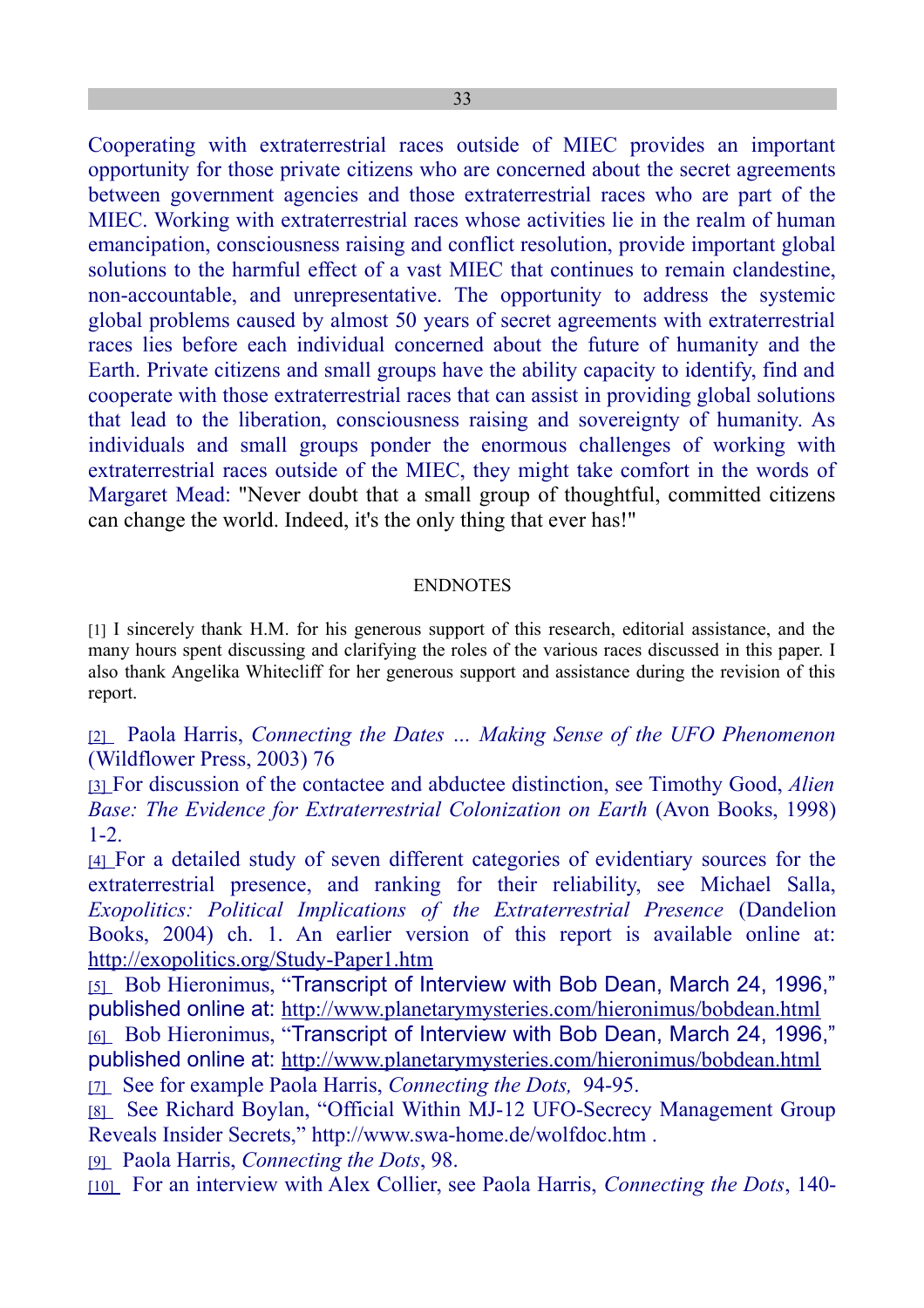45. Also available online at: http://utenti.lycos.it/paolaharris/acollier\_eng.htm

 [\[11\]](file:///C:/Users/Willfort/Downloads/Report-ET Motivations.htm#_ednref11) For an interview with Alex Collier, see Paola Harris, *Connecting the Dots*, 140- 45. Also available online at: [http://utenti.lycos.it/paolaharris/acollier\\_eng.htm](http://utenti.lycos.it/paolaharris/acollier_eng.htm) .

Another UFO researcher that found Collier to be consistent with his own independent research and extensive database of whistleblower testimonies is John Grace (aka., Val Valerian) who wrote the Matrix series of books which can be found online at: www.trufax.org

 [\[12\]](file:///C:/Users/Willfort/Downloads/Report-ET Motivations.htm#_ednref12) See Michael Salla, Stephen Hawking, Black Holes and Alex Collier, *Rense.com* (July 21, 2004)<http://rense.com/general54/zlecx.htm>

 [\[13\]](file:///C:/Users/Willfort/Downloads/Report-ET Motivations.htm#_ednref13) Alex Collier, "More on The Sirians," *Defending Sacred Ground: The Story of Alex Collier and his Lifetime Personal Contact with the Zenetaen Culture of Andromeda* (Brotherton Press, 1997) ch 5. For online quote see Alex Collier, Leading Edge Followup Interview by Val Valerian, May 5, 1996, http://www.reptilianagenda.com/cont/co121099h.html

 [\[14\]](file:///C:/Users/Willfort/Downloads/Report-ET Motivations.htm#_ednref14) For description of how this 'shadow government' has evolved in the US, see Salla, Exopolitics: *Political Implications of the Extraterrestrial Presence,* ch. 2.

 [\[15\]](file:///C:/Users/Willfort/Downloads/Report-ET Motivations.htm#_ednref15) See Salla, Exopolitics: *Political Implications of the Extraterrestrial Presence,* chs.  $2 & 3$ .

[\[16\]](file:///C:/Users/Willfort/Downloads/Report-ET Motivations.htm#_ednref16) Bob Hieronimus, "Transcript of Interview with Bob Dean, March 24, 1996," published online at: <http://www.planetarymysteries.com/hieronimus/bobdean.html> [\[17\]](file:///C:/Users/Willfort/Downloads/Report-ET Motivations.htm#_ednref17) See Philip Corso, *The Day After Roswell* (Pocket Books, 1997) 34-35.

 [\[18\]](file:///C:/Users/Willfort/Downloads/Report-ET Motivations.htm#_ednref18) Quoted in George C. Andrews, *Extraterresrials Among Us* (Llewellyn Publications, 1993) 246-47.

 [\[19\]](file:///C:/Users/Willfort/Downloads/Report-ET Motivations.htm#_ednref19) See David Jacobs, *The Threat* (Simon and Schuster, 1998); Budd Hopkins, *Intruders* (Ballantine Books, 1987); & Karla Turner, *Taken: Inside the Alien-Human Abduction Agenda* (Kelt Works, 1994).

 [\[20\]](file:///C:/Users/Willfort/Downloads/Report-ET Motivations.htm#_ednref20) See David Jacobs, *The Threat: Revealing the Secret Alien Agenda* (Simon & Schuster, 1999).

[\[21\]](file:///C:/Users/Willfort/Downloads/Report-ET Motivations.htm#_ednref21) Corso, *The Day After Roswell*, 292.

[\[22\]](file:///C:/Users/Willfort/Downloads/Report-ET Motivations.htm#_ednref22) Robert W. Boyajian, "Exclusive Interview with Sergeant Clifford Stone, on assignment at Roswell, New Mexico," UFO UNIVERSE (Spring of 1989) available online at:<http://www.eboards4all.com/866799/messages/23.html>

[\[23\]](file:///C:/Users/Willfort/Downloads/Report-ET Motivations.htm#_ednref23) Bob Hieronimus, "Transcript of Interview with Bob Dean, March 24, 1996," published online at: <http://www.planetarymysteries.com/hieronimus/bobdean.html>

 [\[24\]](file:///C:/Users/Willfort/Downloads/Report-ET Motivations.htm#_ednref24) Dr Arthur Horn, "The Orion Empire," Available online at: [http://www.think](http://www.think-aboutit.com/modules.php?name=Content&pa=showpage&pid=257)[aboutit.com/modules.php?name=Content&pa=showpage&pid=257](http://www.think-aboutit.com/modules.php?name=Content&pa=showpage&pid=257) See also Arthur Horn, *Humanity's Extraterrestrial Origins: extraterrestrial Influences on Humankind's Biological and Cultural Evolution* (A & L Horn, 1994).

[\[25\]](file:///C:/Users/Willfort/Downloads/Report-ET Motivations.htm#_ednref25) Milton William Cooper, "Origin, Identity, and Purpose of MJ-12," Behold a Pale Horse<http://www.geocities.com/Area51/Shadowlands/6583/maji007.html>Also in William Cooper, *Behold a Pale Horse* (Light Technology Publishing 1991).

 [\[26\]](file:///C:/Users/Willfort/Downloads/Report-ET Motivations.htm#_ednref26) "1972 Film Disclosure Offer," [http://www.presidentialufo.com/disclosure\\_72-](http://www.presidentialufo.com/disclosure_72-75.htm) [75.htm](http://www.presidentialufo.com/disclosure_72-75.htm)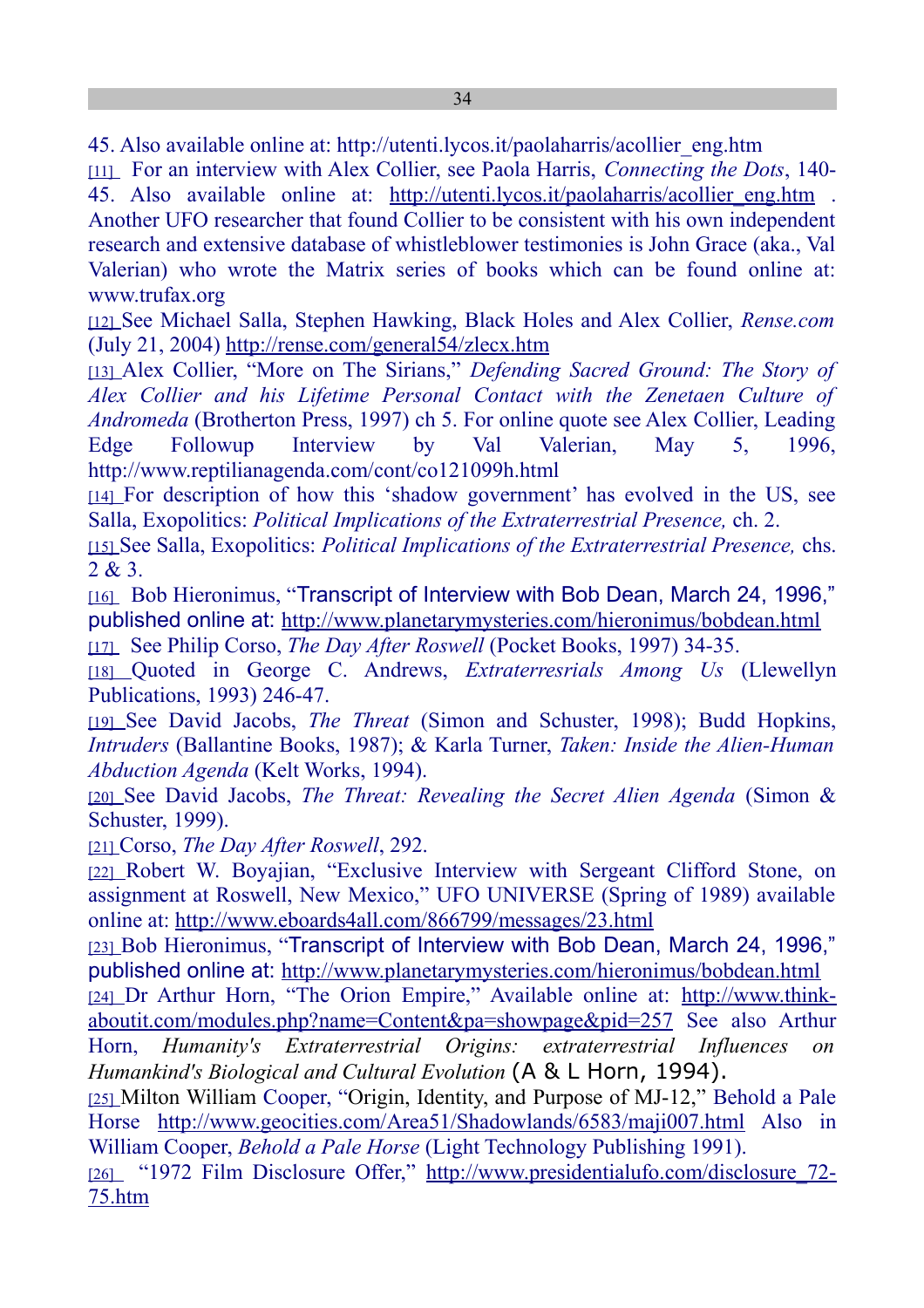[\[27\]](file:///C:/Users/Willfort/Downloads/Report-ET Motivations.htm#_ednref27) David Jacobs, *Secret Life: Firsthand, Documented Accounts of UFO Abductions* (Fireside/Simon & Schuster, 1993).

 [\[28\]](file:///C:/Users/Willfort/Downloads/Report-ET Motivations.htm#_ednref28) Charles Hall, *Millenial Hospitality* (Authorhouse, 2002) vols 1-3. Hall has a website where sample chapters and summaries are available: [http://members.lycos.co.uk/Charles\\_Hall/](http://members.lycos.co.uk/Charles_Hall/)

 [\[29\]](file:///C:/Users/Willfort/Downloads/Report-ET Motivations.htm#_ednref29) Hall *Millennial Hospitality,* vol. 1, 245-48. For further description of the Tall Whites and their disturbing behavior, see Michael Salla, Charles Hall, Tall Whites and Richard Boylan, *Exopolitics.Org* (Nov 27, 2004) [http://www.exopolitics.org/Exo-](http://www.exopolitics.org/Exo-Comment-22.htm)[Comment-22.htm](http://www.exopolitics.org/Exo-Comment-22.htm)

[\[30\]](file:///C:/Users/Willfort/Downloads/Report-ET Motivations.htm#_ednref30) See Hall, *Millennial Hospitality,* vol 1., 447-49, 469.

[\[31\]](file:///C:/Users/Willfort/Downloads/Report-ET Motivations.htm#_ednref31) See Hall, *Millennial Hospitality,* vol 1., 451-54.

 [\[32\]](file:///C:/Users/Willfort/Downloads/Report-ET Motivations.htm#_ednref32) For information on the Eisenhower-Extraterrestrial agreement, see http://www.exopolitics.org/Study-Paper-8.htm. For information on when the Tall Whites were first seen, see Hall, *Millennial Hospitality,* vol 1., 236.

[\[33\]](file:///C:/Users/Willfort/Downloads/Report-ET Motivations.htm#_ednref33) Hall, *Millennial Hospitality,* vol 1., 440-54.

[\[34\]](file:///C:/Users/Willfort/Downloads/Report-ET Motivations.htm#_ednref34) Bob Hieronimus, "Transcript of Interview with Bob Dean, March 24, 1996," published online at:<http://www.planetarymysteries.com/hieronimus/bobdean.html>

 [\[35\]](file:///C:/Users/Willfort/Downloads/Report-ET Motivations.htm#_ednref35) R. A. Boulay, *Flying Serpents and Dragons: The Story of Mankind's Reptillian Past* (Book Tree, 1999).

 [\[36\]](file:///C:/Users/Willfort/Downloads/Report-ET Motivations.htm#_ednref36) See Branton "A Dulce Base Security Officer Speaks Out," in *The Dulce Wars: Underground Alien Bases and the Battle for Planet Earth* (Inner Light, 199) ch. 11. For online version go to [http://www.ufoarea.com/government\\_dulce\\_branton\\_ch11.html](http://www.ufoarea.com/government_dulce_branton_ch11.html)

 [\[37\]](file:///C:/Users/Willfort/Downloads/Report-ET Motivations.htm#_ednref37) See William Hamilton *Cosmic Top Secret.* An extract is available online at: <http://www.crowdedskies.com/files/down/cog.html>

 [\[38\]](file:///C:/Users/Willfort/Downloads/Report-ET Motivations.htm#_ednref38) See Michael Salla, "The Dulce Report: Investigating Alleged Human Rights Abuses at a Joint U.S. Government-Extraterrestrial Base at Dulce, New Mexico," [www.exopolitics.org](http://www.exopolitics.org/) (Sept 25, 2003). Available at: [http://www.exopolitics.org/Dulce-](http://www.exopolitics.org/Dulce-Report.htm)[Report.htm](http://www.exopolitics.org/Dulce-Report.htm)

 [\[39\]](file:///C:/Users/Willfort/Downloads/Report-ET Motivations.htm#_ednref39) Linda Moulton Howe, "Meetings With Remarkable Aliens," *Nexus Magazine,* Vol 7, no.2 (February-March 2000). <http://www.nexusmagazine.com/JimSparx.html>

 [\[40\]](file:///C:/Users/Willfort/Downloads/Report-ET Motivations.htm#_ednref40) Linda Moulton Howe, "Meetings With Remarkable Aliens," *Nexus Magazine,* Vol 7, no.2 (February-March 2000). <http://www.nexusmagazine.com/JimSparx.html>

[\[41\]](file:///C:/Users/Willfort/Downloads/Report-ET Motivations.htm#_ednref41) Lacerta File, "Interview with a Reptiloid,"<http://www.sabon.org/reptiloid/index3.html>

 [\[42\]](file:///C:/Users/Willfort/Downloads/Report-ET Motivations.htm#_ednref42) For a discussion of the credibility of Ole K. see "A Swedish Tale Of An Alien Reptile Woman," http://www.100megsfree4.com/farshores/ufo02c3.htm

 [\[43\]](file:///C:/Users/Willfort/Downloads/Report-ET Motivations.htm#_ednref43) For online information on the Draco Constellation and Alpha Draconis, go to: http://starryskies.com/The\_sky/constellations/draco.html

[\[44\]](file:///C:/Users/Willfort/Downloads/Report-ET Motivations.htm#_ednref44) Alex Collier, "Let's Do Some Questions,"

http://www.reptilianagenda.com/cont/co121099f.html

[\[45\]](file:///C:/Users/Willfort/Downloads/Report-ET Motivations.htm#_ednref45) Alex Collier, "Let's Do Some Questions,"

http://www.reptilianagenda.com/cont/co121099f.html

[\[46\]](file:///C:/Users/Willfort/Downloads/Report-ET Motivations.htm#_ednref46) See Alex Collier, "The Draconians," Defending Sacred Ground, ch. 1, available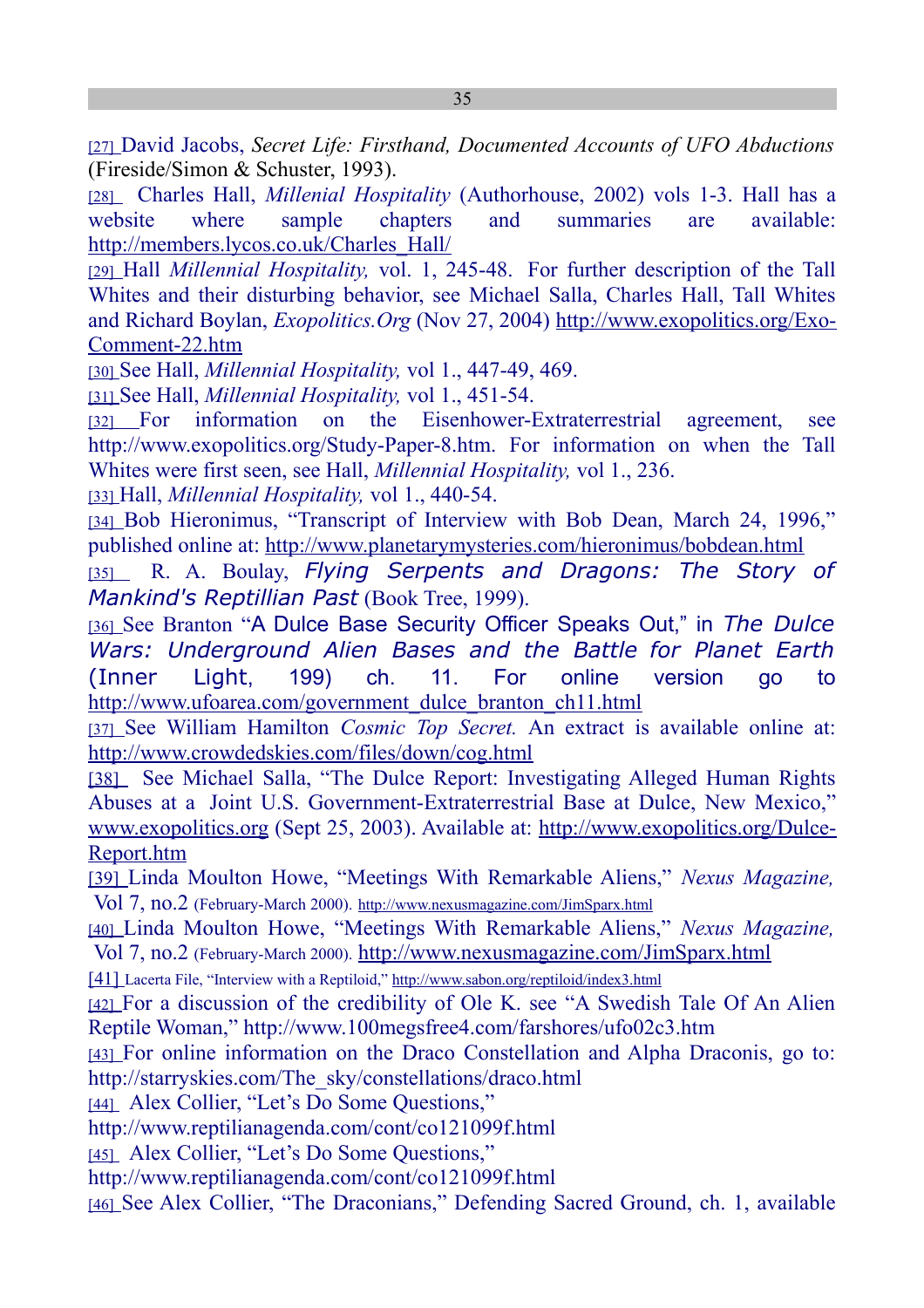online at: http://www.reptilianagenda.com/cont/co121099e.html

 [\[47\]](file:///C:/Users/Willfort/Downloads/Report-ET Motivations.htm#_ednref47) See Branton "A Dulce Base Security Officer Speaks Out," in *The Dulce Wars: Underground Alien Bases and the Battle for Planet Earth,* ch. 11. For online version go to

[http://www.ufoarea.com/government\\_dulce\\_branton\\_ch11.html](http://www.ufoarea.com/government_dulce_branton_ch11.html)

 [\[48\]](file:///C:/Users/Willfort/Downloads/Report-ET Motivations.htm#_ednref48) See Branton, *Secrets of the Mojave* (Creative Arts & Science Enterprises, 1999), available online at: http://www.subversiveelement.com/UnderMojave1.html

 [\[49\]](file:///C:/Users/Willfort/Downloads/Report-ET Motivations.htm#_ednref49) Alex Collier, "More on Civilizations in Various Star Systems," Defending Sacred Ground, ch 6.

[\[50\]](file:///C:/Users/Willfort/Downloads/Report-ET Motivations.htm#_ednref50) See Robert Temple, *The Sirius Mystery* (Destiny Books, 1987) 204-27.

 [\[51\]](file:///C:/Users/Willfort/Downloads/Report-ET Motivations.htm#_ednref51) Alex Collier, "More on Civilizations in Various Star Systems," Defending Sacred Ground, ch 6.

 [\[52\]](file:///C:/Users/Willfort/Downloads/Report-ET Motivations.htm#_ednref52) John Quinn, *Phoenix Undead: The Montauk Project and Camp Hero Today* 

(NewsHawk Inc, 1998) available online at: http://psychicspy.com/monew.htm

[\[53\]](file:///C:/Users/Willfort/Downloads/Report-ET Motivations.htm#_ednref53) Preston Nichols, *Montauk Experiments in Time* (Skybooks, 1999) 65,70

 [\[54\]](file:///C:/Users/Willfort/Downloads/Report-ET Motivations.htm#_ednref54) Alex Collier, "More on The Sirians," *Defending Sacred Ground,* ch 5. For online quote see Alex Collier, Leading Edge Followup Interview by Val Valerian, May 5, 1996,<http://www.reptilianagenda.com/cont/co121099h.html>

 [\[55\]](file:///C:/Users/Willfort/Downloads/Report-ET Motivations.htm#_ednref55) See Collier, "Leading Edge Follow Up Interview, 1996" *Defending Sacred Ground*, ch 5. Available online at:

<http://reptile.users2.50megs.com/cont/co121099h.html>

 [\[56\]](file:///C:/Users/Willfort/Downloads/Report-ET Motivations.htm#_ednref56) Daniel M. Salter, *Life With a Cosmos Clearance* (Light Technology, 2003) 186- 88.

[\[57\]](file:///C:/Users/Willfort/Downloads/Report-ET Motivations.htm#_ednref57) See Salter, *Life With a Cosmos Clearance* 181-85.

[\[58\]](file:///C:/Users/Willfort/Downloads/Report-ET Motivations.htm#_ednref58) See Neruda Interview #1,<http://www.wingmakers.com/neruda1.html>

[\[59\]](file:///C:/Users/Willfort/Downloads/Report-ET Motivations.htm#_ednref59) See Zecharia Sitchin, *The Twelth Planet* (Harper Collins Publishers, 1978).

[\[60\]](file:///C:/Users/Willfort/Downloads/Report-ET Motivations.htm#_ednref60) Zecharia Sitchin, *Genesis Revisited* (Hearst Books, 1990).

[\[61\]](file:///C:/Users/Willfort/Downloads/Report-ET Motivations.htm#_ednref61) Alex Collier, "The Nature of Nibiru," *Defending Sacred Ground,* ch. 6.

 [\[62\]](file:///C:/Users/Willfort/Downloads/Report-ET Motivations.htm#_ednref62) See Jim Marrs, *Rule By Secrecy: The Hidden History that connects the Trilateral Commission, the Freemasons, and the Great Pyramids* (Perennial, 2001).

 [\[63\]](file:///C:/Users/Willfort/Downloads/Report-ET Motivations.htm#_ednref63) See Rick Martin, "Interview with Robert Dean," *The Spectrum* (December 11, 2001) 22; available online at: <http://www.thespectrumnews.com/papers/S0307.pdf>

 [\[64\]](file:///C:/Users/Willfort/Downloads/Report-ET Motivations.htm#_ednref64) For description of the power politics system created to deal with extraterrestrials, see Michael Salla, "The Failure of Power Politics as a Strategic Response to the Extraterrestrial Presence – Developing Human Capacity as a Viable Global Defense Strategy ," Research Study #7 (January 1, 2004) [www.exopolitics.org](http://www.exopolitics.org/) . Available online at:<http://exopolitics.org/Study-Paper-7.htm>

 [\[65\]](file:///C:/Users/Willfort/Downloads/Report-ET Motivations.htm#_ednref65) See Michael Salla, "Eisenhower's 1954 Meeting With Extraterrestrials: The Fiftieth Anniversary of First Contact?" *Exopolitics.Org* (Febuary 12, 2004)

[http://www.exopolitics.org.](http://www.exopolitics.org/) Available online at: http://exopolitics.org/Study-Paper-8.htm

 [\[66\]](file:///C:/Users/Willfort/Downloads/Report-ET Motivations.htm#_ednref66) See Bob Hieronimus, "Transcript of Interview with Bob Dean, March 24, 1996," published online at:

<http://www.planetarymysteries.com/hieronimus/bobdean.html>

 [\[67\]](file:///C:/Users/Willfort/Downloads/Report-ET Motivations.htm#_ednref67) See Alex Collier, "More on The Sirians," *Defending Sacred Ground,* ch 5, <http://www.reptilianagenda.com/cont/co121099h.html>; George Andrews, *Extra-terrestrial Friends*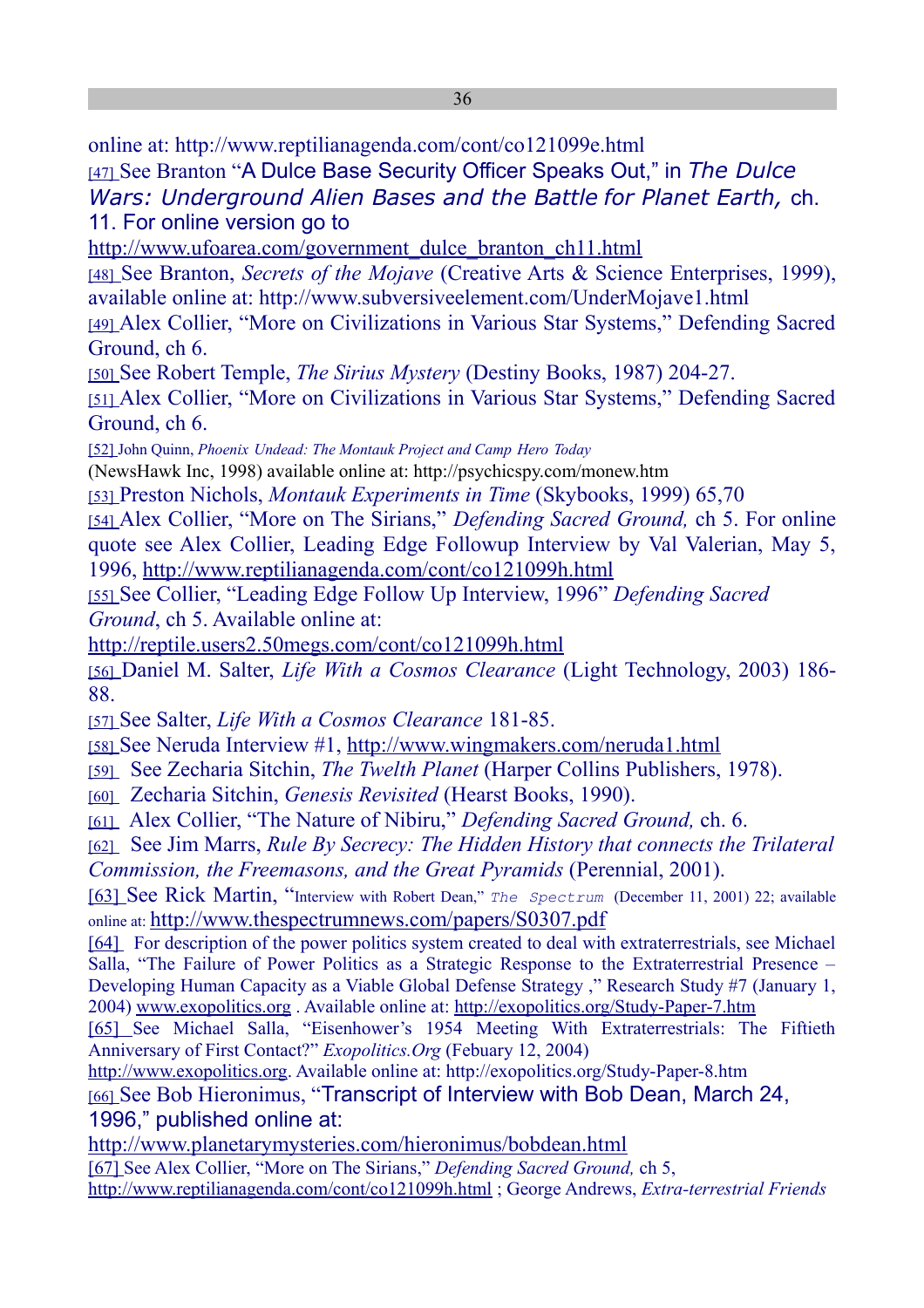*and Foes* (Illuminet Press, 1993); and "Billy Meier Interview," (November 20, 1988) available at: <http://www.geocities.com/Area51/Shadowlands/6583/et066.html>. For a short description of a number of star systems with celestial data, and some information of the extraterrestrial races claimed to originate from these, see<http://www.anomalous-images.com/text/starsys.html>

 [\[68\]](file:///C:/Users/Willfort/Downloads/Report-ET Motivations.htm#_ednref68) Collier, "The ET Global Connection: A Lecture by Alex Collier," Defending Sacred Ground, ch. 1.

 [\[69\]](file:///C:/Users/Willfort/Downloads/Report-ET Motivations.htm#_ednref69) For discussion of the different ways extraterrestrials perceive humanity, see Michael Salla, *Exopolitics: Political Implications of the Extraterrestrial Presence,* 153-69.

 [\[70\]](file:///C:/Users/Willfort/Downloads/Report-ET Motivations.htm#_ednref70) Richard Byrd, *The Missing Diary of Admiral Richard Byrd* (Inner Light Publications, 1992). Admiral Byrd's Diary is available online at, [http://www.v-j](http://www.v-j-enterprises.com/byrdiar.html)[enterprises.com/byrdiar.html](http://www.v-j-enterprises.com/byrdiar.html) .

 [\[71\]](file:///C:/Users/Willfort/Downloads/Report-ET Motivations.htm#_ednref71) Quoted online at [http://www.mslpublishing.com/about-mt-shasta.htm,](http://www.mslpublishing.com/about-mt-shasta.htm) see also William Hamilton, *Cosmic Top Secret: America's Secret Ufo Program - New Evidence* (Inner Light - Global Communications, 2002).

 [\[72\]](file:///C:/Users/Willfort/Downloads/Report-ET Motivations.htm#_ednref72) Dianne Robbins, *Telos: The Call Goes Out from the Hollow Earth and the Underground Cities* (Onelight.com Publishing, 2001).

[\[73\]](file:///C:/Users/Willfort/Downloads/Report-ET Motivations.htm#_ednref73) Brad and Francie Steiger, *The Star People* (Berkeley Books, 1981).

 [\[74\]](file:///C:/Users/Willfort/Downloads/Report-ET Motivations.htm#_ednref74) See for example, George Adamski, *Inside the Flying Saucers*, available online at: [http://www.universe-people.com/adamsk\\_e.htm](http://www.universe-people.com/adamsk_e.htm) . For discussion of experiences of an extensive number of contactees, see Timothy Good, *Alien Base: The Evidence for Extraterrestrial Colonization on Earth*.

[\[75\]](file:///C:/Users/Willfort/Downloads/Report-ET Motivations.htm#_ednref75) See Kinder, *Light Years*. Also, Michael Horn is the U.S. representative for Meier and has a website that provides details of the dialogue between skeptics and those supporting Meier's claims:<http://www.andyettheyfly.com/>

 [\[76\]](file:///C:/Users/Willfort/Downloads/Report-ET Motivations.htm#_ednref76) See Gary Kinder, *Light Years: An Investigation into the Extraterrestrial Experiences of Eduard Meier* (Publisher Group West, 1987).

 [\[77\]](file:///C:/Users/Willfort/Downloads/Report-ET Motivations.htm#_ednref77) Wendell Stevens, *UFO Contact from the Pleiades,* ch. 4. Available online at:

http://www.etcontact.net/Other/ContactMeier/MeierChap4.htm

 [\[78\]](file:///C:/Users/Willfort/Downloads/Report-ET Motivations.htm#_ednref78) See Joshua David Stone, *Hidden Mysteries: ETs, Ancient Mystery Schools and Ascension* (Light Technology Publishing, 1995) 38.

 [\[79\]](file:///C:/Users/Willfort/Downloads/Report-ET Motivations.htm#_ednref79) Lyssa Royal and Keith Priest, *Prism of Lyra* (Light Technology Publishing, 1993)*.* See also Alex Collier, "Our Ancient Heritage," in *Defending Sacred Ground.* Available online at: http://www.reptilianagenda.com/cont/co121099d.html .

[\[80\]](file:///C:/Users/Willfort/Downloads/Report-ET Motivations.htm#_ednref80) "Arcturian Channel" (January 10, 2004) available online at:

http://www.galacticdiplomacy.com/Arcturians.htm. The author has personally

interviewed, questioned and listened to the individual receiving these telepathic communications from Arcturians and found the information to be consistent, coherent and credible.

 [\[81\]](file:///C:/Users/Willfort/Downloads/Report-ET Motivations.htm#_ednref81) For an online list of the different extraterrestrials that physically contacted or communicated with Meier, see<http://www.figu.org/us/ufology/statistics.htm>

[\[82\]](file:///C:/Users/Willfort/Downloads/Report-ET Motivations.htm#_ednref82) For online reference to Vedas, go to: [http://www.haryana-](http://www.haryana-online.com/History/vedas.htm)

[online.com/History/vedas.htm](http://www.haryana-online.com/History/vedas.htm) .

[\[83\]](file:///C:/Users/Willfort/Downloads/Report-ET Motivations.htm#_ednref83) Jefferson Souza is cited in Branton, *The Dulce Wars: Underground Alien Bases*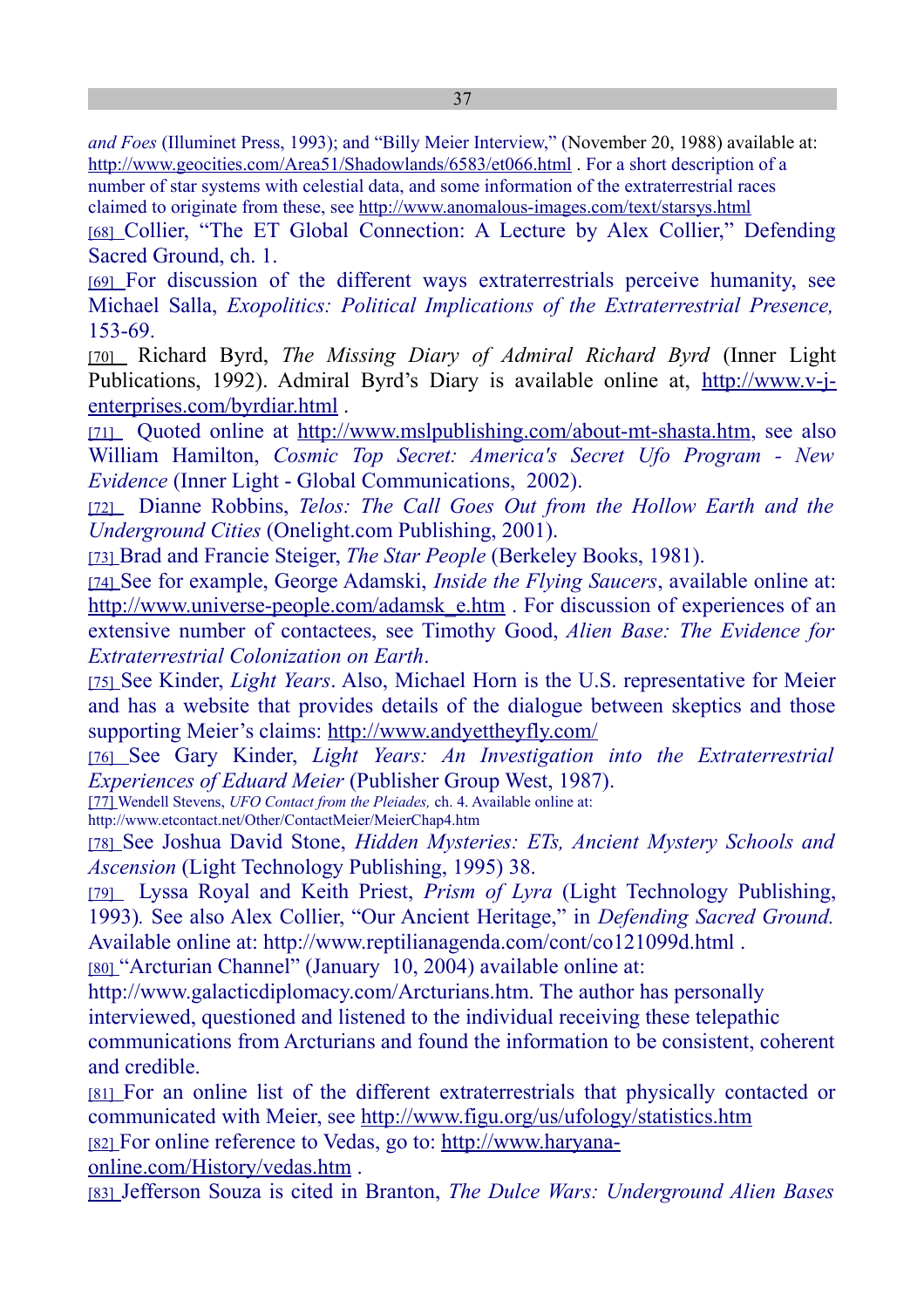*and the Battle for Planet Earth* (Inner Light, 1999), ch. 27. For online reference to Souza, see<http://www.thewatcherfiles.com/dulce/chapter27.htm>

 [\[84\]](file:///C:/Users/Willfort/Downloads/Report-ET Motivations.htm#_ednref84) Alex Collier on 'The Next Dimension' (October 10 1998) available online at: http://www.outofthisworldradio.com/written\_transcripts-Alex%20Collier%20.html [\[85\]](file:///C:/Users/Willfort/Downloads/Report-ET Motivations.htm#_ednref85) Billy Meier Interview – November 20, 1988, available online at:

[http://www.figu.org/us/figu/billy\\_meier/interview.htm](http://www.figu.org/us/figu/billy_meier/interview.htm)

 [\[86\]](file:///C:/Users/Willfort/Downloads/Report-ET Motivations.htm#_ednref86) R.H. Charles, ed. *The Book of Enoch* (Book Tree, 1998). For an online version of the *Book of Enoch*, go to: http://reluctant-messenger.com/enoch.htm

 [\[87\]](file:///C:/Users/Willfort/Downloads/Report-ET Motivations.htm#_ednref87) Billy Meier Interview – November 20, 1988, available online at: [http://www.figu.org/us/figu/billy\\_meier/interview.htm](http://www.figu.org/us/figu/billy_meier/interview.htm)

 [\[88\]](file:///C:/Users/Willfort/Downloads/Report-ET Motivations.htm#_ednref88) Billy Meier Interview – November 20, 1988, available online at: [http://www.figu.org/us/figu/billy\\_meier/interview.htm](http://www.figu.org/us/figu/billy_meier/interview.htm)

 [\[89\]](file:///C:/Users/Willfort/Downloads/Report-ET Motivations.htm#_ednref89) Lyssa Royal and Keith Priest, *The Prism of Lyra: An Exploration of Human Galactic Heritage* (Light Technology Publishing, 1993)

 [\[90\]](file:///C:/Users/Willfort/Downloads/Report-ET Motivations.htm#_ednref90) Alex Collier on 'The Next Dimension' (October 10 1998) available online at: http://www.outofthisworldradio.com/written\_transcripts-Alex%20Collier%20.html

 [\[91\]](file:///C:/Users/Willfort/Downloads/Report-ET Motivations.htm#_ednref91) For description of starseeds, see Brad and Francine Steiger, *The Star People* (Berkley Books, 1982).

 [\[92\]](file:///C:/Users/Willfort/Downloads/Report-ET Motivations.htm#_ednref92) Wendell Stevens, *UFO Contact from the Pleiades,* ch. 4. Available online at: http://www.etcontact.net/Other/ContactMeier/MeierChap4.htm

[\[93\]](file:///C:/Users/Willfort/Downloads/Report-ET Motivations.htm#_ednref93) For online description of Erra, see

<http://www.billymeier.com/Plejarans/PlanetErra.html>

[94] For description of the Pleiadians first meeting with Meier and the special role they ascribed to him, see Meier, "First conversation with the UFO person," Tuesday, January 28, 1975, available online at:

http://www.figu.org/us/ufology/contact\_notes/1.htm

 [\[95\]](file:///C:/Users/Willfort/Downloads/Report-ET Motivations.htm#_ednref95) Wendell Stevens, *UFO Contact from the Pleiades,* ch. 4. Available online at: http://www.etcontact.net/Other/ContactMeier/MeierChap4.htm

**[\[96\]](file:///C:/Users/Willfort/Downloads/Report-ET Motivations.htm#_ednref96)** Meier, "First conversation with the UFO person," Tuesday, January 28, 1975, available online at:

http://www.figu.org/us/ufology/contact\_notes/1.htm

 [\[97\]](file:///C:/Users/Willfort/Downloads/Report-ET Motivations.htm#_ednref97) Collier, "The ET Global Connection: A Lecture by Alex Collier," Defending Sacred Ground, ch. 1.

**[\[98\]](file:///C:/Users/Willfort/Downloads/Report-ET Motivations.htm#_ednref98)** Meier, "First conversation with the UFO person," Tuesday, January 28, 1975, available online at:

http://www.figu.org/us/ufology/contact\_notes/1.htm

**[\[99\]](file:///C:/Users/Willfort/Downloads/Report-ET Motivations.htm#_ednref99)** For description of the Pleiadians dismissive comments of many other contactees, see Meier, "Second Contact," Monday, February 3, 1975, available online at:

http://www.figu.org/us/ufology/contact\_notes/2.htm

[\[100\]](file:///C:/Users/Willfort/Downloads/Report-ET Motivations.htm#_ednref100) Alex Collier - on Reptilians: Leading Edge Follow-up Interview, Leading Edge Interview by Val Valerian, May 5, 1996. Reprinted in Sacred Space [\[101\]](file:///C:/Users/Willfort/Downloads/Report-ET Motivations.htm#_ednref101) See Graham Bethune, *Pleiadians from Alcyone* (Cosmic Intelligence Awareness, 1998).

[\[102\]](file:///C:/Users/Willfort/Downloads/Report-ET Motivations.htm#_ednref102) George Andrews, *Extra-Terrestrial Friends and Foes*, 141.

[\[103\]](file:///C:/Users/Willfort/Downloads/Report-ET Motivations.htm#_ednref103) Andrews, *Extra-Terrestrial Friends and Foes,* 149.

[\[104\]](file:///C:/Users/Willfort/Downloads/Report-ET Motivations.htm#_ednref104) Andrews, *Extra-Terrestrial Friends and Foes,* 147.

[\[105\]](file:///C:/Users/Willfort/Downloads/Report-ET Motivations.htm#_ednref105) See Andrews, *Extra-Terrestrial Friends and Foes,* 143.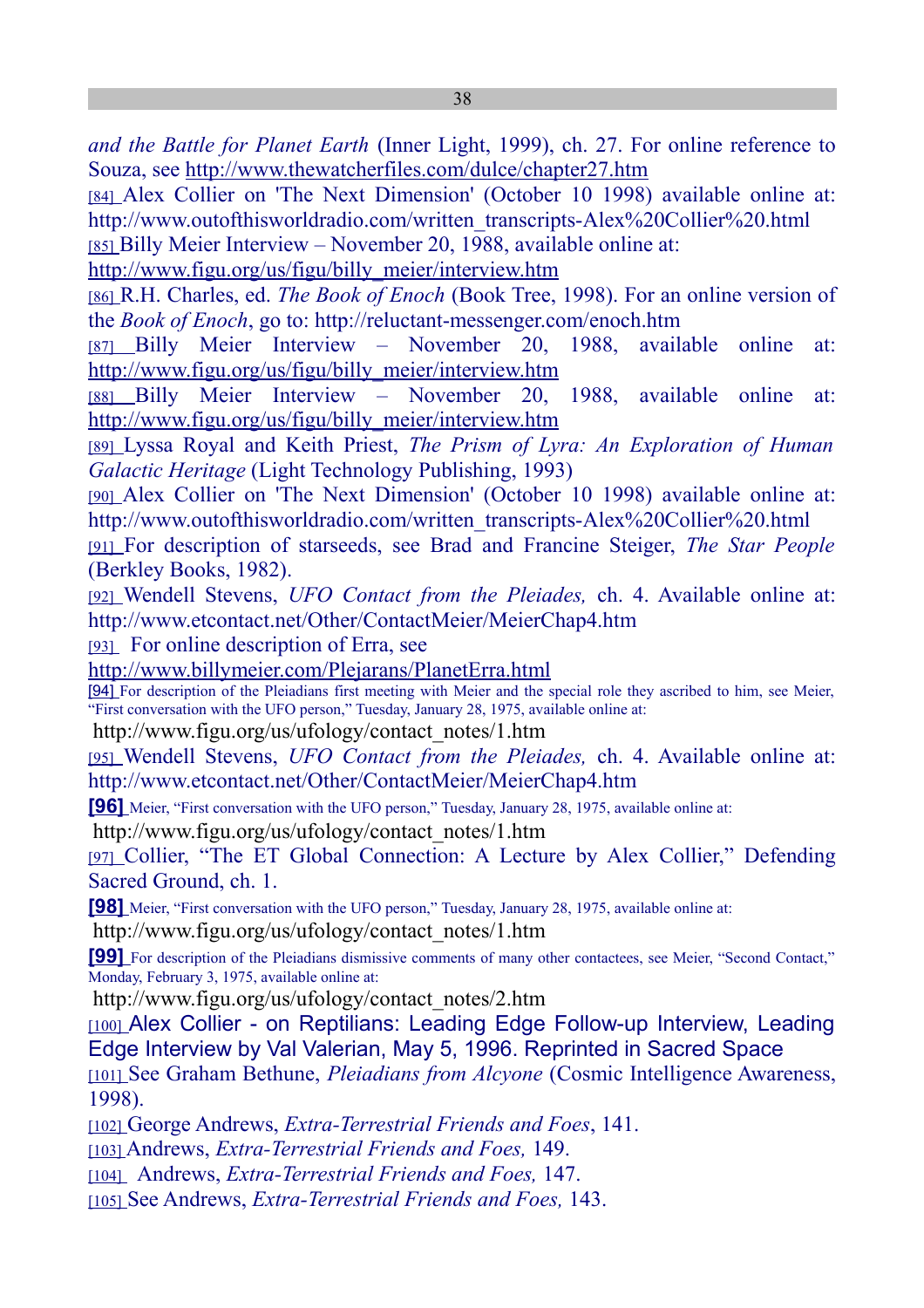[\[106\]](file:///C:/Users/Willfort/Downloads/Report-ET Motivations.htm#_ednref106) Andrews, *Extra-Terrestrial Friends and Foes,* 153.

[\[107\]](file:///C:/Users/Willfort/Downloads/Report-ET Motivations.htm#_ednref107) Andrews, *Extra-Terrestrial Friends and Foes,* 164.

 [\[108\]](file:///C:/Users/Willfort/Downloads/Report-ET Motivations.htm#_ednref108) Alex Collier, "More on The Sirians," *Defending Sacred Ground:* ch 5. For online quote see Alex Collier, Leading Edge Followup Interview by Val Valerian, May 5, 1996, http://www.reptilianagenda.com/cont/co121099h.html

[\[109\]](file:///C:/Users/Willfort/Downloads/Report-ET Motivations.htm#_ednref109) See Forest Crawford, In the issue of "UFO JOURNAL OF FACTS" (Box 17206., Tucson, AZ 85710), Spring, 1991. For online references, see Branton, Secrets of the Mojave,

<http://www.subversiveelement.com/underworldMojave2.html>

[\[110\]](file:///C:/Users/Willfort/Downloads/Report-ET Motivations.htm#_ednref110) Forest Crawford, quote from Branton, "Secrets of the Mojave," <http://www.subversiveelement.com/underworldMojave2.html>. Original source is, Crawford, "UFO JOURNAL OF FACTS" (Box 17206., Tucson, AZ 85710), Spring, 1991.

 [\[111\]](file:///C:/Users/Willfort/Downloads/Report-ET Motivations.htm#_ednref111) This torture allegedly occurred under the orders of the astronomer Frank Drake who was claimed to have headed the covert mission, See Alex Collier, "Galactic Interplay Behind the Scenes," Defending Sacred Ground," ch, 4, see also http://www.reptilianagenda.com/cont/co121099i.html. See John Lear Briefing for confirmation that Frank Drake was involved,

http://www.crowdedskies.com/pages/john\_lear.htm

[\[112\]](file:///C:/Users/Willfort/Downloads/Report-ET Motivations.htm#_ednref112) "Arcturian Channel" (January 10, 2004) available online at:

http://www.galacticdiplomacy.com/Arcturians.htm. The author of this report has personally interviewed, questioned and listened to the individual receiving these telepathic communications from Arcturians and found the information to be consistent, coherent and credible.

 [\[113\]](file:///C:/Users/Willfort/Downloads/Report-ET Motivations.htm#_ednref113) Forest Crawford, *UFO Journal of Facts* (Spring, 1991). For online references, see Branton, Secrets of the Mojave,

<http://www.subversiveelement.com/underworldMojave2.html>

 [\[114\]](file:///C:/Users/Willfort/Downloads/Report-ET Motivations.htm#_ednref114) Forest Crawford, *UFO Journal of Facts* (Spring, 1991). For online references, see Branton, Secrets of the Mojave,

<http://www.subversiveelement.com/underworldMojave2.html>

[\[115\]](file:///C:/Users/Willfort/Downloads/Report-ET Motivations.htm#_ednref115) Alex Collier, "Let's Do Some Questions,"

http://www.reptilianagenda.com/cont/co121099f.html

 [\[116\]](file:///C:/Users/Willfort/Downloads/Report-ET Motivations.htm#_ednref116) Alex Collier, "The Andromeda Council," *Defending Sacred Ground*," ch 1. For online quote, go to http://www.reptilianagenda.com/cont/co121099b.html

[\[117\]](file:///C:/Users/Willfort/Downloads/Report-ET Motivations.htm#_ednref117) See interview by Sean David Morton, "The Man Who Fell to Earth,"

[http://www.delphiassociates.org](http://www.delphiassociates.org/) . Also available at:

http://www.theuniversalseduction.com/articles/morton.html

 [\[118\]](file:///C:/Users/Willfort/Downloads/Report-ET Motivations.htm#_ednref118) For online information on the Sirius star system, see "Sirius 2", <http://www.solstation.com/stars/sirius2.htm>

 [\[119\]](file:///C:/Users/Willfort/Downloads/Report-ET Motivations.htm#_ednref119) Alex Collier, "More on Civilizations in Various Star Systems," *Defending Sacred Ground*, ch 6. For an online discussion on the habitability of planets around Sirius, see<http://www.exoplaneten.de/sirius/english.html>

[\[120\]](file:///C:/Users/Willfort/Downloads/Report-ET Motivations.htm#_ednref120) This would be a planetary model of the bio-magnetic system of the human body,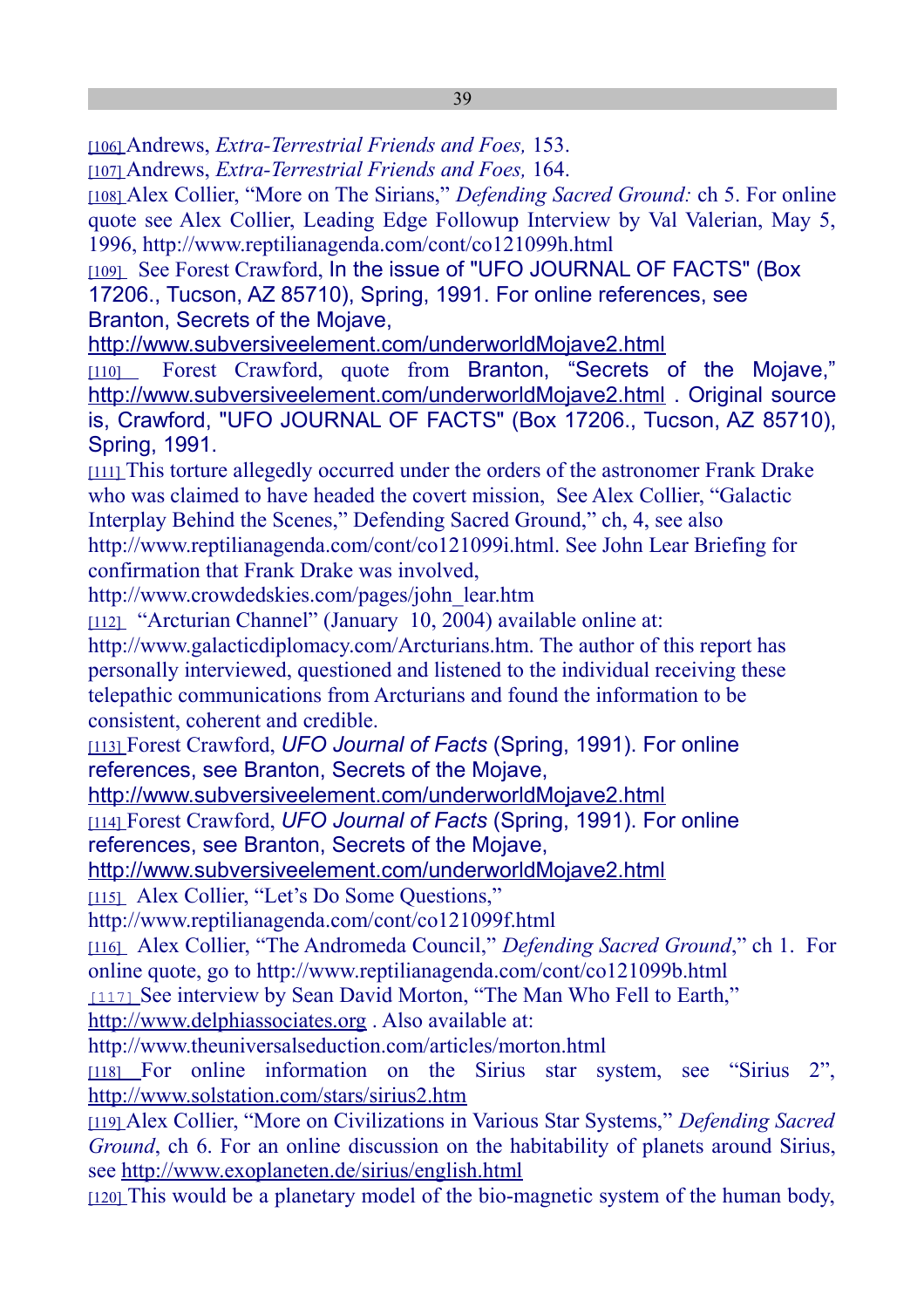see Robert O. Becker, *The Body Electric: Electromagnetism And The Foundation Of Life* (HarperCollins Publishers, 1987). See also Bruce L. Cathie, *The Energy Grid* (Adventures Unlimited Press, 1997).

[\[121\]](file:///C:/Users/Willfort/Downloads/Report-ET Motivations.htm#_ednref121) Hugh Matlock, "Arcturian Channel" (January 10, 2004) available online at: http://www.galacticdiplomacy.com/Arcturians.htm . The author of this report has personally interviewed, questioned and listened to the individual receiving these telepathic communications from Arcturians and found the information to be consistent, coherent and credible.

 [\[122\]](file:///C:/Users/Willfort/Downloads/Report-ET Motivations.htm#_ednref122) Alex Collier, "More on The Sirians," *Defending Sacred Ground: The Story of Alex Collier and his Lifetime Personal Contact with the Zenetaen Culture of*

*Andromeda* (Brotherton Press, 1997) ch 5. For online quote see Alex Collier, Leading Edge Followup Interview by Val Valerian, May 5, 1996,

http://www.reptilianagenda.com/cont/co121099h.html

 [\[123\]](file:///C:/Users/Willfort/Downloads/Report-ET Motivations.htm#_ednref123) See Antonio Ribera and Wendelle Stevens, *UFO Contact from Planet Ummo* (UFO Photo Archives, 1986). For online information on the Ummites, see, "A case with a high level on the technical information given from UMMO - a civilization in the first steps of interplanetary crossing through space," available at: <http://www.galactic-server.com/rune/ummo.html>

 [\[124\]](file:///C:/Users/Willfort/Downloads/Report-ET Motivations.htm#_ednref124) Quoted in "A case with a high level on the technical information given from UMMO - a civilization in the first steps of interplanetary crossing through space," available online at:<http://www.galactic-server.com/rune/ummo.html>

 [\[125\]](file:///C:/Users/Willfort/Downloads/Report-ET Motivations.htm#_ednref125) See Ribera and Stevens, *UFO Contact from Planet Ummo*. For online details of the landing see "A case with a high level on the technical information given from UMMO - a civilization in the first steps of interplanetary crossing through space," available at:<http://www.galactic-server.com/rune/ummo.html>

[\[126\]](file:///C:/Users/Willfort/Downloads/Report-ET Motivations.htm#_ednref126) Quoted in Antonio Ribera, "UMMO EXPEDITION TO EARTH" available online at:<http://www.galactic-server.com/rune/ummo.html>

 [\[127\]](file:///C:/Users/Willfort/Downloads/Report-ET Motivations.htm#_ednref127) See Collier, "Leading Edge Interviews 1996," Defending Sacred Ground, ch. 4. Available online at:<http://www.reptilianagenda.com/cont/co121099i.html>

 [\[128\]](file:///C:/Users/Willfort/Downloads/Report-ET Motivations.htm#_ednref128) See Elizabeth Klarer, *Beyond the Light Barrier* (H. Timmins, 1980). Online information on Klarer is available at: and inspiring humanity with the possibilities of extraterrestrial contact.

[\[129\]](file:///C:/Users/Willfort/Downloads/Report-ET Motivations.htm#_ednref129) John Quinn, *Phoenix Undead: The Montauk Project and Camp Hero Today* 

available online at:<http://psychicspy.com/monew.htm>

[\[130\]](file:///C:/Users/Willfort/Downloads/Report-ET Motivations.htm#_ednref130) Al Bielak Interview, 1991. Available online at:

[http://www.freezone.org/mc/e\\_conv06.htm](http://www.freezone.org/mc/e_conv06.htm)

[\[131\]](file:///C:/Users/Willfort/Downloads/Report-ET Motivations.htm#_ednref131) Hugh Matlock, Arcturian Channel, " (January 10, 2004) available online at: http://www.galacticdiplomacy.com/Arcturians.htm. The author of this report has personally interviewed, questioned and listened to the individual receiving these telepathic communications from Arcturians and found the information to be consistent, coherent and credible.

 [\[132\]](file:///C:/Users/Willfort/Downloads/Report-ET Motivations.htm#_ednref132) Andrews, *Extra-terrestrial Friends and Foes*, 158. [\[133\]](file:///C:/Users/Willfort/Downloads/Report-ET Motivations.htm#_ednref133) Alex Collier, "More on The Sirians," *Defending Sacred Ground,* ch 5. For online